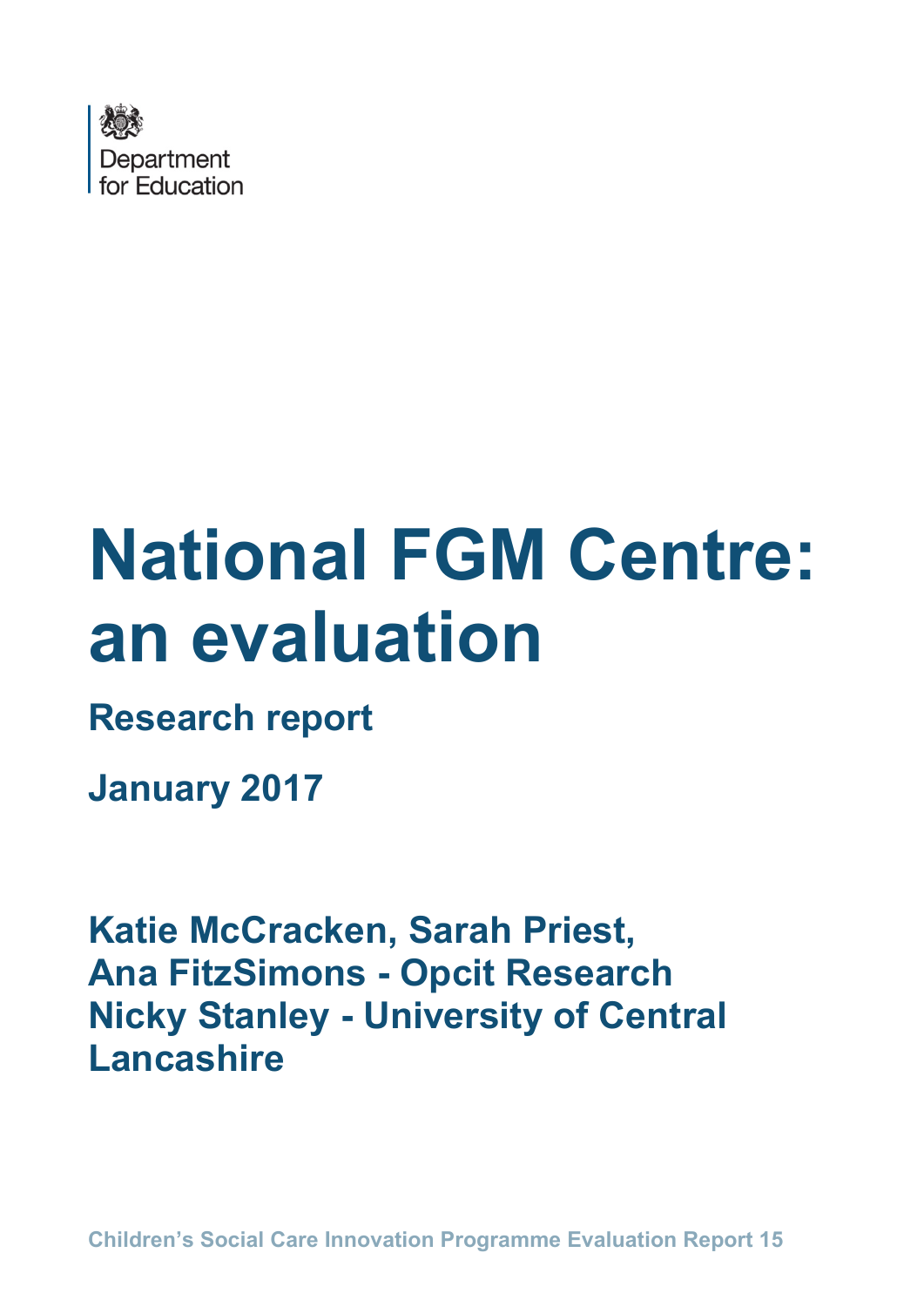# **Contents**

| List of figures                                                                                                                 | 4              |  |  |  |  |  |
|---------------------------------------------------------------------------------------------------------------------------------|----------------|--|--|--|--|--|
| List of tables                                                                                                                  | 5              |  |  |  |  |  |
| <b>Executive Summary</b>                                                                                                        | 6              |  |  |  |  |  |
| Brief contextual summary of project and evaluation                                                                              | 6              |  |  |  |  |  |
| <b>Methods</b>                                                                                                                  | $\overline{7}$ |  |  |  |  |  |
| <b>Main Findings</b>                                                                                                            | 8              |  |  |  |  |  |
| FGM case management                                                                                                             | 8              |  |  |  |  |  |
| Achieving system change in service provision                                                                                    | 8              |  |  |  |  |  |
| Improving the capacity and knowledge of professionals                                                                           | 9              |  |  |  |  |  |
| Engagement with potentially-affected communities                                                                                | 11             |  |  |  |  |  |
| Summary of implications and recommendations for policy and practice                                                             | 11             |  |  |  |  |  |
| Section 1. Overview of project                                                                                                  | 12             |  |  |  |  |  |
| Intended outcomes of the pilot                                                                                                  | 12             |  |  |  |  |  |
| Intended actions to achieve these outcomes                                                                                      | 14             |  |  |  |  |  |
| Provision of delegated social work duties in 6 pilot sites                                                                      | 14             |  |  |  |  |  |
| Development and sharing of knowledge                                                                                            |                |  |  |  |  |  |
| Outreach events and stakeholder engagement                                                                                      |                |  |  |  |  |  |
| Existing research relating to the pilot                                                                                         | 19             |  |  |  |  |  |
| Main findings from the evaluation literature review                                                                             | 19             |  |  |  |  |  |
| Use of terminology and cultural sensitivity                                                                                     | 20             |  |  |  |  |  |
| Changes to the project's intended outcomes or activities                                                                        | 20             |  |  |  |  |  |
| Reconceptualising the continuum of intervention                                                                                 | 21             |  |  |  |  |  |
| The context within which this innovation took place                                                                             | 22             |  |  |  |  |  |
| Section 2. Overview of the evaluation                                                                                           | 23             |  |  |  |  |  |
| <b>Evaluation questions</b>                                                                                                     | 23             |  |  |  |  |  |
| Methodology used to address these questions<br>23                                                                               |                |  |  |  |  |  |
| Changes to evaluation methodology from the original design                                                                      |                |  |  |  |  |  |
| Section 3. Main Findings                                                                                                        | 25             |  |  |  |  |  |
| Q.1: Has the continuum of delegated social work intervention improved the social care<br>response for children affected by FGM? | 25             |  |  |  |  |  |
| Main findings related to social work provision and case management                                                              | 25             |  |  |  |  |  |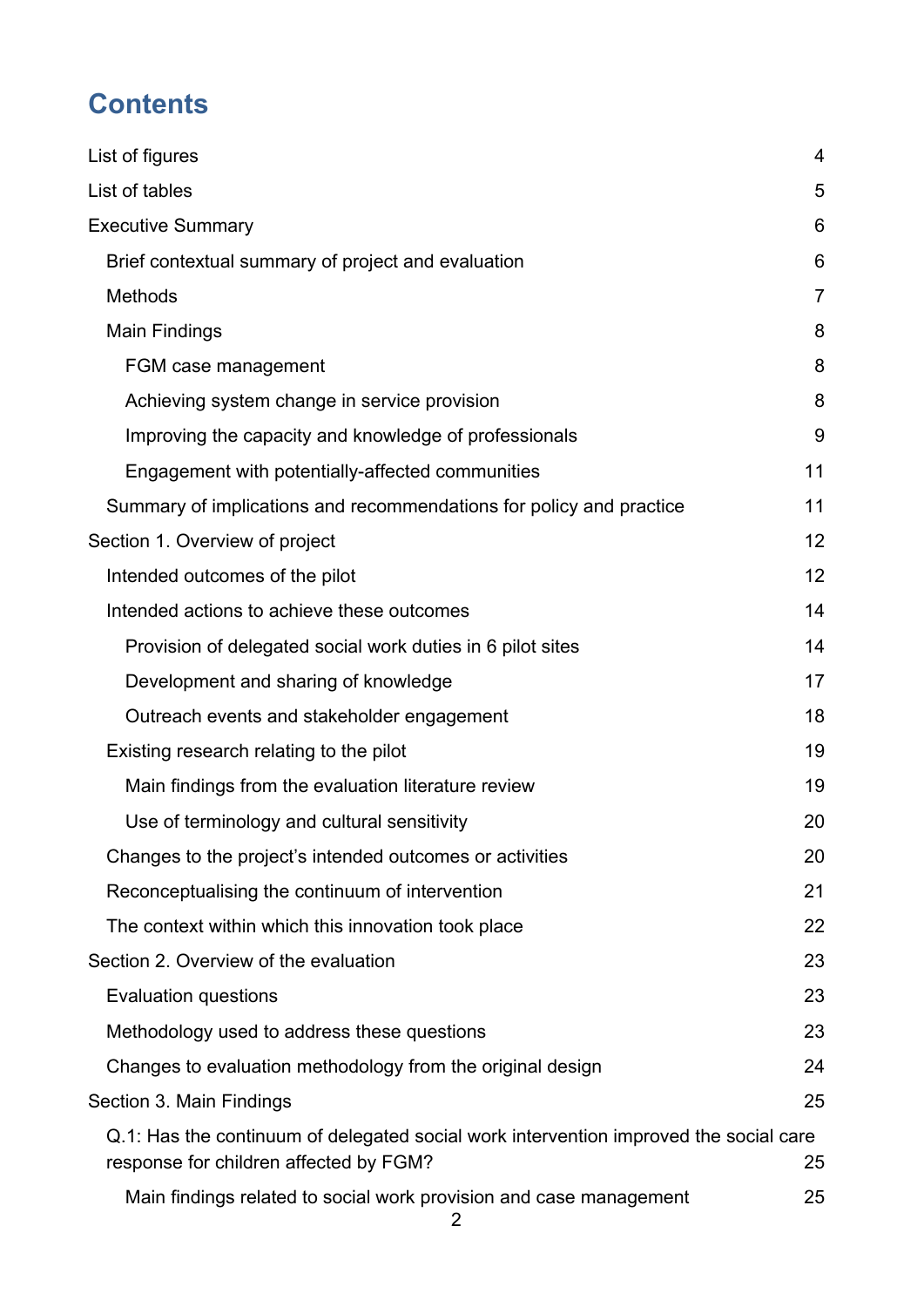| Case study 1                                                                                                                                                                                                       | 28 |
|--------------------------------------------------------------------------------------------------------------------------------------------------------------------------------------------------------------------|----|
| Case study 2                                                                                                                                                                                                       | 29 |
| Case study 3                                                                                                                                                                                                       | 30 |
| Q.2: To what extent are professional staff working in social work, health, education and<br>the police better informed about FGM in both the pilot local authorities and in England<br>as a result of the project? | 31 |
| Q.3: Is the intervention effective in working with community groups to change attitudes<br>and behaviour towards FGM?                                                                                              | 32 |
| Lessons learned about the barriers to this innovation                                                                                                                                                              | 34 |
| Lessons learned about the facilitators to this innovation                                                                                                                                                          | 36 |
| Section 4. Limitations of the evaluation and future evaluation                                                                                                                                                     | 38 |
| Section 5. Plans for sustainability of the evaluation                                                                                                                                                              | 39 |
| Section 6. Implications and Recommendations for Policy and Practice                                                                                                                                                | 40 |
| References                                                                                                                                                                                                         | 42 |
| Appendix 1: Summary of Local Authority Engagement with the National FGM Centre                                                                                                                                     | 44 |
| Appendix 2: National FGM Centre Levels of Intervention                                                                                                                                                             | 47 |
| Appendix 3: Theory of Change Interview Script                                                                                                                                                                      | 48 |
| Appendix 4: National FGM Centre Theory of Change                                                                                                                                                                   | 49 |
| Appendix 5: Literature review                                                                                                                                                                                      | 50 |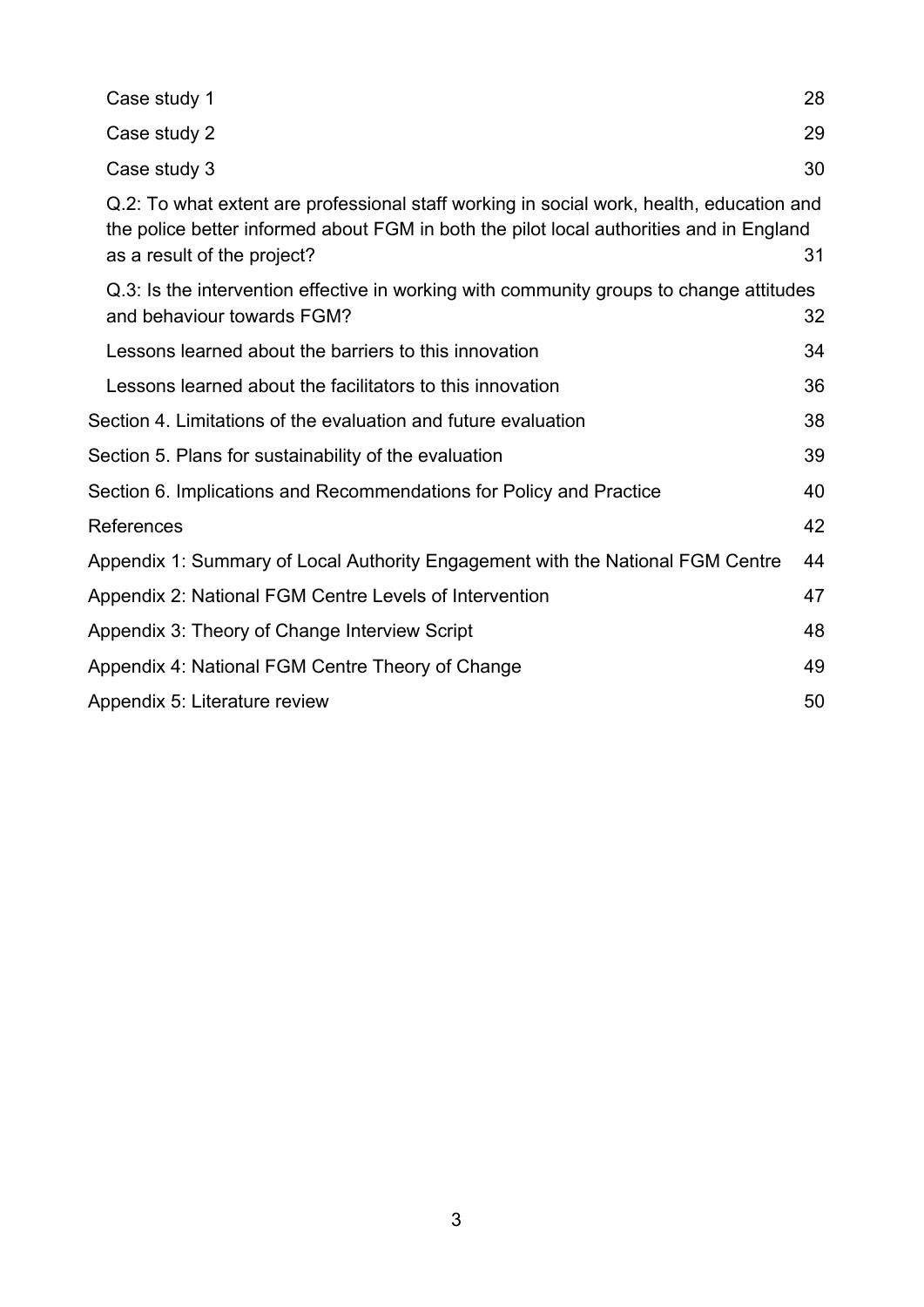# <span id="page-3-0"></span>**List of figures**

[Figure 1: Continuum of Delegation](#page-15-0) 17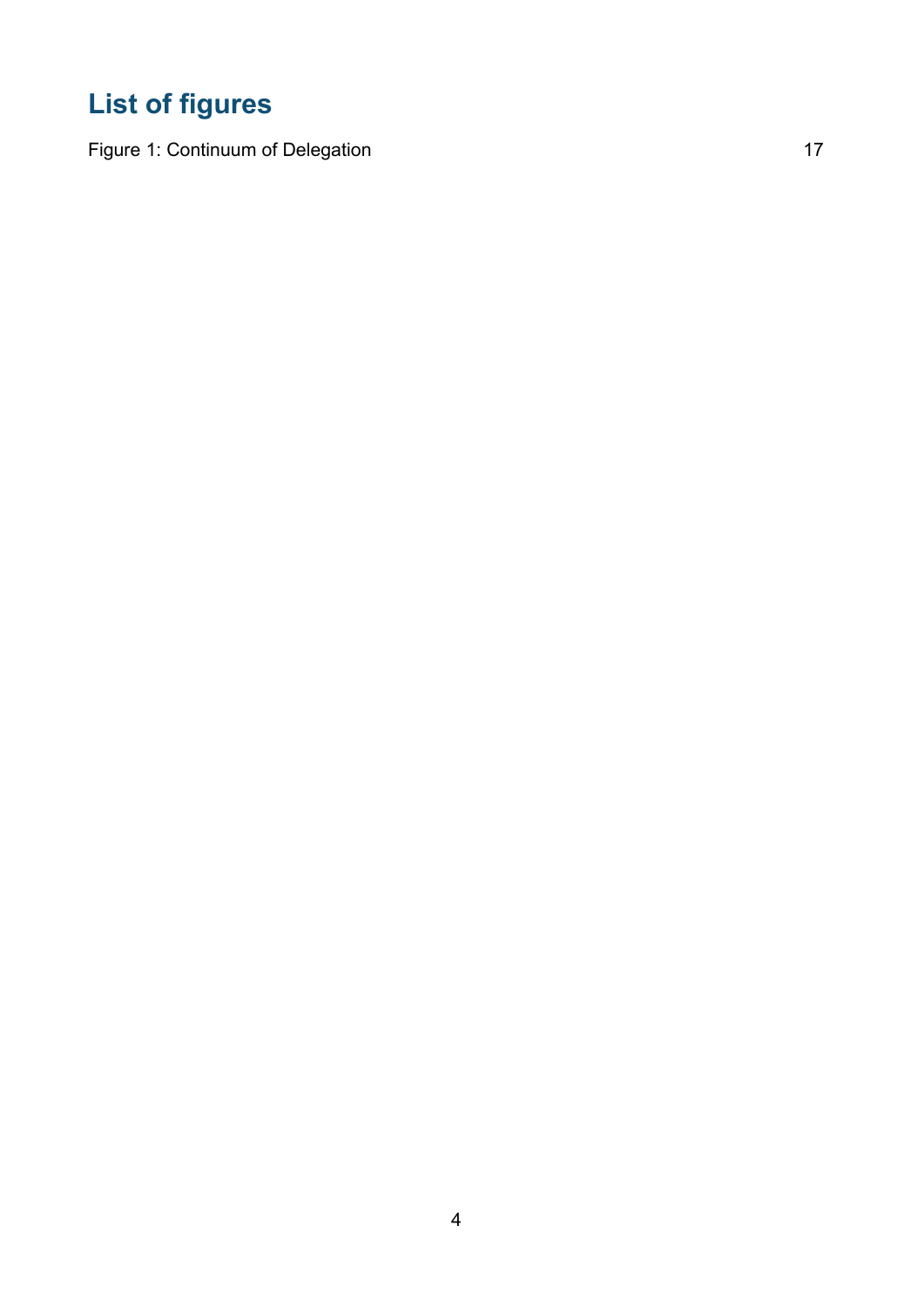# <span id="page-4-0"></span>**List of tables**

[Table 1: Number of FGM Cases Per Pilot Site, by Level of Intervention](#page-24-3) 25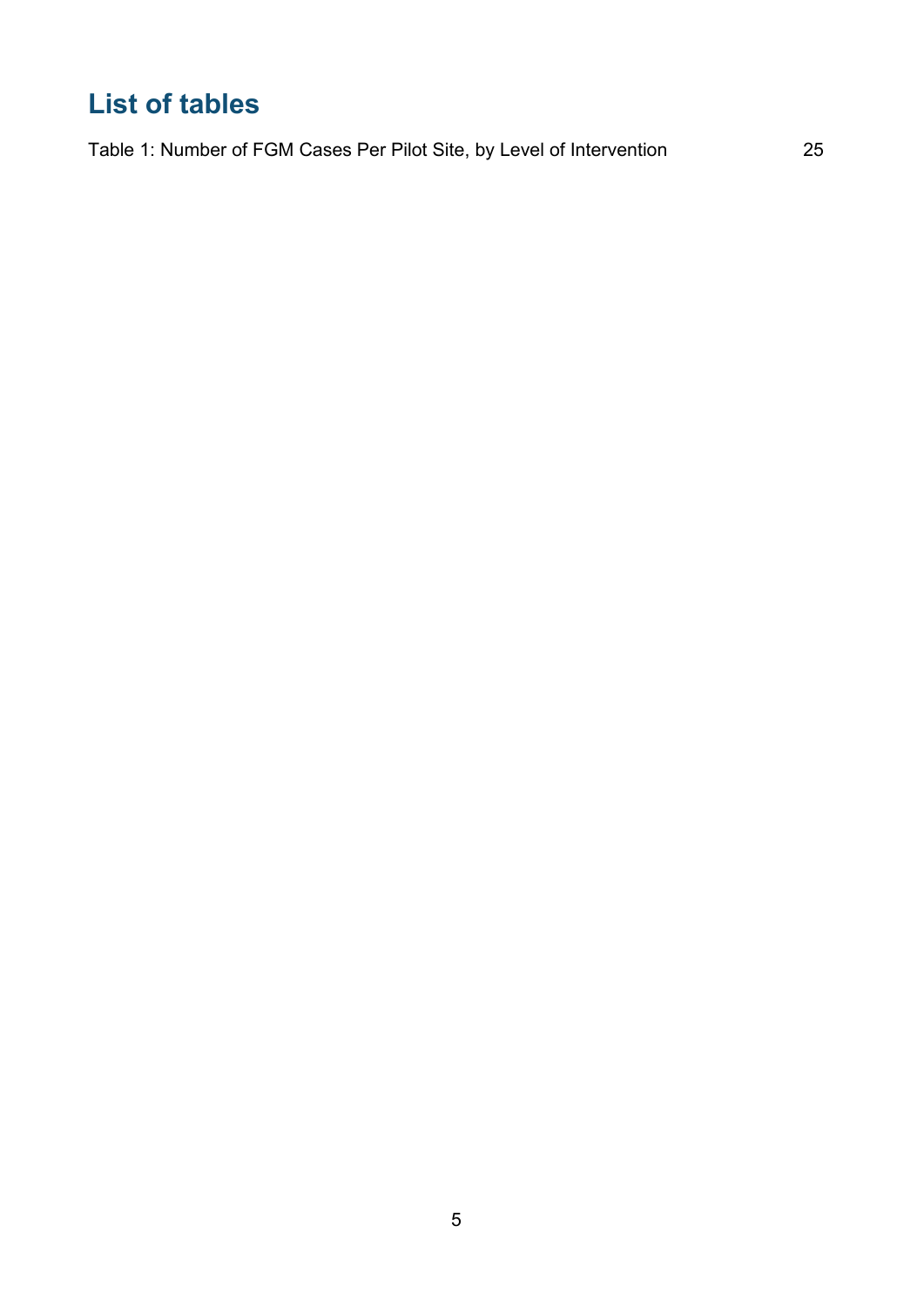# <span id="page-5-0"></span>**Executive Summary**

# <span id="page-5-1"></span>**Brief contextual summary of project and evaluation**

The vision and purpose of the National FGM Centre is to work in partnership with statutory agencies, government departments and grassroots organisations to end new cases of Female Genital Mutilation (FGM) among women and girls living in England, within the next 15 years. The National FGM Centre is a partnership between Barnardo's and the Local Government Association (LGA).

Whilst FGM is known to have acute and multi-faceted harmful effects on the girls and women who undergo it, existing evidence suggests that the number of cases of FGM in England and Wales is growing (Dorkenoo *et al.*: 2007). The response by frontline services and agencies has previously been inconsistent and inadequate, particularly in areas with low prevalence.

The National FGM Centre was designed to address the needs not only of Local Authorities (LAs) with relatively high numbers of identified FGM cases, but also those with a lower number of identified cases where there may be limited experience of working with those affected by FGM. Its initial focus, in terms of the pilot areas in which it operates, was 6 LAs with relatively low prevalence of FGM: Essex, Norfolk, Hertfordshire, Suffolk, Thurrock and Southend.

The National FGM Centre intended to achieve system change in social work to provide professional expertise and good practice in the provision of social work services for girls and women from potentially-affected communities. It also aimed to foster change in attitudes towards and understandings of FGM, including among women and men, girls and boys, of potentially-affected communities.

To realise these goals, the National FGM Centre offered a continuum of intervention that combined work with Children's Services, other statutory agencies and organisations with community outreach. It provided Senior Social Workers (SSWs), Social Workers (SWs) and Project Workers (PWs) to Children's Services to directly manage cases of FGM, with either full delegated responsibility or responsibility for selected delegated duties. The Year 1 cost of this service offer was set by the National FGM Centre at £659,478. The National FGM Centre supported the continuing development of professional expertise by providing consultancy support, practice development and training to professionals who may be in contact with FGM cases. The Year 1 cost of consultancy and practice development was set at £145,592. It also provided an online Knowledge Hub, with an interactive forum that professionals working with FGM could use to access relevant national and international data, information, and resources. The Year 1 cost of the Knowledge Hub was set at £148,328. Finally, the National FGM Centre engaged with a variety of stakeholders and potentially-affected communities through conferences,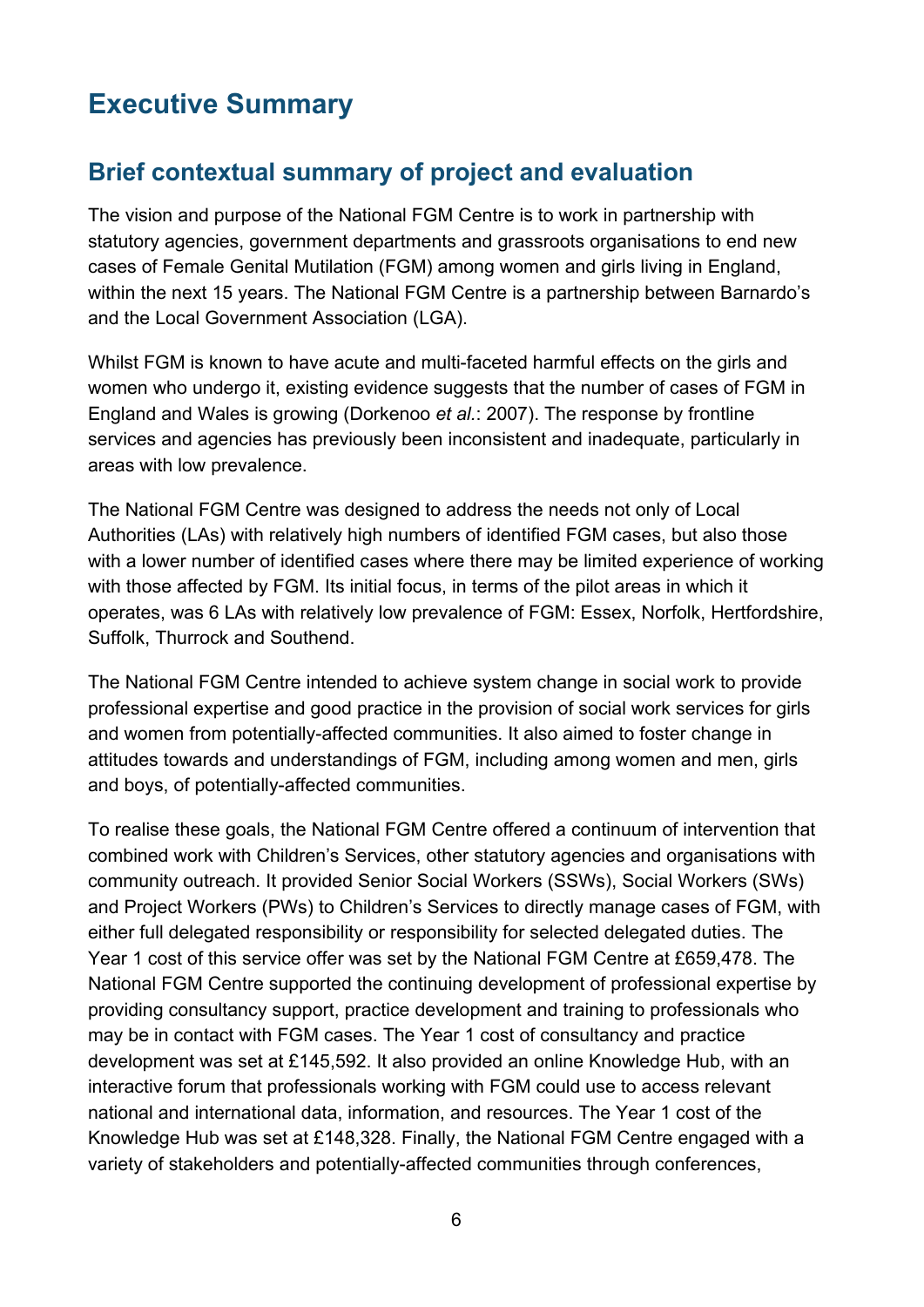outreach workshops, and local events. This community outreach work budget was set at £207,180 for Year 1.

The National FGM Centre was a pilot project funded through the Department for Education's Children's Social Care Innovation Programme for two years from April 2015- March 2017. This evaluation assessed the effectiveness of the National FGM Centre, a partnership between Barnardo's and the LGA, in achieving its stated aims during the first year.

## <span id="page-6-0"></span>**Methods**

To understand the central processes, challenges and models of good practice in working to end FGM, interviews were undertaken with 14 Barnardo's staff, including senior managers, SSWs, SWs and PWs from the National FGM Centre. Three in-depth case studies of FGM case management were also conducted in 3 different pilot sites to explore these issues in greater detail.

Additional interviews were conducted with 9 senior stakeholders from LAs, including directors, managers, commissioners of adult and children's services, and safeguarding leads to refine the theory of change underpinning the National FGM Centre's model (see Appendix 3), and to identify how and why the model was adopted within the pilot sites.

Case studies and practitioner interviews were undertaken to understand how and why the LAs have engaged in different ways with the various elements of the continuum of intervention, the outcomes of their engagement for service users, direct delivery staff from the National FGM Centre, and local authority (LA) senior managers.

To evaluate the effectiveness of the National FGM Centre's community outreach work and engagement with stakeholders, interviews were held with 6 Barnardo's SSWs, SWs and PWs, as well as with members of FORWARD (Foundation for Women's Health Research and Development), an organisation that was contracted by the National FGM Centre to run a series of community outreach events. Semi-structured observations of the conferences, community outreach workshops and stakeholder events hosted by the National FGM Centre were also carried out.

The National FGM Centre also conducted a rapid PEER (Participatory Ethnographic Evaluation and Research) study with FORWARD into views on FGM within the migrant community in Essex and Norfolk.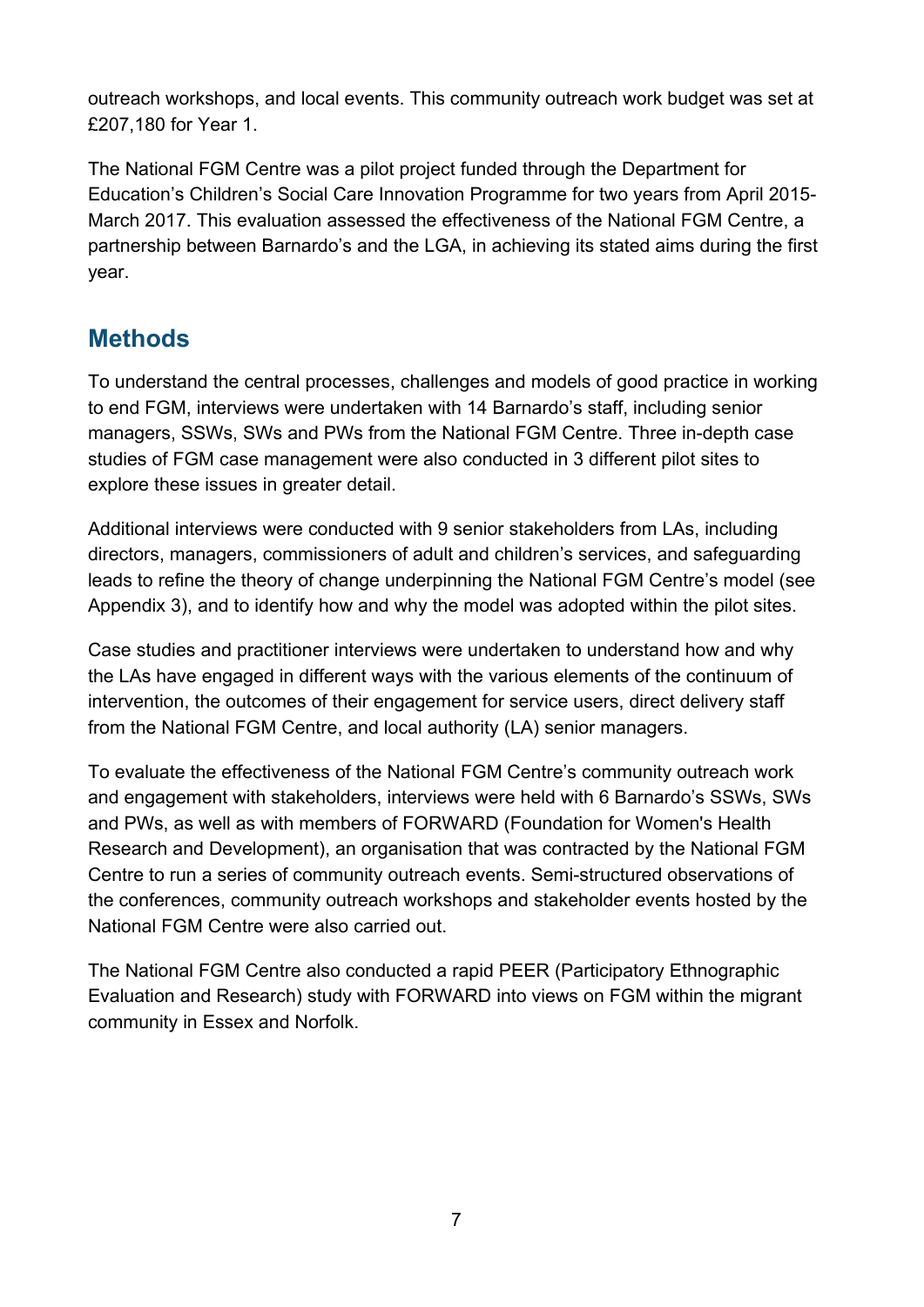## <span id="page-7-0"></span>**Main Findings**

#### <span id="page-7-1"></span>**FGM case management**

The National FGM Centre SSWs, SWs and PWs embedded within local children's services took a highly informed and holistic approach to engaging with children and families. LA senior managers and staff reported that National FGM Centre workers had expert knowledge not only of the different types and national or cultural variations of FGM, but also of working with refugees and asylum-seekers, immigration and nationality rules, potentially-allied issues such as forced marriage and 'honour'-based abuse, and the effect of family networks in safeguarding or putting children at risk. The National FGM Centre strove to protect girls and prevent FGM. In the period from October 2015, when the service started in LAs, until 31<sup>st</sup> March 2016, the National FGM Centre worked with 123 children across the 6 pilot sites. The work was varied, including direct work with families and children as well as assistance and advice to other professionals working with families and children at risk of FGM (Section 3).

#### <span id="page-7-2"></span>**Achieving system change in service provision**

#### **Embedded preventative work**

A core aspect of the National FGM Centre model involved specialist staff working with children's social care in the local authorities, embedded in the Multi-Agency Safeguarding Hub (MASH) or its equivalent, as a member of the local team and recording directly into the local authority's case management system. Because the work of embedded National FGM Centre staff was ring-fenced, and their time protected from being absorbed into general case work, they were able to make the case for, and undertake, work to prevent new cases of FGM. For example, in some pilot sites, FGM Centre staff engaged with cases designated as requiring no further action, providing support to girls and women when the statutory involvement of the LA ended (Section 3).

National FGM Centre staff also conducted scenario work that examined not just the immediate context but potential future risk factors. Scenario work recognises that risk factors and protective factors may change over time, and highlights the importance of signposting to local community groups and other support services. There is a question about whether this scenario work is sustainable in social work practice, given the significant resource challenges it currently faces. While this element of the National FGM Centre's offer could therefore be seen as unique, sustainable sources of funding for it were not apparent at the time of writing. National FGM Centre staff were working on a business model for this aspect of their preventative work. A major challenge is that in many cases of FGM, the risk may be long term and fluctuate according to a variety of factors.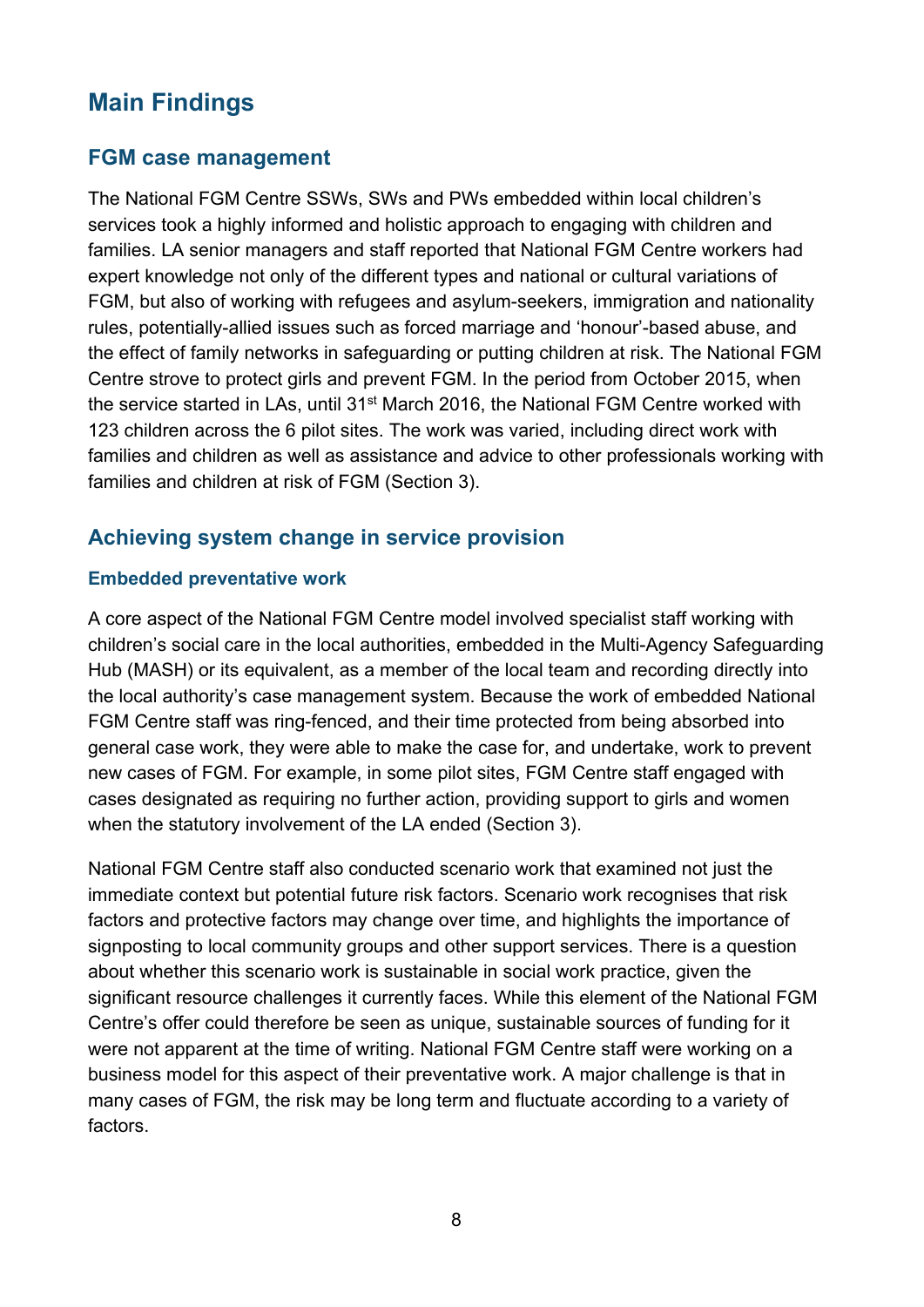#### **Referral pathways**

The presence of embedded staff in children's services with specialist expertise in FGM both necessitated and enabled systems change in referral pathways. Notably, it created a referral route to the National FGM Centre SSW, SW or PW within hub systems (such as the Multi Agency Safeguarding Hub), to ensure that all cases that are flagged as potentially being at risk of FGM reach embedded National FGM Centre staff. This raised the profile of embedded staff within services and agencies across the local authorities, and ensured that specialist knowledge was available across all incoming referrals (Section 3).

#### <span id="page-8-0"></span>**Improving the capacity and knowledge of professionals**

#### **Embedded work**

Existing frontline staff in services and agencies across the pilot LA sites often reported a low level of knowledge and confidence in managing FGM cases (Section 3).

National FGM Centre staff embedded within local children's services worked to address inadequate or inappropriate referral practices, particularly in health and maternity services. Local staff can sometimes lack knowledge or confidence about when to refer cases; what conversations to have with women and children who they suspect may have undergone, or are at risk of, FGM, and the specific conditions of Mandatory Reporting<sup>[1](#page-8-1)</sup>. As a result, referrals were made in the absence of adequate information or relevant grounds. National FGM Centre staff played important roles both in investigating and identifying whether there were grounds for further engagement in particular cases, and also in increasing knowledge among professionals about when and how to refer.

National FGM Centre staff and LA staff reported that the National FGM Centre's expertise and involvement was valued by professionals based at the pilot sites because they encouraged care and caution, ensured that cases were escalated when necessary, and helped to reduce the unnecessary escalation of cases. National FGM Centre SSWs, SWs and PWs providing case management and engagement with families were therefore generally welcomed by the 6 pilot site staff (Section 3).

#### **Training, events and consultancy**

 $\overline{a}$ 

Training packages offered by the National FGM Centre to pilot site LAs and relevant external agencies were reportedly well received**,** however monitoring and assessing training outputs and attendance was not the focus for this evaluation. The National FGM

<span id="page-8-1"></span> $1$  Section 5B of the 2003 FGM Act introduces a mandatory reporting duty which requires regulated health and social care professionals and teachers in England and Wales to report known cases of FGM in under 18s which they identify in the course of their professional work to the police. The duty applies from 31 October 2015 onwards.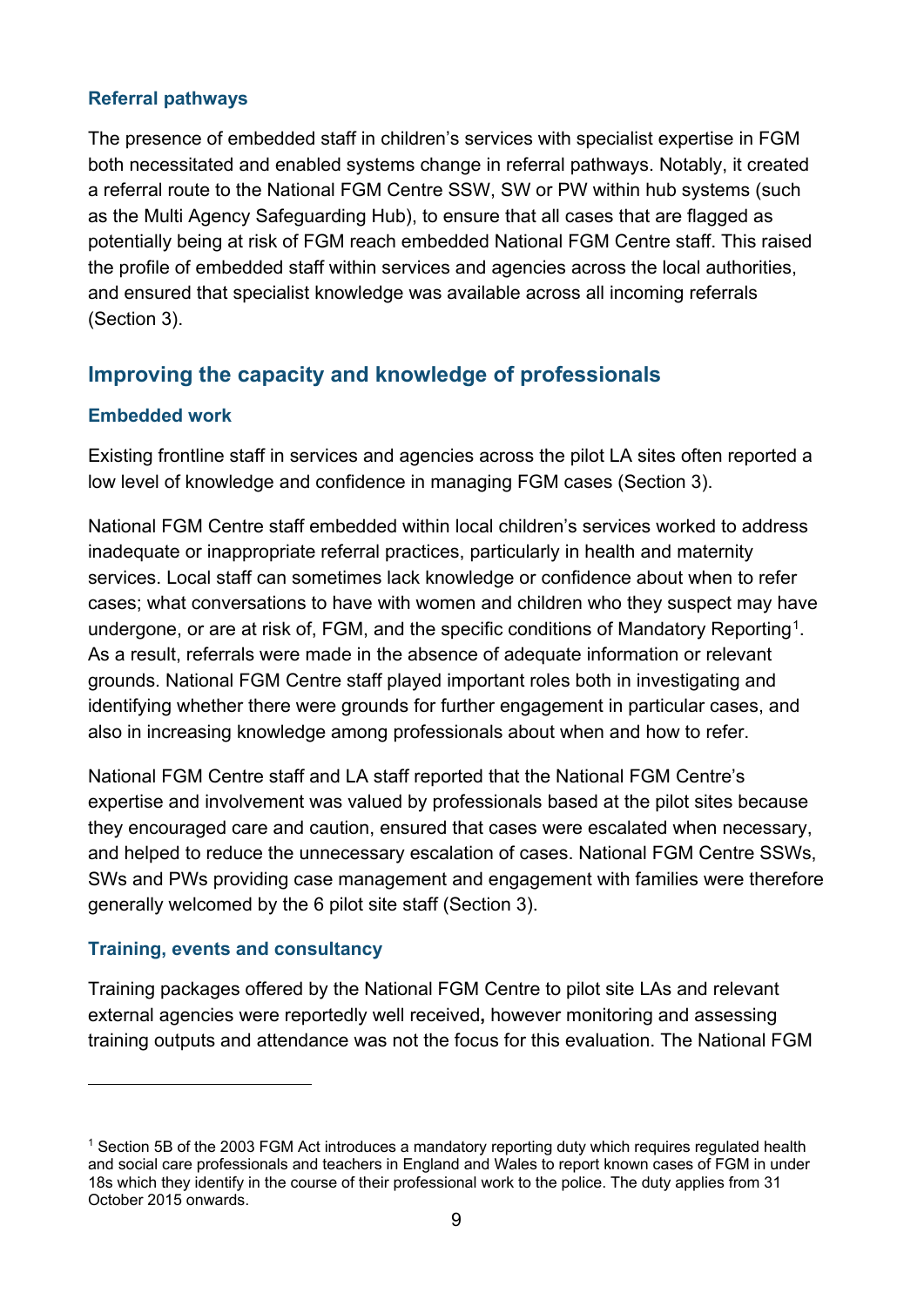Centre reported that accredited training was provided across 3 pilot LAs to 95 professionals (from health, social care, the police and community groups) in Norfolk, 57 in Thurrock and 129 in Essex. Survey responses showed that attendees felt that training had increased their knowledge about FGM and their safeguarding responsibilities. The CPD-accredited training package was offered free to pilot areas, and senior managers from the 3 other LAs expressed strong interest in taking up the training offer.

The National FGM Centre reported that it provided accredited FGM training to 671 professionals during the year to 31st March 2016. This figure includes training provided in other local authorities across England.

The National FGM Centre held 3 stakeholder events in London, Birmingham and Sheffield. They were run in partnership with local voluntary sector organisations that provide services to women from potentially-affected communities, and were attended by a variety of stakeholders, including social workers and social work managers, community advocates, FGM-specialist community organisations or campaigning groups, solicitors, teachers and others working in prevention and safeguarding. These events promoted engagement with the work of the National FGM Centre by offering stakeholders the opportunity to share best practice.

Engagement with the voluntary sector and expert professionals was generally found to be strong and effective, providing practical resources and being undertaken with care not to duplicate work already being undertaken (Section 1).

Ad hoc consultancy work was undertaken in response to particular requests or opportunities. An assessment of this consultancy work fell outside the scope of this evaluation, but examples include the provision of a proposed protocol for ambulance services providing care to pregnant women who have undergone FGM, engagement with Operation Limelight (an airside operation run by the Metropolitan Police with partner agencies that examines inbound and outbound flights to FGM 'countries of prevalence'), identification of possible offences, and undertaking awareness-raising and preventative work (Section 1).

#### **The Knowledge Hub**

The [Knowledge Hub](https://barnardosfgm.custhelp.com/) provides a central access point for guidance, research and best practice about FGM. It was found to be generally welcomed and well-resourced by professionals who were interviewed as part of this evaluation. The National FGM Centre recorded Knowledge Hub contacts: it was accessed by professionals on 2,859 occasions in the period to 31st March 2016.

In conjunction with stakeholder events and conferences, the Knowledge Hub helped to cultivate and reinforce links between the National FGM Centre and services, agencies and other groups working in the field of FGM.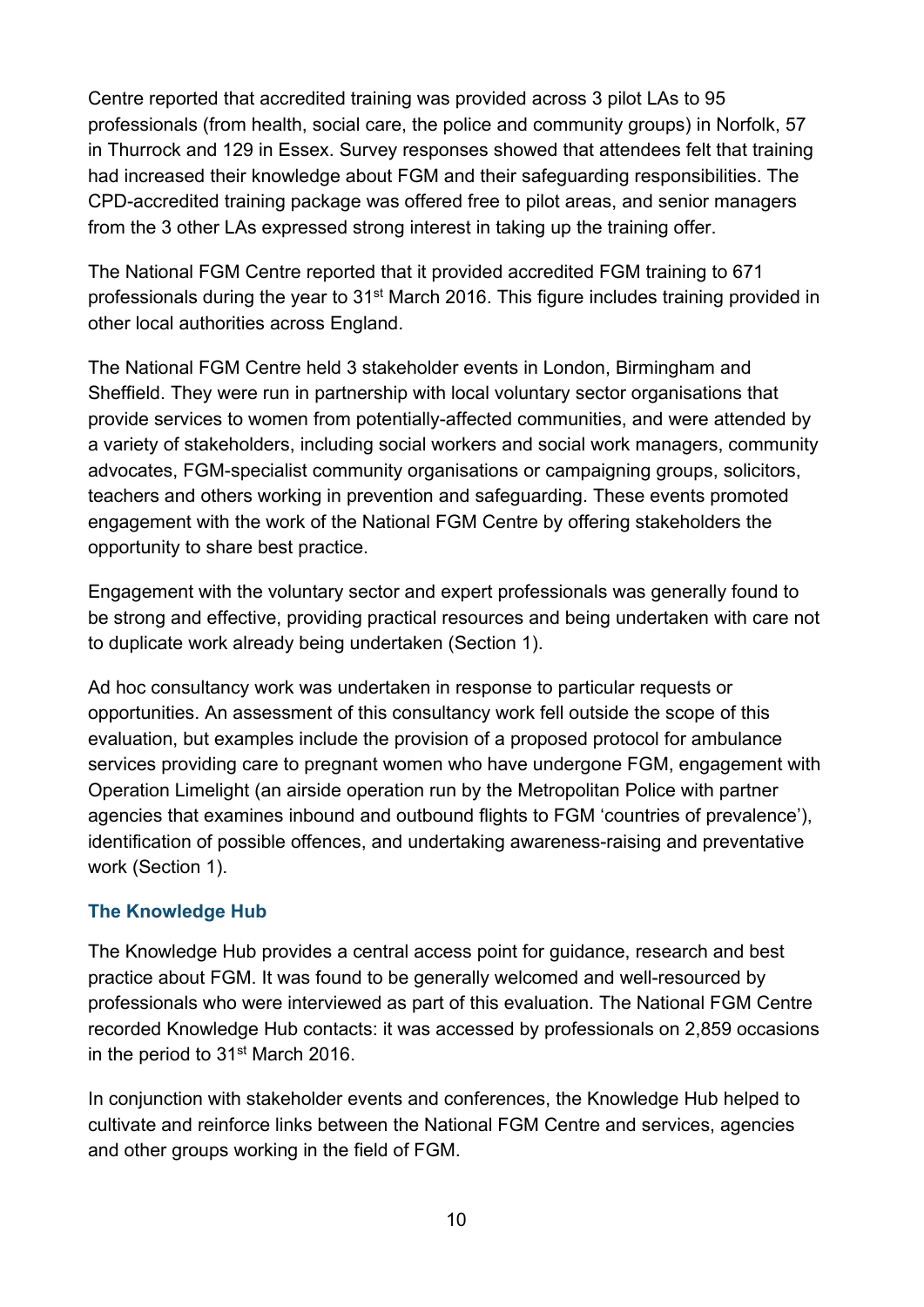#### <span id="page-10-0"></span>**Engagement with potentially-affected communities**

The National FGM Centre offered expertise and tailored outreach events where potentially-affected communities may be small and isolated. Community engagement and outreach events were held in pilot sites in partnership with local community groups. This collaborative outreach model appeared to be successful in engaging local women from potentially-affected communities. It brought together the National FGM Centre's specialist expertise with local community partners who are drawn from or have long-standing relationships with potentially-affected communities (Section 3). The National FGM Centre's aims and objectives, as agreed with the DfE for its first 2 years, did not include extending community engagement in large geographical areas or areas with heavy FGM caseloads. It will explore this further as it develops its sustainability plan.

## <span id="page-10-1"></span>**Summary of implications and recommendations for policy and practice**

The National FGM Centre pilot was well received in the LA pilot sites. The SSWs, SWs and PWs appeared to have been able to engage with families and build a high standard of practice that colleague social work teams have reportedly been impressed by. This supports the case for sustainability.

SSWs and SWs were able to maintain a distinct identity from mainstream social workers, while being integrated into LA safeguarding teams. The extent to which this may continue to be possible, where full delegated authority is granted more widely, is not known and represents a potential risk to the project. A notable reason for SSWs and SWs maintaining a distinct identity may be linked to the independence of funding as a result of the Innovation Programme investment. Should LAs have to adopt responsibility for meeting the costs of this work, it is possible that role independence could be compromised. Further research into the next phase of the pilot will be valuable for understanding this risk.

#### **Note on the evaluation**

At the end of year 1, direct services had only been provided for a maximum of 6 months in each LA, and the focus of the first year's evaluation was on understanding the process of start-up. The effectiveness of delegated authority as a model to bring about system change in the provision of social work services to children and families affected by FGM has not yet been demonstrated: transition funding was awarded because there has not been sufficient time to evidence outcomes. However, this will be an important focus of the evaluation in year 2.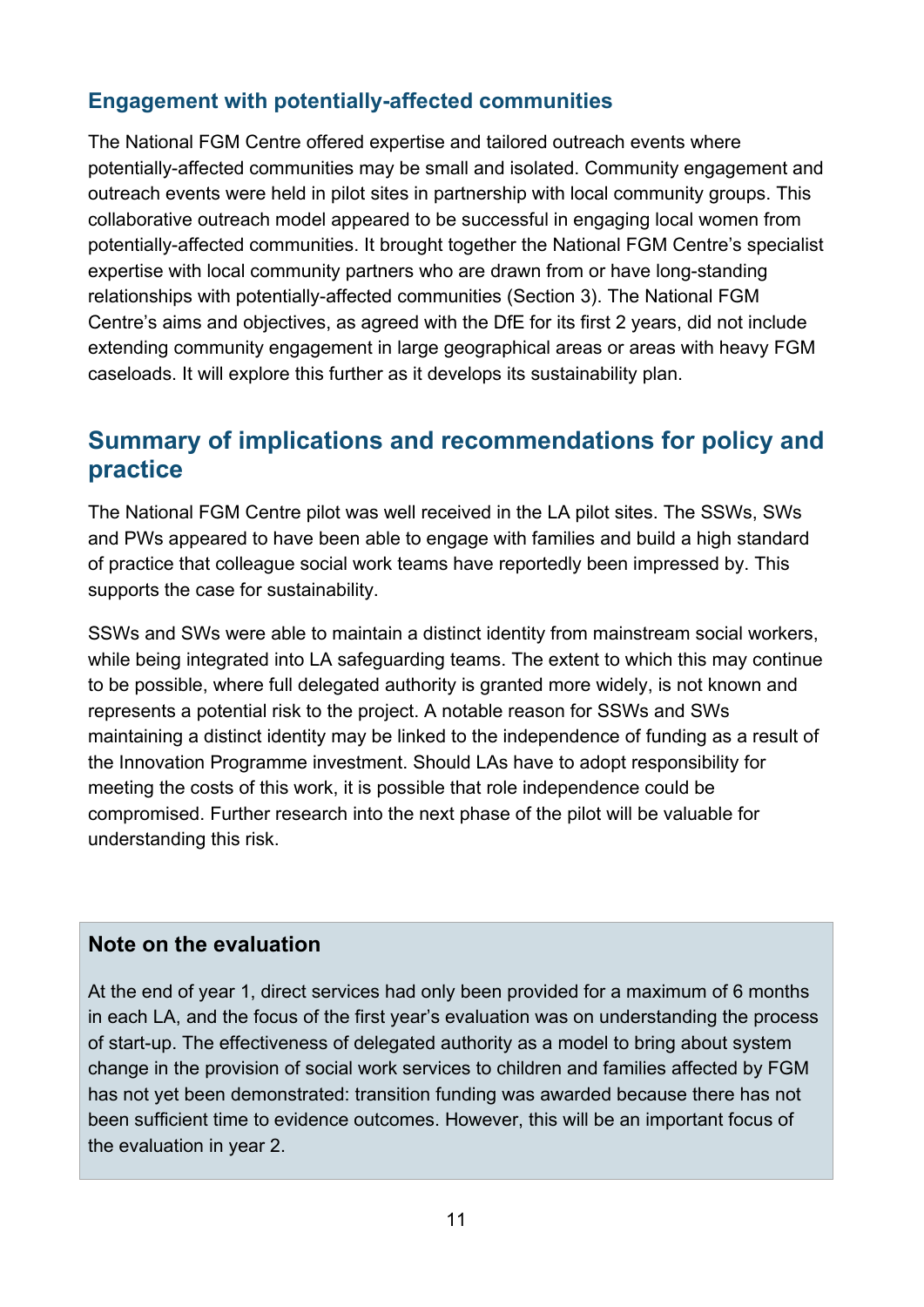# <span id="page-11-0"></span>**Section 1. Overview of project**

## <span id="page-11-1"></span>**Intended outcomes of the pilot**

The National FGM Centre had an overall aim of ending new cases of FGM among women and girls living in England within 15 years, while supporting those girls and women who have already undergone FGM. Estimates suggest that 22,000 girls under the age of 16 years are at risk of FGM and 279,500 women already resident in the UK have undergone FGM (Kwateng-Kluvitse, 2004: 25). Approximately 60,000 girls aged 0-14 were born in England and Wales to mothers who had undergone FGM; and approximately 103,000 women aged 15-49, and approximately 24,000 women aged 50 and over, who have migrated to England and Wales, are living with the consequences of FGM. In addition, approximately 10,000 girls aged under 15 who have migrated to England and Wales are likely to have undergone FGM (Macfarlane and Dorkenoo, 2014: 3). A 2014 study pointed to 65,000 girls at-risk and 170,000 having undergone FGM (Bindel, 2014: 6).

The National FGM Centre aimed to provide LAs with a cost effective solution to FGM case management that reflects best practice. The National FGM Centre met the costs of providing specialist staff, trough funding from the Department for Education Innovation Programme Grant. Whilst there may have been additional in-kind costs incurred by the pilot LAs, for example, through the provision of desks for the National FGM Centre workers, the provision was cost neutral or minimal costing for the LA participating.

The National FGM Centre aimed to improve levels of wellbeing for girls and women who have been affected by FGM by identifying them and ensuring that they have access to medical, psychological and social support services, and to drive reduction in support for FGM among potentially-affected communities.

It sought to achieve these outcomes by working in partnership with relevant stakeholders to drive system change in social work provision to ensure best practice, and to foster changes in attitudes and practices around FGM, including within potentially-affected communities.

In particular, the National FGM Centre worked to achieve a number of specific intermediate outcomes:

- to improve the understanding and knowledge of professionals in contact with cases of FGM across England (including professionals within social work, health, education and the police)
- to achieve system change to ensure referral pathways and other protocols followed by services and agencies in contact with cases of FGM reflect best practice
- to drive wider changes in attitudes and practices in connection with FGM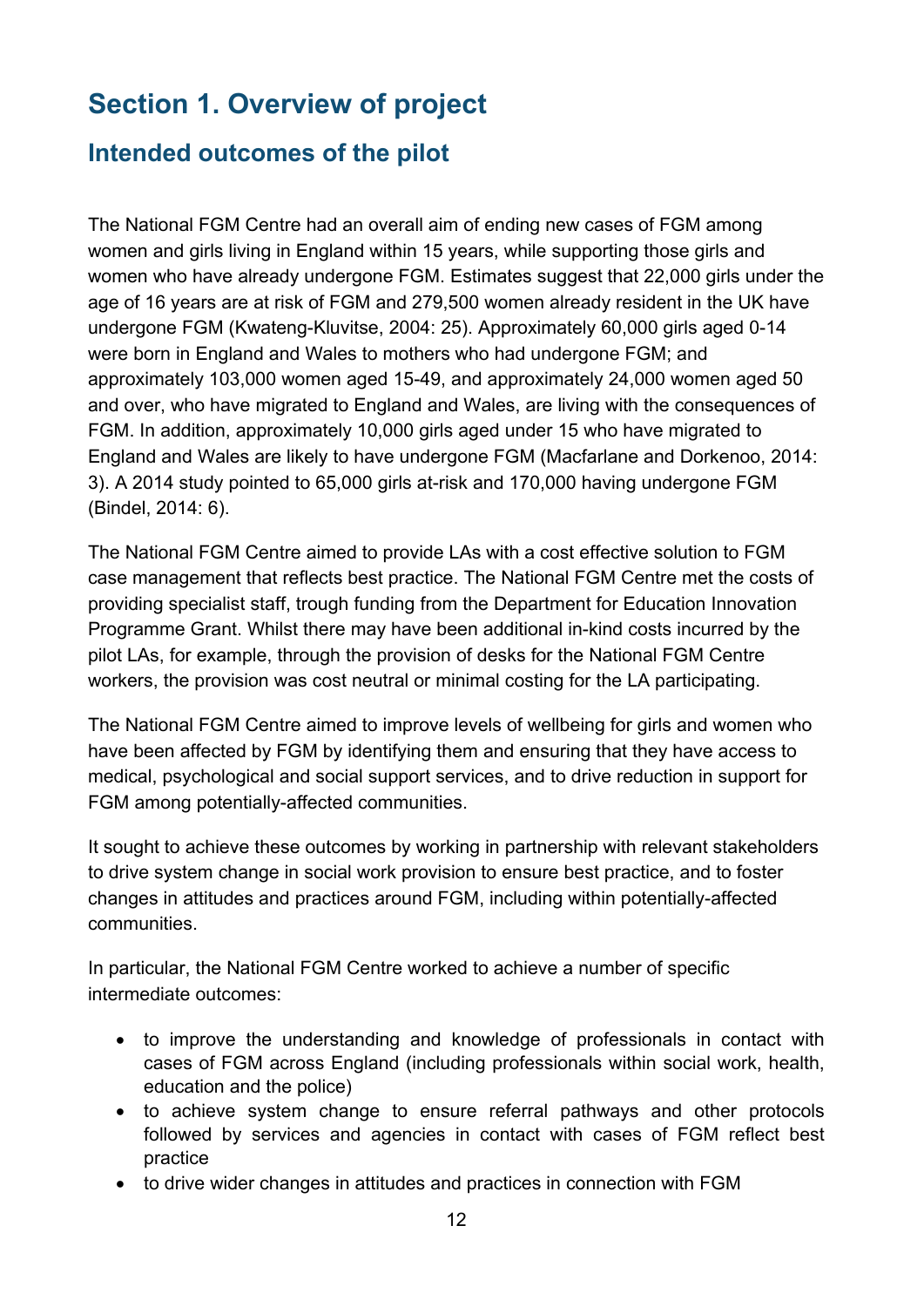Fourteen theory of change interviews were conducted with all FGM Centre staff, including senior managers, and project, social work, and policy staff, to gauge commonalities in perceptions of the 'problem', local conditions and demographic characteristics, perceptions of the 'solution' and expectations about how the intervention will work in practice, including any obstacles and important outcomes.

Staff articulated a clear, shared understanding of the foundational principles and intended outcomes of the National FGM Centre. There was an expectation that the National FGM Centre would work in areas with low prevalence of FGM where there is a particular need for better support for members of potentially-affected communities and improvements in professional knowledge. Staff expected a change in social work practice alongside community engagement to address and challenge attitudes. There is a lack of evidence about prevalence rates and support needs in the pilot LAs, however, women and girls from affected communities living in low prevalence areas are likely to be more isolated and in greater need of targeted support (City University London *et al.* 2015: 1). The Department of Health suggest that areas of low prevalence are unlikely to have specialist FGM services, such as holding a regular FGM clinic with published opening times, and that commissioners may find it challenging to develop and maintain clinical expertise given the relatively low numbers of patients who may be seen and treated (Department of Health, 2015: 21). As one LA senior manager explained:

'It is harder to raise awareness and develop good practice standards in an authority like ours, where the likely population of communities that are possibly more prone to practise FGM are much lower than [some London boroughs]...somewhere like [our LA] has very little experience, and it seemed to me it was a good opportunity.'

A range of senior staff respondents within the National FGM Centre also emphasised the FGM Centre's focus on preventative work, which they felt was important. They noted that social work tends to centre on assessments of parenting capacity, but that parenting capacity to meet basic needs other than avoidance of FGM is generally not an issue in FGM cases in the cases experienced by the SSWs, SWs and PWs. Safeguarding a girl at risk of FGM requires different ways of working as the risk may be long-term, intermittent, and fluctuating. This is an interesting finding, which should be treated in the context of existing research that suggests FGM frequently co-presents with other harms such as child marriage, 'honour'-based violence and spiritual abuse (see for example, WHO). It was felt that if prosecution were pursued for cases in which FGM has already been undergone, that would represent a failure in terms of safeguarding the child.

For senior stakeholders from LAs, including directors, managers, commissioners of adult and children's services, and safeguarding leads, the objectives of the pilot included establishing or improving the LA's understanding of FGM and potentially-affected communities in the area, developing appropriate strategic and policy responses,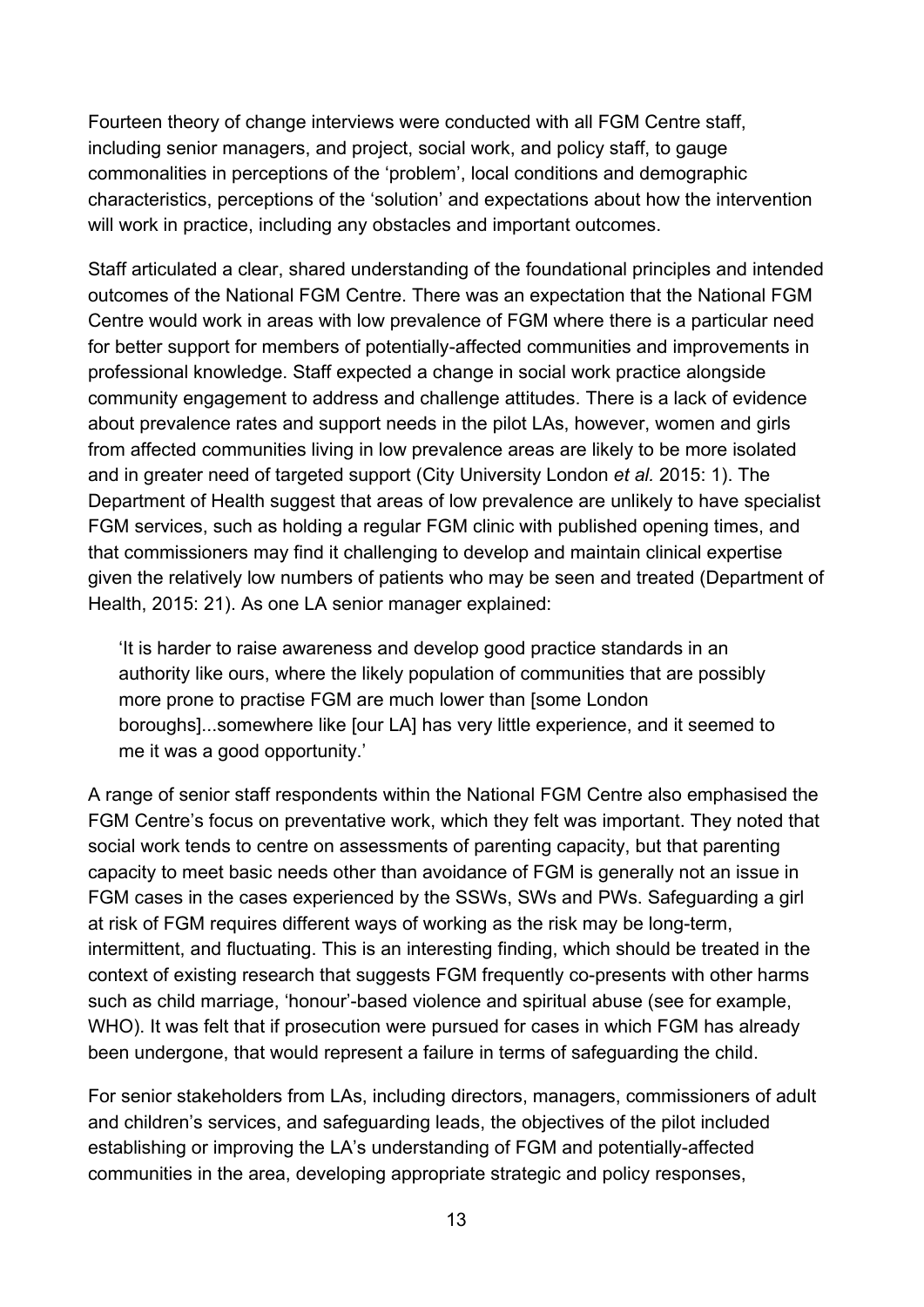improving referral pathways, and improving professional competency and practice at the individual and multi-agency levels.

In some sites, the appeal of the pilot lay in the anticipated ability of the National FGM Centre staff to enable or improve engagement with potentially-affected communities. One Children's Services manager noted that affected families are generally not coming to LA attention at early, preventative stages of support but, rather, when their case reaches a later, more escalated point - the stage of the Section 47 enquiry. At that point, the LA is obliged to investigate the circumstances of children considered to be at risk of significant harm. Given recognition of the significant emotional, physical and psychological effect of FGM, there is a desire to allow consideration of FGM survivors' individual needs to inform LA practice, and to strike the right balance between child protection and family support or education.

## <span id="page-13-0"></span>**Intended actions to achieve these outcomes**

#### <span id="page-13-1"></span>**Provision of delegated social work duties in 6 pilot sites**

The National FGM Centre developed an offer for LAs in areas of low FGM prevalence to coordinate multi-agency responses to FGM cases and to provide case management and expert guidance to LA professionals. These offers provided specialist SSWs, SWs and PWs who are managed by the National FGM Centre and embedded within but not directly employed by LAs.

LA pilot sites were areas of low FGM prevalence, which often have a fragmented multiagency response, seemingly low referrals in relation to estimated need, insufficient action plans and strategies, and generally low levels of staff expertise and confidence in managing cases of FGM. Sites were selected by identifying LAs with low FGM prevalence which nevertheless do not have the resources or clear pathways to provide support and safeguarding in relation to FGM. Early negotiations with a small number of LAs in the east of England during the development of the National FGM Centre model identified regional interest. Neighbouring LAs expressed interest as the model became operational in the first 3 pilot LAs, in part reflecting a regional partnership approach to managing referrals and providing specialist services, which is seen to be effective (City University London *et al.*, 2015: 3).

The SSWs, SWs and PWs were able to take on delegated duties in the LAs' social care responses to FGM. Such duties ranged from full delegated child protection authority through which the FGM Centre SSW holds and manages cases entirely, or partially delegated authority where National FGM Centre staff undertake specific aspects of children's social work such as leading or joint home visits to families, providing advice and information regarding FGM to LA social workers and referring agencies. The range of duties delegated to National FGM Centre staff varied between pilot sites.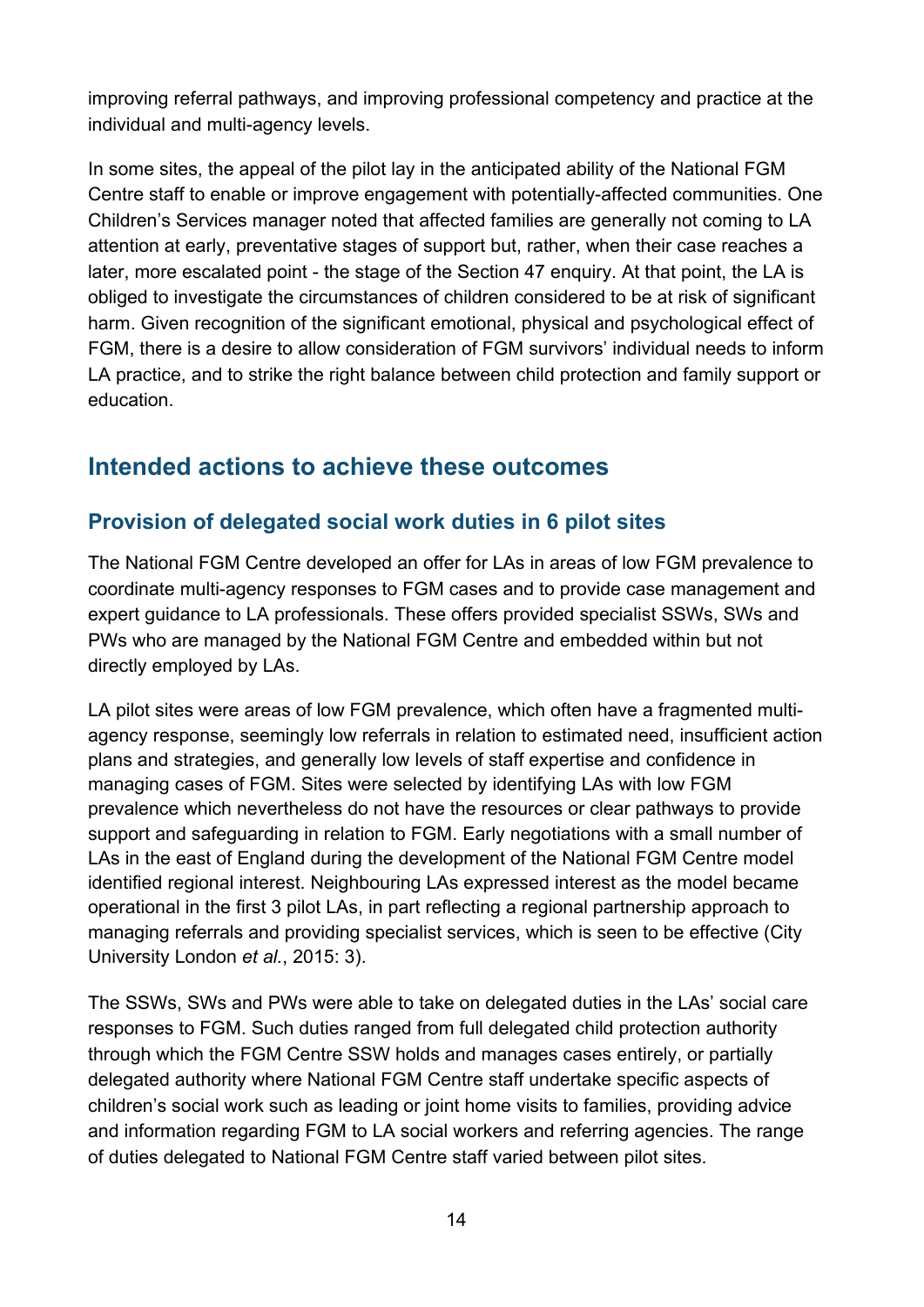National FGM Centre SSWs, SWs and PWs were geographically dispersed within multiagency teams such as the Multi-Agency Safeguarding Hub (MASH) or similar multiagency teams dealing with FGM referrals across all 6 pilot sites: Hertfordshire, Essex, Suffolk, Norfolk, Thurrock and Southend.

The social workers and project workers were recruited to employ their specialist expertise in the very diverse practices and traditions around FGM (including regional and cultural variations), in working with and supporting members of potentially-affected communities (including refugees/asylum-seekers with insecure immigration status), and in specialist social work practice with girls who are FGM survivors.

At interviews held at early stages of the pilot, National FGM Centre SSWs, SWs and PWs reported that they expected to undertake the following work: provide advice to LA staff and referring professionals about FGM practice and about how to engage with FGM survivors; increase awareness of the different types and variations in attitudes to and practices around FGM; improve knowledge about the appropriate questions to ask women and other members of potentially-affected communities during the course of case management (including questions to ascertain how clients feel about FGM, whether or not they agree with the practice, and whether or not parents want their daughters to undergo it).

National FGM Centre staff in the pilot sites expected that part of their roles would be to make themselves known to social work managers and teams across the LAs in which they are embedded. Staff expected that they would attend Strategy meetings convened when there are reasonable grounds to believe that a child might be at risk of FGM, in which they would be able to highlight risk factors and ask questions about the family which other professionals might not know to ask. They also anticipated that they would undertake joint visits with allocated LA social workers. This was expected to offer an opportunity for less confident or knowledgeable LA social workers to gain a better understanding of FGM and how best to engage with affected families. These activities were seen as a necessary part of the process of working to embed sustainable change within pilot site LAs.

There was also an expectation that National FGM Centre staff would seek to build links with local community groups drawn from potentially-affected communities, to offer them advice and support, and to ensure that National FGM Centre staff can connect families who are isolated or facing particular issues to such groups to ensure that protective factors and support are in place. In this way, National FGM Centre staff hoped to engage and support families in a holistic manner. In particular, in working with mothers it was recognised that there will be diverse needs both related and un-related to FGM. It was felt that the diversity of experience and expertise within the team would mean that advice could be shared about where to signpost, and that working towards effective multiagency partnership would help to ensure that women and girls could be signposted onwards to other services where necessary.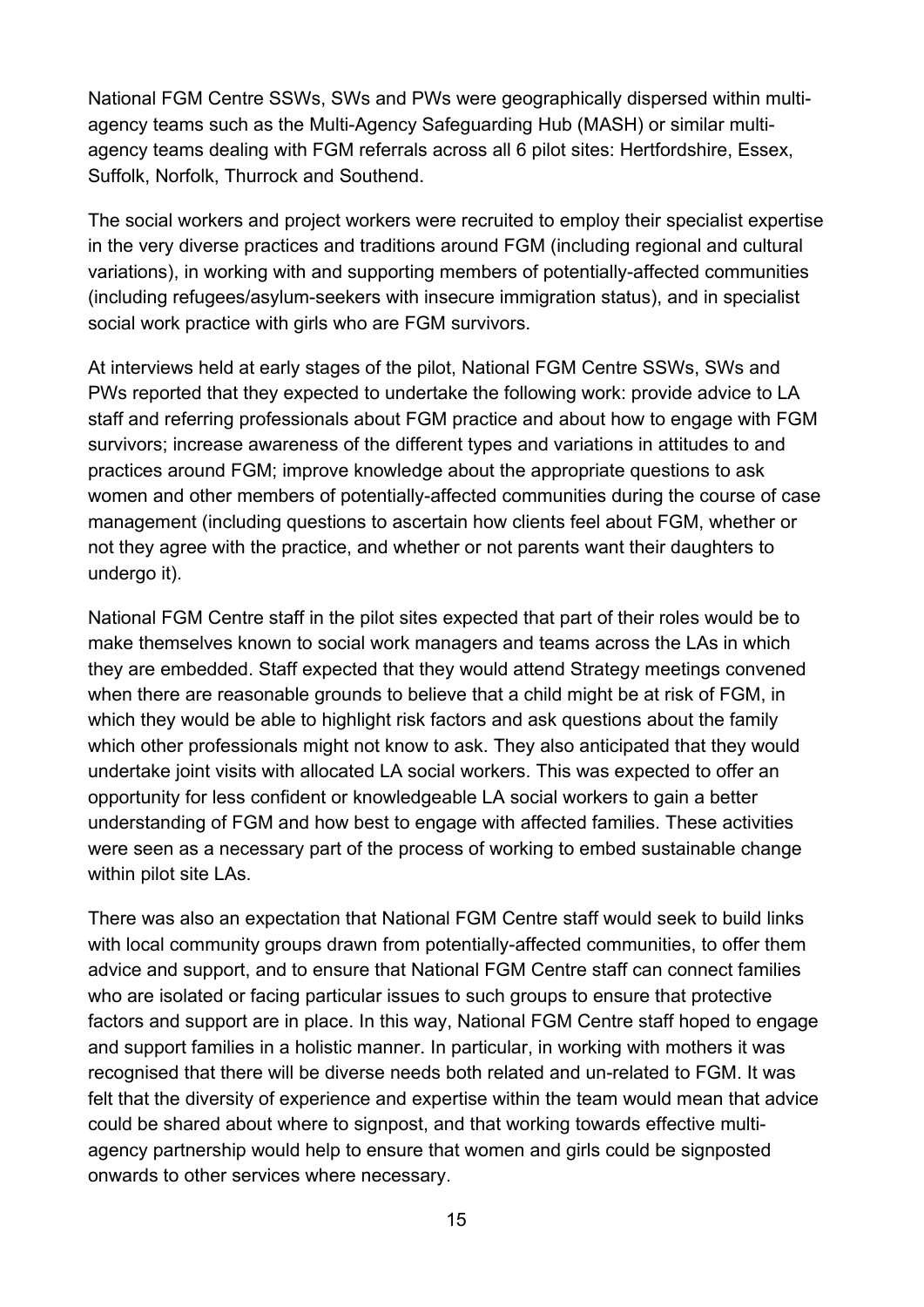<span id="page-15-0"></span>Staff reflected upon the high level of team working and believed that this was central to achieving the National FGM Centre's desired outcomes. PWs and SWs were embedded in LAs but employed by Barnardo's and part of a central National FGM Centre team. Individuals working on a case referred back to the National FGM Centre central team for support and guidance, and to explore possible risk factors which may not have previously been identified. Staff identified their intention to be flexible in their approach to cases, to allow for redistribution of support from the National FGM Centre if ever additional provision was needed for case management in particular LAs. The supervision process was seen as crucial to ensure that SSWs, SWs and PWs would be well supported in their case management work and to achieve positive outcomes for children and families.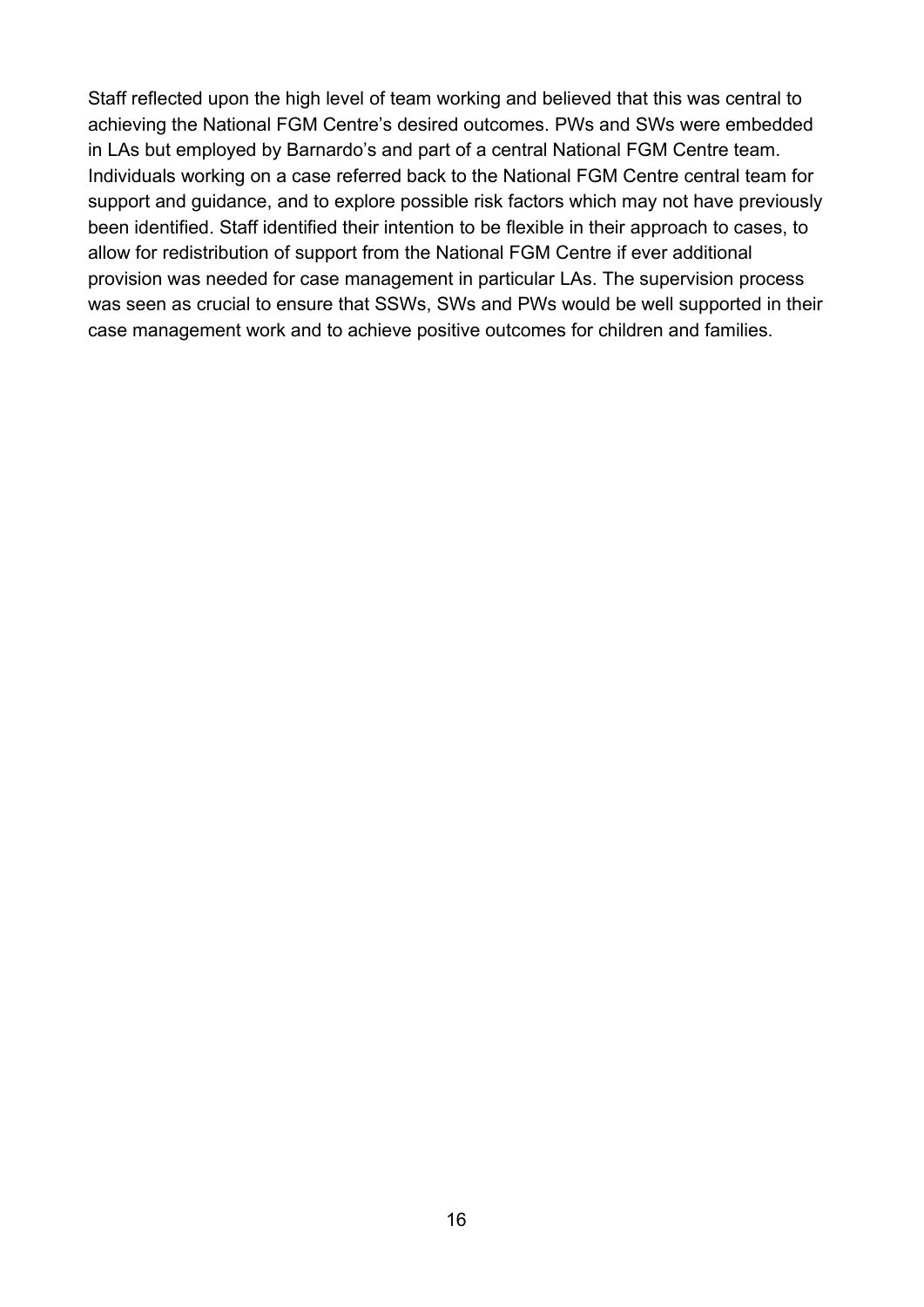#### **Figure 1: Continuum of Delegation**

#### **Full Delegation of Authority Delegation of Selected Duties Directly Embedded Support**



#### <span id="page-16-0"></span>**Development and sharing of knowledge**

To support the development of best practice within services and agencies in contact with cases of FGM, it was recognised that there was a need for a central location at which relevant data and information (including data captured by embedded National FGM Centre PWs, SWs and SSWs) could be collated and analysed, and from which knowledge and tools based on this data that support best practice could be disseminated to relevant professionals. This is different from case recording which is done directly by the SSW or SW into the local authority system.

The Knowledge Hub was a core facet of the strategy to achieve this knowledge-sharing objective. The Hub was a free-to-use, online resource which brings together existing information and tools in ways that are tailored to the needs of different professionals. The intention at the early stages of development was to link aspects of the Knowledge Hub to income generation efforts, such as accessing training and Barnardo's-generated information, although this was not implemented.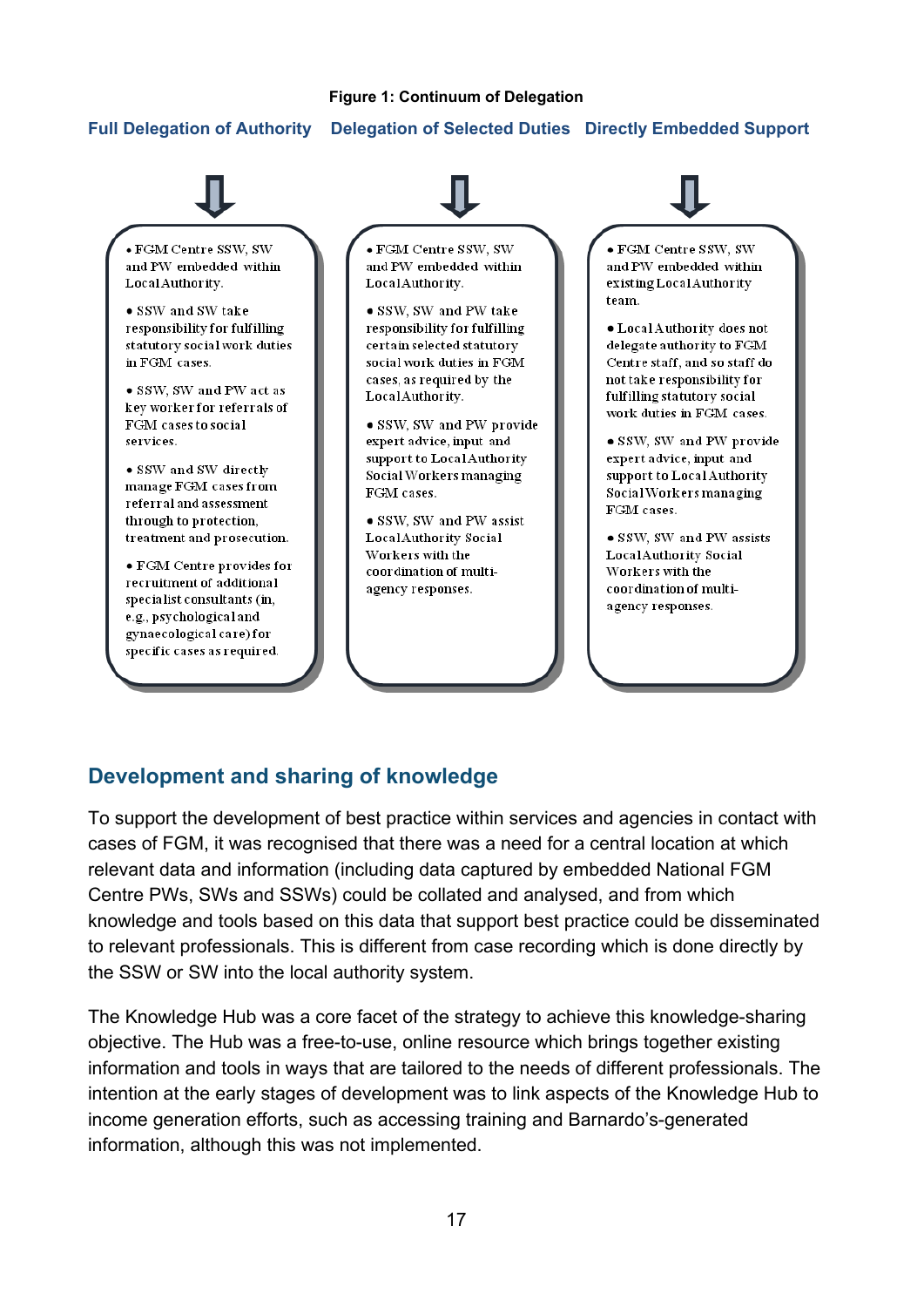Users could submit questions directly to National FGM Centre staff through the Knowledge Hub, or make selections on the website to generate a range of resources that have particular relevance to their area of interest or professional practice.

There was also an intention to capture and share the high level of knowledge and experience of National FGM Centre staff workers by developing new sets of practical resources made available for use by social workers and other professionals through the Knowledge Hub. For example, an FGM risk assessment tool for social workers is currently in development.

#### <span id="page-17-0"></span>**Outreach events and stakeholder engagement**

In interviews, staff expressed the belief that the National FGM Centre model could be effective in achieving its desired outcomes if and because it combines specialist social work provision and system change with efforts to address and change community attitudes towards the practice. It was recognised that effective community engagement and strategic partnerships with other organisations in the FGM sector would be crucial to achieving this.

National FGM Centre staff expressed awareness of the risk that the National FGM Centre may be perceived as a threat by others in the sector. They also noted that there have been discussions about how to mitigate this risk. They communicated that there was a need to stress the particular expertise of Barnardo's in social work, which smaller grassroots organisations do not generally possess.

It was also recognised that in areas where there was both low and higher prevalence of potentially-affected communities, there were groups working and training locally around FGM while facing funding challenges. It was felt that the process of engaging with these stakeholders and providing additional community outreach programmes required sensitive management. Staff emphasised that the National FGM Centre did not wish to undermine the activity of other groups or create less demand for their services, not least because the National FGM Centre did not plan to provide local community outreach programmes in the long-term. Staff were therefore conscious of and wished to support the health of the FGM sector as a whole. The stated intention of National FGM Centre staff was to work with a range of organisations and provide support for capacity building, to help foster a robust sector.

As such, staff believed that productive, strategic partnerships with stakeholders should be fostered to bring together experience and learning on what works in tackling FGM, and to develop and share effective and sustainable solutions. A stakeholder event strategy was put in place to frame the process of holding events in London, Birmingham and Sheffield, which was run in partnership with voluntary organisations. The stated intention was to hold events that would be free to attend and which would serve as an opportunity for community organisations and statutory agencies to share knowledge and understanding around FGM.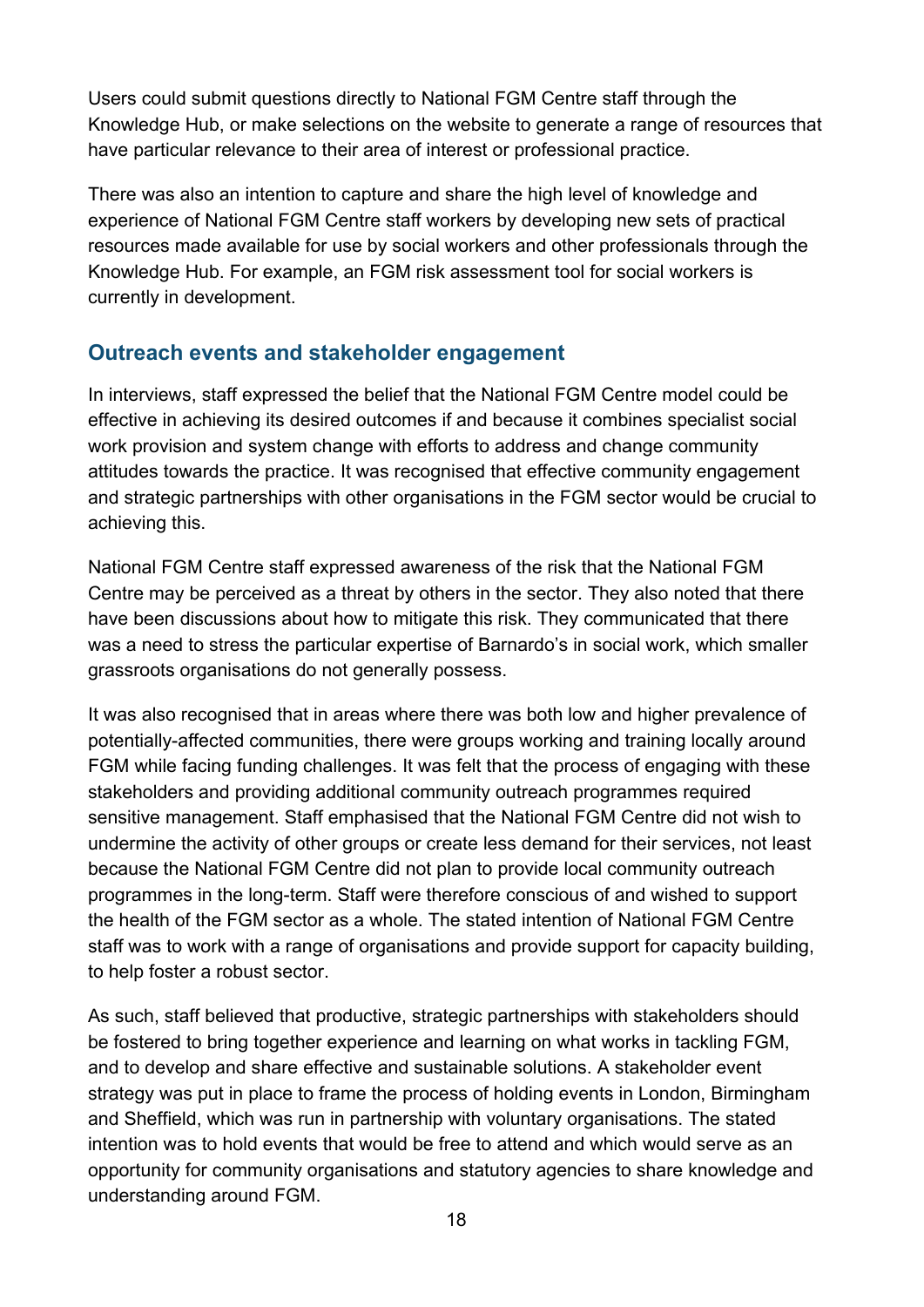During the evaluation period, the National FGM Centre held 2 stakeholder events. The first was held in London and run in partnership with the Manor Gardens Health Advocacy Project, an organisation that works to promote the health and wellbeing of refugee and migrant communities in North London and which has been running community-led activities to tackle FGM since 2010. The second was held in Birmingham and run in partnership with Birmingham and Solihull Women's Aid, a local refuge supporting women and children affected by domestic violence, rape and sexual assault that has been providing an FGM prevention programme for the past 6 years.

# <span id="page-18-0"></span>**Existing research relating to the pilot**

#### <span id="page-18-1"></span>**Main findings from the evaluation literature review**

A literature review (Appendix 5) conducted as part of the evaluation identified a number of promising practices as well as challenges and gaps which the project may help to address.

Social care, health, education and other relevant professionals are central to identifying girls and women affected by FGM, reporting concerns, initiating protective measures for girls at risk of FGM, and ensuring appropriate care and support is provided if FGM has already been undertaken. In particular, social services are a point of contact and disclosure for women and girls from potentially-affected communities. Therefore, practitioners should have a strong knowledge of FGM best practice, including understanding of prevention tools, and a culturally informed and sensitive approach to engagement.

Multi-agency working and collaboration is crucial to help identify local needs and suitable prevention strategies. This requires effective information sharing and trust between agencies.

Effective and meaningful engagement with stakeholders is vital to prevention efforts. These stakeholders include community and grassroots groups, men from FGM-affected communities, religious leaders, and other relevant professionals such as teachers who have regular and ongoing contact with young people.

Specialised services which implement a gender-sensitive, victim-centred approach are well-placed to meet the specific needs of women and girls who have undergone, are at risk of, or are affected by FGM.

Sensitivity, including cultural sensitivity, should be at the forefront of engagement with women and girls. Significant regional, cultural and other diversity in FGM practice means that approaches should be tailored to particular individuals and communities in a culturally informed way. Professionals in contact with cases of FGM should be alert to the need for sensitivity in their use of language and to reactions to it.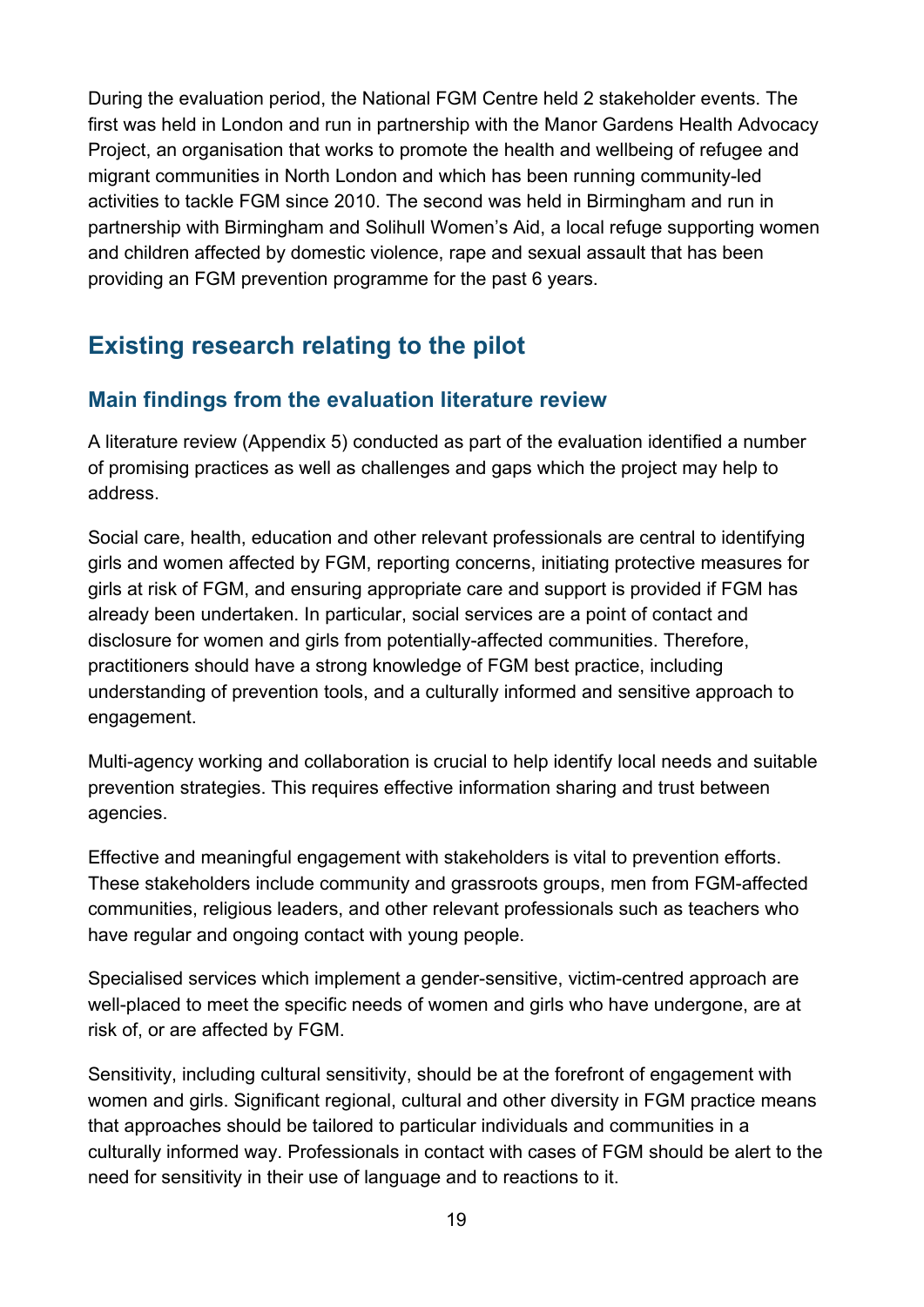#### <span id="page-19-0"></span>**Use of terminology and cultural sensitivity**

There is debate in the literature about the most appropriate or culturally competent terminology to use in relation to the practice (Options UK, 2011). Dustin and Davies (2007: 4), for example, advocate the use of the term 'female genital cutting' (FGC). They note that 'female genital mutilation' came to replace 'female circumcision' as a term which could convey the damage done to women, but argue that FGM 'was intended to be a pejorative to convey the meaning that girls are physically mutilated in the practice. This can cause offence in the cultures where it is practiced [sic].' The authors believe that the term FGC is a more neutral, non-blaming term, 'which still graphically represents the injuries that girls suffer' (*ibid*). Similarly, Boyle (2005) notes that while the term FGM is widely used by international actors such as the World Health Organisation, some African feminists and scholars have criticised the term for its ethnocentricity: the author therefore favours FGC as a supposedly non-politicised description of the practice.

This debate raises some important considerations around sensitive and culturally competent interaction with girls and women who are affected by the practice, which are explored in greater detail below. This evaluation report refers to FGM in acknowledgment of the severity of the harm caused to girls and women who undergo it, and in accordance with the approach of the National FGM Centre, statutory services and agencies, intergovernmental institutions, and other specialist UK organisations such as FORWARD UK, the Iranian and Kurdish Women's Rights Organisation (IKWRO), and Asylum Aid.

#### <span id="page-19-1"></span>**Changes to the project's intended outcomes or activities**

There was a re-conceptualisation of the intended consultancy package, particularly as it relates to income generation. In the early developmental stages of the pilot, the intention was to develop a bank of consultants available to offer bespoke consultancy services to professionals working within a range of services and agencies. The National FGM Centre had links to social workers, gynaecologists and midwives, education professionals, and the police. It therefore envisaged that its consultancy offer would be professional-toprofessional. When asked, during interviews, about the development of consultancy, staff noted some of the potential difficulties with establishing this system. For example, while gynaecologists with concerns about FGM would have guidance to follow within their internal system, there was a question about whether and how different professionals would be free to follow external advice. Consultancy work was subsequently undertaken on an ad hoc basis in response to demand from partners or agencies. This was varied in nature and predominantly unpaid. The original intention for this element of the National FGM Centre was to charge for this service: however, demand was felt to be insufficient for a paying service. Moreover, as the National FGM Centre was setting up in the early phase of the work, it was felt that the priority should be on developing expertise within the Centre and promoting the service amongst professional networks. Sustainability for the consultancy element will be examined in the next phase of the evaluation.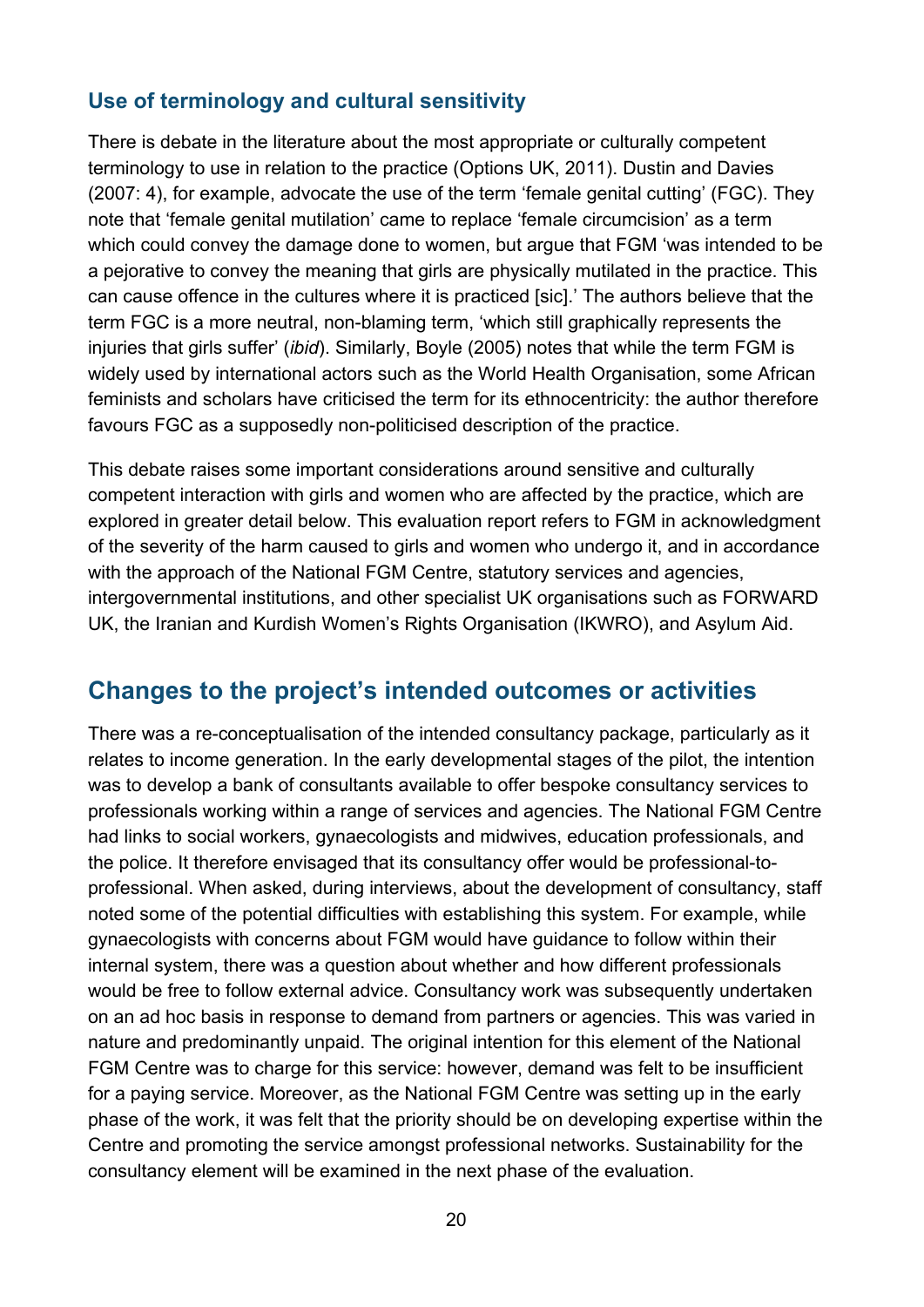## <span id="page-20-0"></span>**Reconceptualising the continuum of intervention**

The original proposal for the pilot expected to offer LAs 2 different variations of the delegated authority model. First, full delegation of authority in which a National FGM Centre SSW, or SW acts as the key worker for referrals and provides direct case management from referral and assessment to protection, treatment and, ultimately, prosecution. Alternatively, directly embedded support, in which a National FGM Centre SSW, SW or PW is situated within the existing LA team to provide expert input, advice and support to inform case management. With the second option, the LA does not in the first instance fully delegate authority, but delegates some support functions and gains support on the coordination of responses provided to them by expert National FGM Centre staff.

In general, participating LAs initially took up the offer of delegated embedded support rather than full delegated authority. This did not result in the system change in social work which is one of the pilot's intended outcomes. However, there is evidence from the experience in some of the pilots that LAs can work towards delegated authority as an alternative to granting it initially, and this occurred in at least 2 of the LAs which did not provide delegated authority from the outset. The use and effectiveness of delegated authority and delegated support will be explored further in the year 2 evaluation, when there will be more evidence available, as it is not possible to draw definitive conclusions from less than 6 month's experience of direct social work provision.

In response to this pattern of uptake, there was discussion about including the representation of 'delegated duties' in the continuum of social work duties which also includes 'delegated authority', to better reflect that delegation of particular responsibilities can and is taking place along the continuum. This continuum encompassed the range of responsibilities that social workers and project workers took on in the pilot sites, from recording on Care First, undertaking preventative work with families who are low risk cases, or being the main presenter at a case conference, through to full delegated authority in which the social worker is the complete case holder working within LA systems and processes.

This approach to conceptualising the continuum more fully and accurately reflected the National FGM Centre's work in LAs, including their fulfilment of duties that would not otherwise be delegated to the voluntary sector. This work therefore points to how the system of child protection could change more systematically; by offering a package of delegation along a continuum, which can be tailored to LA needs and levels of comfort with delegation, it is possible to develop a system which allows greater responsiveness to need and flexibility with case management. This offer was an interesting development for Barnardo's, which has not previously managed fully embedded social workers offering a full range of social work duties. Whilst the organisation employs qualified social workers, their work has not been to directly discharge statutory duties in this way to date.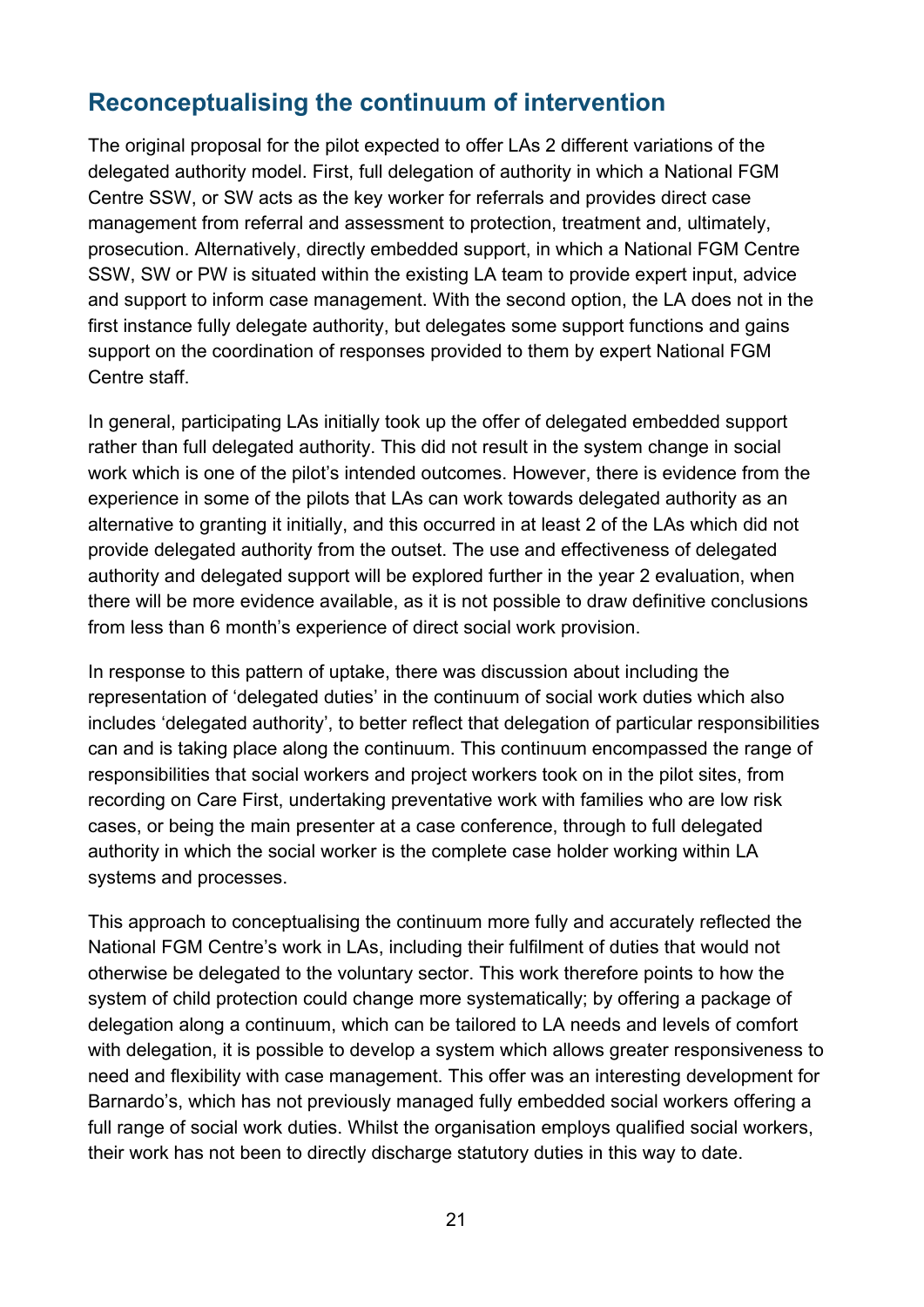As full delegated authority was formally granted in only 1 pilot site and only 3 cases were delegated during the evaluation period, it was not possible to evaluate this aspect of the model. However, the model of full delegated authority will be tested further during the coming year. It is expected that, where full delegated authority is granted, National FGM Centre staff will maintain flexibility in their working practices to fit into and complement existing LA social care systems. Future research will test the delegated authority model further.

## <span id="page-21-0"></span>**The context within which this innovation took place**

With regard to the delegation of social work duties, this innovation took place in LAs with low prevalence of FGM and with smaller, more isolated and geographically disparate populations from potentially-affected communities. Appendix 1 provides a summary of different sites' engagement with the pilot. In addition to the pilot sites, the National FGM Centre operated in the national context, contributing to the national discussion about FGM. It did this by hosting or participating in conferences, coordinating national policy responses, engaging the media, and building stakeholder networks, including offering training packages to relevant agencies, and developing and promoting the intelligencesharing and network-building work of the Knowledge Hub.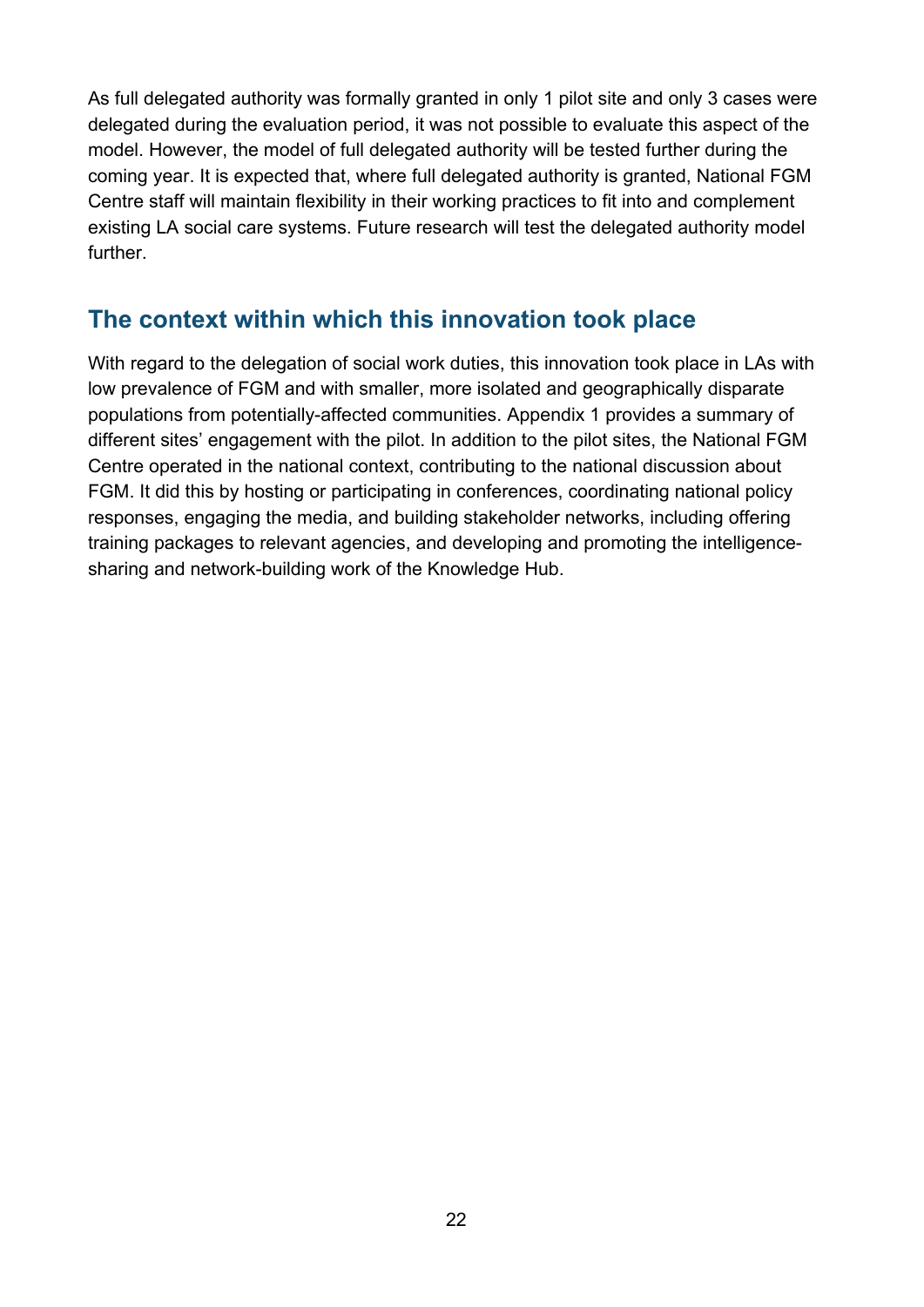# <span id="page-22-0"></span>**Section 2. Overview of the evaluation**

## <span id="page-22-1"></span>**Evaluation questions**

The main evaluation questions related to the model of the Barnardo's and Local Government Association National FGM Centre and how effective was, both in terms of its constituent parts and as a whole. The following evaluation questions were considered:

Q. 1: Has the continuum of delegated social work intervention improved the social care response for children affected by FGM?

Q. 2: To what extent are professional staff working in social work, health, education and the police better informed about FGM in both the pilot LAs and in England, as a result of the project?

Q. 3: Was the intervention effective in working with community groups to change attitudes and behaviour towards FGM?

## <span id="page-22-2"></span>**Methodology used to address these questions**

In-depth interviews were conducted with staff involved in the development of the project. This included the 2 existing SSWs, 2 SWs and 2 PWs embedded in the different pilot sites, 6 project leads and managers from Barnardo's, 2 business support staff from Barnardo's, and 9 leads from LAs including Directors, managers, commissioners of adult and children's services, and safeguarding leads. The purpose of these interviews was to refine the theory of change underpinning the National FGM Centre's model to assist the early development of the project and to understand how, and how effectively, the continuum of intervention has been implemented in the different pilot sites. The embedded 2 SSWs, 2 SWs and 2 PWs were each interviewed at 2 time points to understand developments in case management and community engagement in the pilot sites. Interviews were also conducted with FORWARD, the organisation commissioned to do community outreach events and undertake a PEER research project.

In-depth case studies of FGM case management were conducted in 3 of the pilot sites. This involved conducting in-depth interviews with professionals involved in 3 cases, including LA social workers, Barnardo's SSWs, SWs and PWs, and professionals from other agencies involved with supporting cases. In each case study, staff were identified, and detailed and anonymised interviews were conducted to understand the approach to case management, the relationship with the family, and the multi-agency response.

The use of different stages of the continuum was reviewed to identify why LAs have opted for different levels of intervention, and the outcomes of their engagement with the FGM Centre for service users, embedded project staff, and LA senior managers. This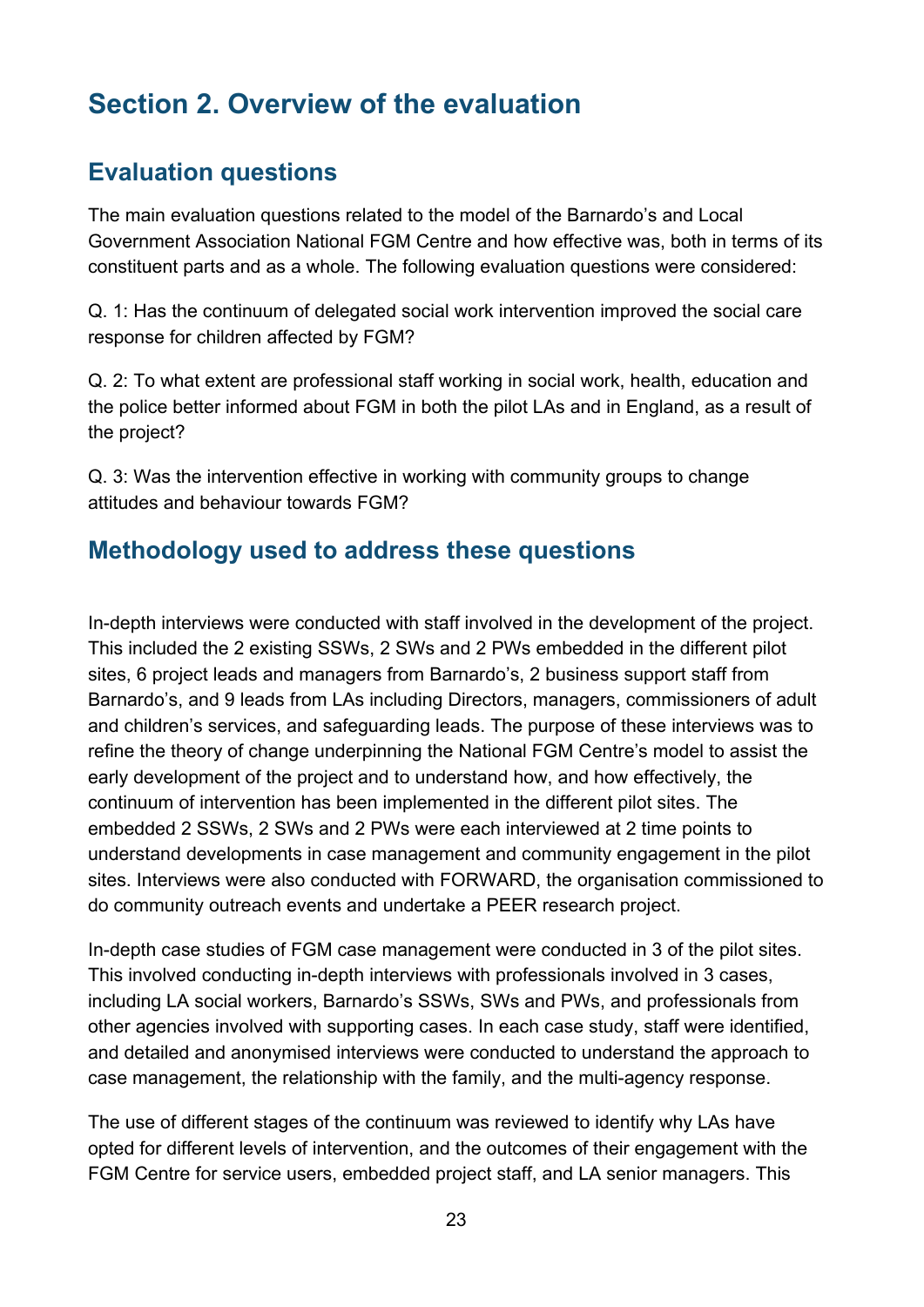review was developed through the case studies of FGM case management, interviews with National FGM Centre staff, and discussions with LA managers.

Conferences and smaller-scale stakeholder and community events were observed to assess the National FGM Centre's engagement with stakeholders, including LAs, social care practitioners, schools and charities.

# <span id="page-23-0"></span>**Changes to evaluation methodology from the original design**

The evaluation originally intended to provide 3-5 case studies of FGM case management per pilot site. It was not possible to undertake this number of case studies, largely due to delays in recruitment of SSWs, SWs and PWs in the pilot sites, which meant that case management began later than anticipated.

It was also not possible to interview families involved in the cases selected. The reasons for this included the nature and level of the cases, uncertainty about some families' UK residency status, and the reluctance of some families to speak about their experiences with a researcher, which was often related to sensitivity around the subject of FGM and/or high levels of professional involvement in their lives because of safeguarding concerns.

The evaluation plan stated that telephone interviews would be conducted with a sample of professionals who have accessed consultancy support. Because the National FGM Centre's consultancy offer was revised, it was not possible to evaluate the consultancy work in this way. The consultancy work which was undertaken has been noted above (page 9).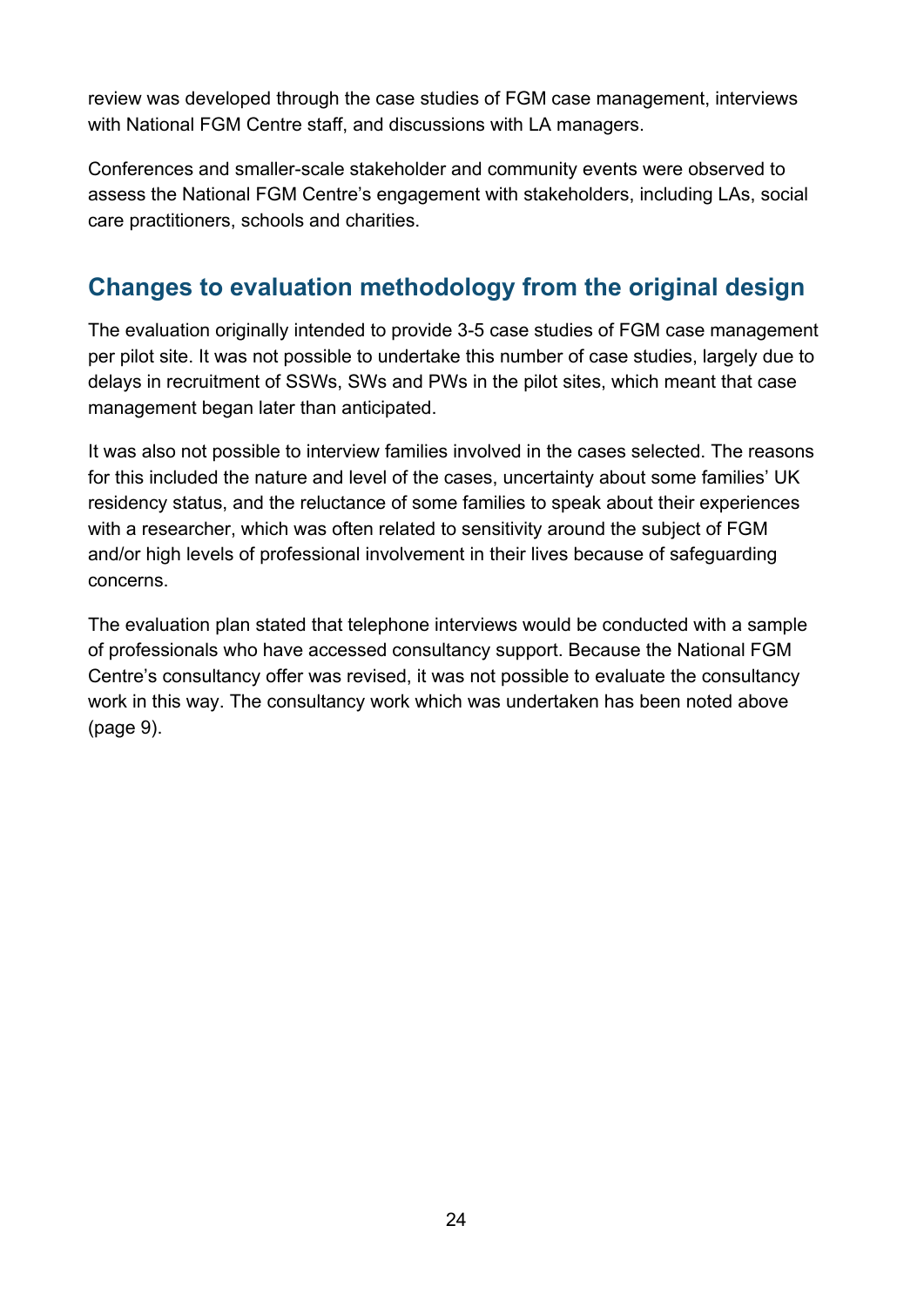# <span id="page-24-0"></span>**Section 3. Main Findings**

## <span id="page-24-1"></span>**Q.1: Has the continuum of delegated social work intervention improved the social care response for children affected by FGM?**

#### <span id="page-24-2"></span>**Main findings related to social work provision and case management**

Embedded FGM Centre staff were involved, to varying degrees, in the social work response to 55 separate cases of FGM, through which they contributed to the protection and education of 123 children across the pilot sites. In terms of direct involvement with case management, the outcomes achieved vary with the level of risk and individual/family need. However, analysis of case management data has shown some evidence for outcomes which correlate with the Theory of Change (Appendix 3). For interventions at levels 1-3, these included signposting families to health or community services, to enable longer-term medical or psychological care and to improve general well-being through holistic support services. Level 4 interventions resulted in formal child protection measures, including an FGM Protection Order in one case. Further details are provided below in Case Study boxes 1, 2 and 3.

<span id="page-24-3"></span>



#### Source: National FGM Centre Base: all cases opened by May 2016 (55)

See Appendix 2 for key of levels

Theory of change interviews with senior LA staff and case study interviews with LA social workers highlighted that existing frontline staff in the pilot sites reported generally low levels of knowledge and confidence in managing FGM cases. One LA senior manager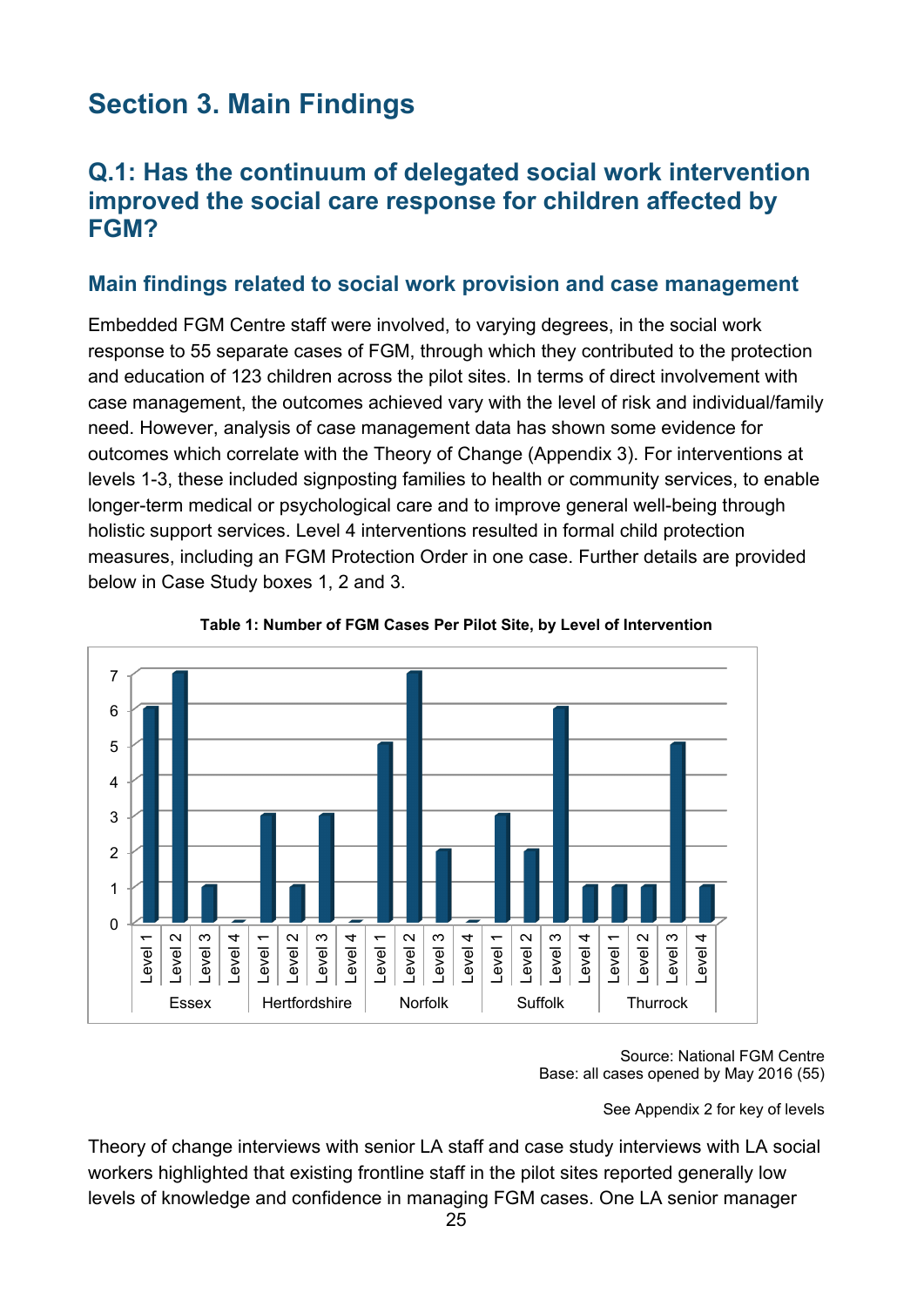stressed the importance of improving social work practice around FGM in areas of low prevalence:

'Just because we don't have a high population [from potentially-affected communities] doesn't mean that we don't need to engage people from that community. In fact, it's more likely to be overlooked here because the numbers are so small, and it's hard to develop good practice in areas where the numbers are relatively small.'

#### **Headline Finding**

Embedded staff from the Barnardo's and Local Government Association National FGM Centre who provided LAs with support in case management and engagement with families were generally highly valued by pilot site staff for their specialist knowledge, experience and confidence in engaging with families.

The bespoke nature of delegation within each pilot site was found generally to work well and had a positive effect on the social care response for children**.**

In pilot sites where National FGM Centre SSWs, SWs or PWs undertook joint home visits with the LA social worker or took the lead on home visits to families, recorded observations, made case notes, and otherwise exercised a degree of professional autonomy within the LA team, the effect of access to the expertise of the National FGM Centre workers appeared to have a positive effect on service provision.

Initially, the levels of professional knowledge and confidence among LA staff appeared to have been raised by joint working, through which LA staff observed and learnt from how FGM Centre experts interacted with children and family members. As one social worker explained, 'I feel like I'll definitely know what to do you know next time… I will be praying to have someone who is like [x] because… we are working as a team and I never had any problems.' However, as another LA senior manager commented, it is not a good use of resources in the longer term, to always have 2 qualified social workers working together if this is not necessary. This may motivate further exploration of full delegated authority. Whilst training of existing children's Social Care staff may be an alternative option for improving knowledge and responses to FGM, for this to be effective, it would require continuous refreshing and practice experience to maintain a good standard. Furthermore, the presence of FGM specialist staff adds not only expertise but also challenge to internal practices.

There were also instances in which National FGM Centre staff undertook joint visits with LA social workers, and did FGM-specific assessments with mothers whilst the allocated social workers conducted general assessments with the children. This worked well in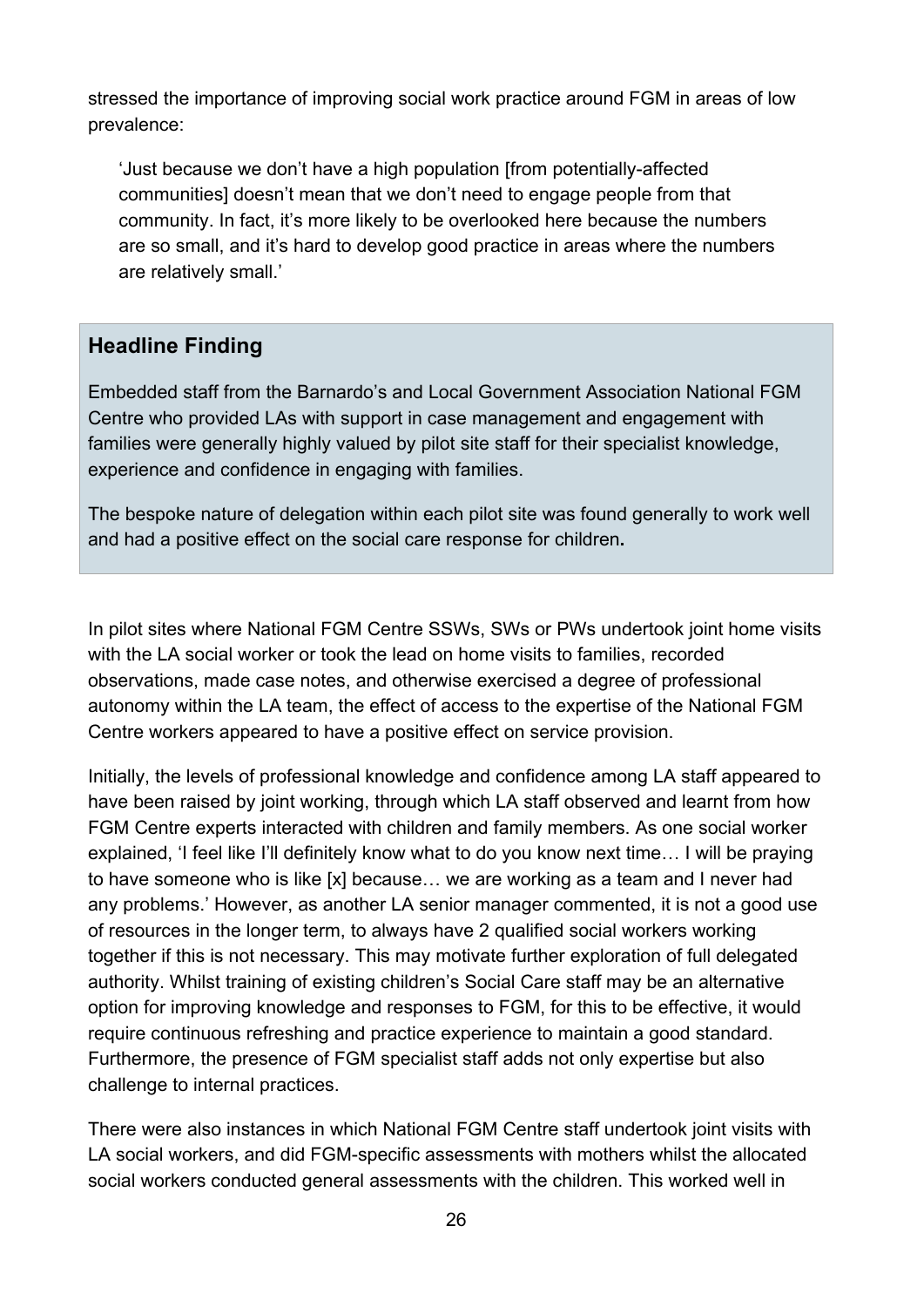situations where a full parenting assessment is not needed (that is, when the referral relates to FGM only and parenting capacity is otherwise not in question) and National FGM Centre staff could judge whether a Section 47 was needed. This may not be a resource-efficient process in the longer term if the National FGM Centre has an allocated social worker in the LA who can undertake the full assessment.

Interviews with National FGM Centre staff established that the SSWs, SWs and PWs were recruited from a variety of backgrounds and had a high level of wide-ranging professional expertise. They brought knowledge about the different types and national, regional and cultural practices of FGM, as well as expertise in working with refugees and asylum-seekers, immigration and nationality rules, allied issues such as forced marriage and 'honour'-based abuse, and the role of family networks in safeguarding or putting children at risk.

Embedding this expertise in multi-agency social care settings at all points of the delegated social work continuum resulted in a better quality of social care response for families. This response can go beyond formalised statutory requirements and contribute to improvements in LA engagement with members of potentially-affected communities that are geographically dispersed and/or isolated, and who may not otherwise come to the attention of statutory or community services.

A recent positive Ofsted inspection in 1 pilot site highlighted the role of the Barnardo's worker in partnership with the LA:

'Early identification of risk with regards to female genital mutilation, forced marriage and radicalisation leads to proactive and immediate safeguarding of young people, underpinned by comprehensive multi-agency support. A particular strength is the active partnership working between social care and early help family support practitioners...This provides continuity of relationships and sensitive specialised support for children and families. Impressive protective work was demonstrated by workers in a case of female genital mutilation.<sup>'[2](#page-26-0)</sup>

The report pointed to evidence of good practice and effective interventions involving FGM. This suggests the potential success of joint working between the National FGM Centre project workers and allocated social workers.

Case study interviews undertaken with National FGM Centre staff and LA social workers provided further detail about how the continuum of delegated social work operates in practice. These are summarised in pages 28-30.

 $\overline{a}$ 

<span id="page-26-0"></span><sup>2</sup> *Suffolk County Council Inspection of services for children in need of help and protection, children looked after and care leavers and Review of the effectiveness of the Local Safeguarding Children Board.* Inspection date: 23 November 2015 – 17 December 2015. Ofsted: 2016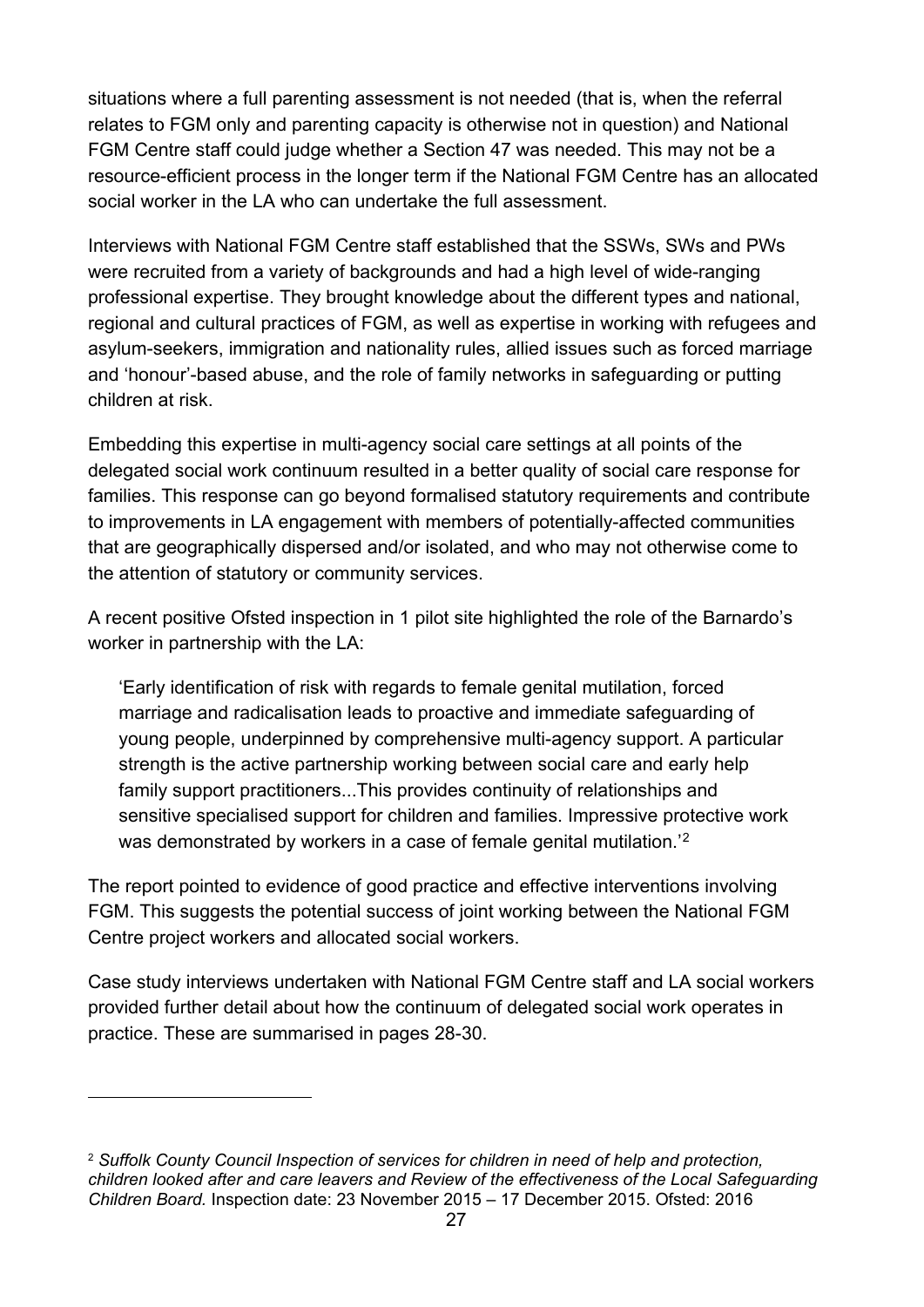## <span id="page-27-0"></span>**Case study 1**

Case study 1 was in a pilot LA in which the FGM Centre PW had a range of delegated duties, including both joint home visiting and sole visits where appropriate, as well as participation in core group, strategy and other case-related meetings. The professionals involved reported finding the joint working model highly effective. The allocated LA social worker reported that whilst this was considered to be a high risk case, with tense relationships between the family and professionals, the family responded more favourably to the PW, compared to the LA social worker and police. The PW in this case was able to conduct a number of home visits on her own to break down barriers to the family's engagement with the LA.

The LA social worker reported that she approached engagement with the family in a more effective manner following guidance from the National FGM Centre PW: seeking advice on which questions to ask in relation to protective factors and travel intentions. She felt better able to assess risk and protective factors as a result. The PW briefed and de-briefed the interpreter involved to ensure that their role and understanding of the case was clear, that they did not take short cuts in language and avoided making assumptions in their translation. This was noted by several other agencies involved in the case to be good practice and they subsequently committed to adopting similar approaches in their own work.

The role of other agencies at the assessment stage was a critical aspect: a different social care team undertook an initial assessment which had not been made available to the National FGM Centre PW and LA social worker at the time of reporting. This left uncertainty about which questions had been put to the family and about the quality of the assessment. The PW therefore explored other methods to understand the family's position about FGM and the safety of the child, including talking to the older siblings about being in the UK, their country of birth, their school, and their grandparents.

This case remained open at the time of writing, and met the National FGM Centre's highest level of risk to the child, Level 4. The family had sought asylum in the UK. The case raised important considerations about the interaction between the asylum system and FGM prevention, as failed asylum seekers or refugees who return to their country of origin may have children at risk of FGM. The PW and allocated social worker communicated their concerns about risk to the children to the Home Office.

Joint work between the social worker and FGM Centre PW established improved engagement with the family and more effective processes of communication between agencies, and ensured specialist assessment of risk when safeguarding concerns escalated further.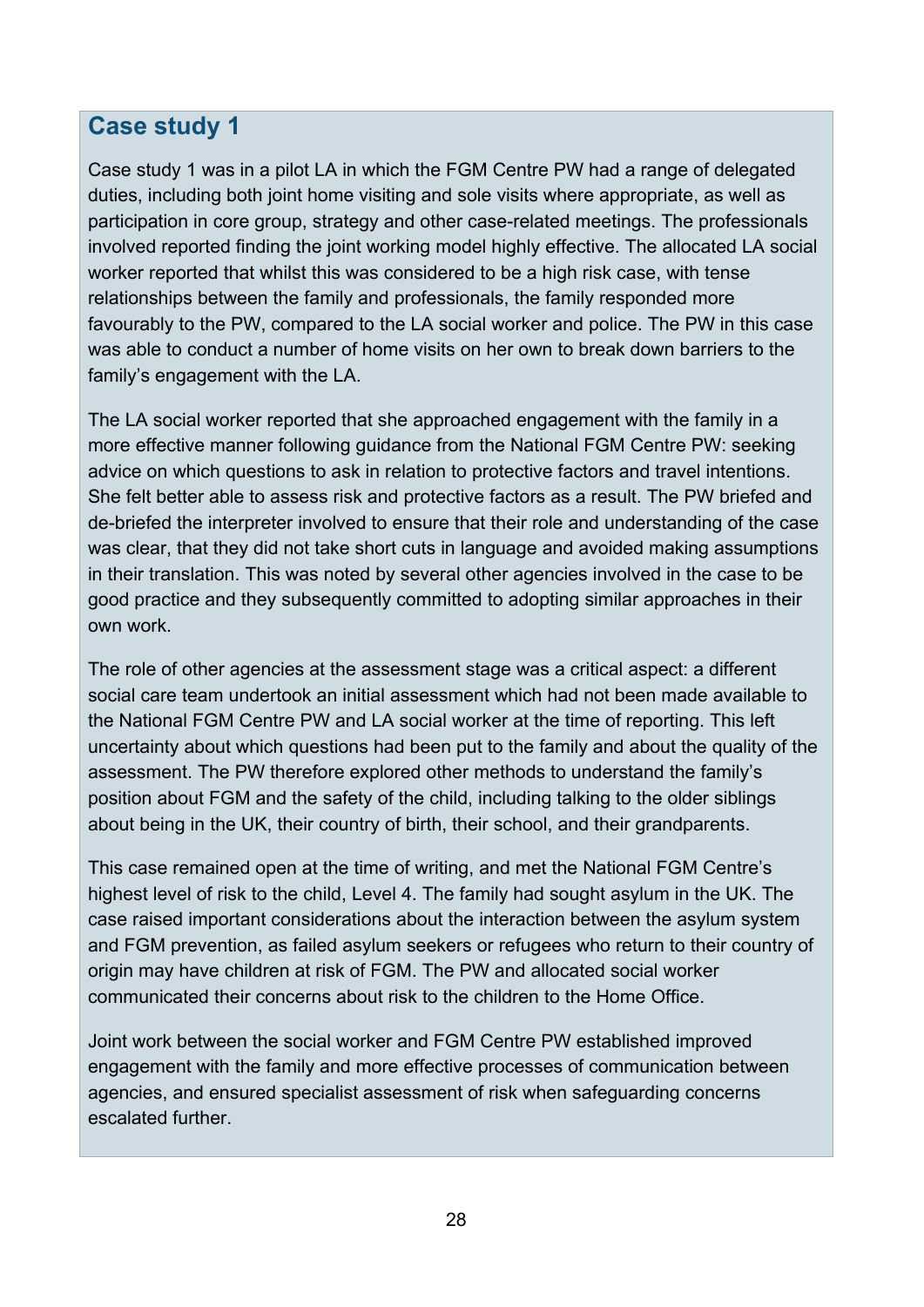## <span id="page-28-0"></span>**Case study 2**

National FGM Centre staff and senior managers described the need to mitigate 'unnecessary escalation' of cases, and encourage caution and care amongst LA staff. They noted a sense of uncertainty among staff around the requirements of Mandatory Reporting and the circumstances in which they should be referring. On the other hand, work was also undertaken by National FGM Centre staff to ensure that cases were escalated upwards when necessary to implement safeguarding measures.

Case study 2 illustrated this challenge. It involved a case from a pilot site without full delegated authority to the National FGM Centre, with a family with a large number of children. The elder sisters had all undergone FGM and the case centred on the family's intentions towards the youngest.

The National FGM Centre SW conducted an urgent joint visit with the allocated social worker and acted as interpreter when one could not be secured at short notice. The National FGM Centre SW reported that during a candid conversation with a family member, information was revealed suggesting that the youngest girl was at risk of FGM. This was later denied by the family member who subsequently appeared to adopt a different attitude towards FGM.

Interviews highlighted that the relationship of the family to the LA and the National FGM Centre SW grew increasingly tense, although work continued to be undertaken with the older children as potential protective factors for the youngest daughter. Effective engagement with the family also seemed to have been impeded by difficulties in communication due to a lack of high quality and timely interpreting services. The National FGM Centre SW participated in core group meetings and child protection conferences. The LA sought an FGM protection order and court proceedings will take place in the coming months, during which the SW will present evidence.

This case highlighted the high level of engagement by National FGM Centre staff in case management and inquiry, from initial referral through to the implementation of formal safeguarding measures. The relationship breakdown with the family seemed to have created difficulties in engaging the family, but it was clear that the specialist knowledge of the National FGM Centre SW was of significant benefit in the management of a complex case that escalated quickly.

This case highlighted the critical importance of well-resourced and high quality interpreting and translation services over the 'life' of a case, to ensure a robust social work response.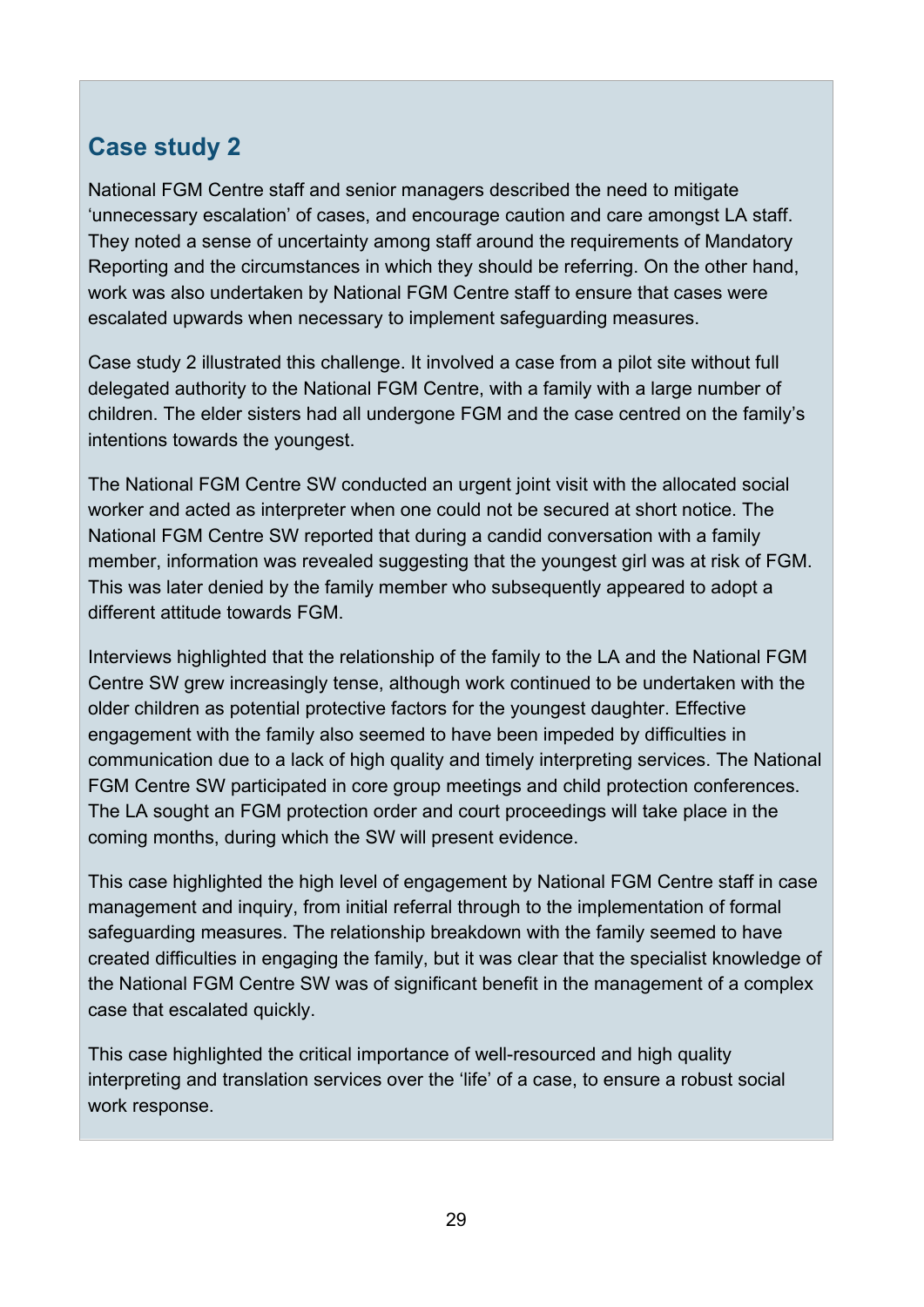## <span id="page-29-0"></span>**Case study 3**

The position of embedded National FGM Centre staff as external expert professionals was understood to work effectively because their work was ring-fenced and protected from being absorbed into other work or cases.

They also demonstrated expert capacity for preventative work, including, in some pilot sites, engaging with cases which were designated as requiring no further action. In these cases, National FGM Centre staff provided support to girls and women when the statutory involvement of the LA ended.

In one such case, a referral was made by a health service for a pregnant woman with 2 daughters. The case was judged by an LA social worker to be low risk, and the woman chose to engage voluntarily with National FGM Centre staff when asked if she was happy to receive a visit. Engagement with the LA ceased at this point, and no other services would have been made available to the family.

National FGM Centre staff undertook scenario work with the woman about potential family involvement and who she would turn to if pressure to allow FGM were applied. They worked to link her in to local community groups and religious organisations to help her integrate into the community, connect her with health services to answer her questions about her FGM, and provide some practical and emotional support. This remained in the context of safeguarding children from FGM. The Barnardo's workers were clear with both the woman involved and in their responses to the evaluation team that this was within their remit and that the work would end when they were satisfied that a support system was in place, and the father and extended family were not a risk.

In this and other similar cases, the position of National FGM Centre staff outside of statutory social work was felt by a range of respondents to ease families' concerns about engagement even once their cases had closed. National FGM Centre staff were able to prioritise home visits and full FGM assessments with families. Respondents reported that, if National FGM Centre staff had not been in place, the usual process would have been followed, and a 15-minute phone call from a social worker would have taken place instead of this preventative work. Thus, Barnardo's workers were able to provide a unique offer.

Preventative engagement by specialist workers filled a gap in engaging with families who fall beneath the threshold for statutory involvement, producing improved social care responses for children not at immediate risk of harm and for families in the community.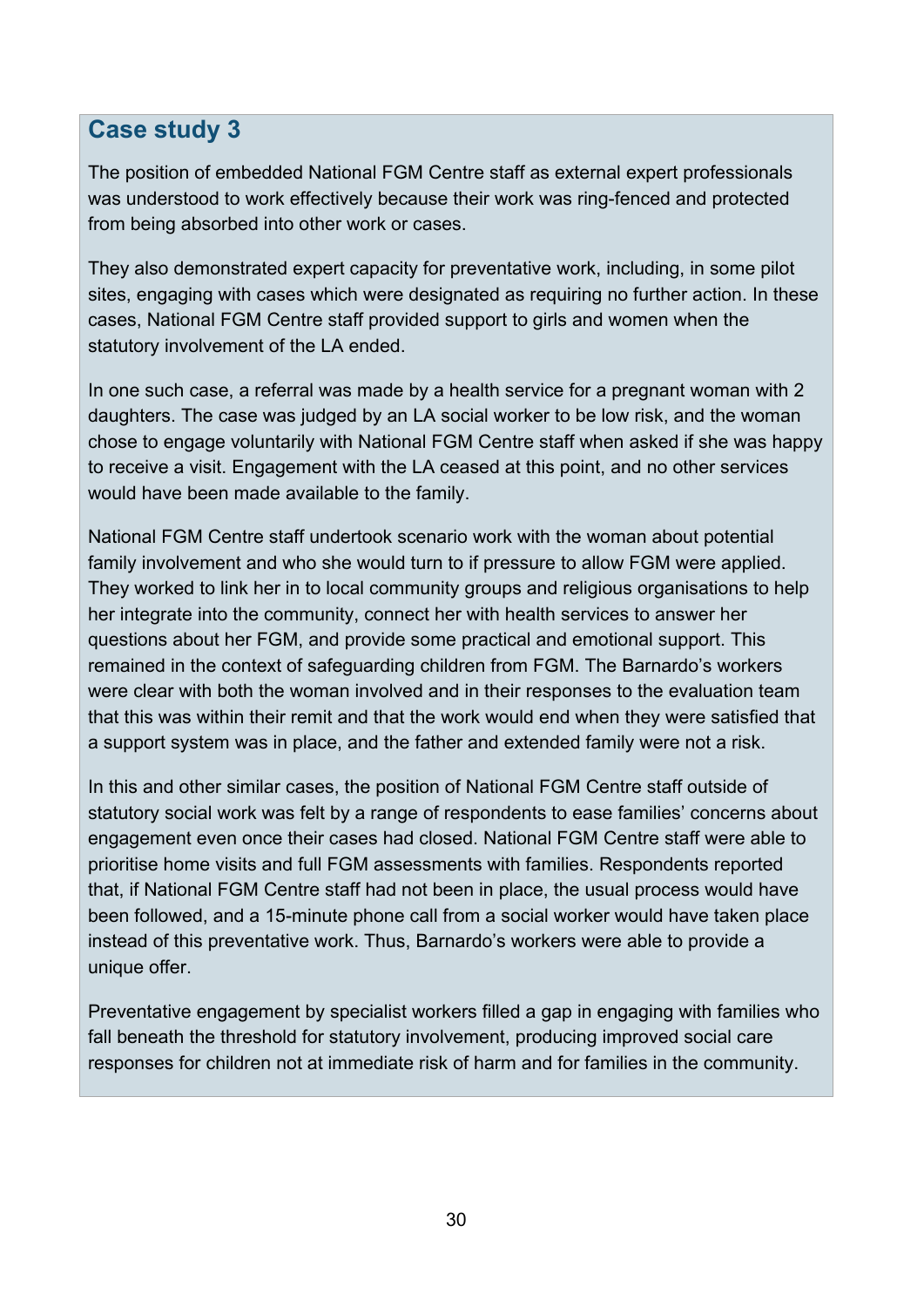### <span id="page-30-0"></span>**Q.2: To what extent are professional staff working in social work, health, education and the police better informed about FGM in both the pilot local authorities and in England as a result of the project?**

An important element of the National FGM Centre logic model was that the embedded Social Workers and Project Workers spend time networking across teams to raise awareness about the issue of FGM, and about their own role and what they can offer. Moreover, it was hoped that existing social care professionals would improve their practice, by interacting and joint working with the National FGM Centre staff. SSWs, SWs and PWs dedicated a substantial amount of effort to this work in the pilot sites. SSWs, SWs and PWs' networking efforts involved presenting to health visiting and midwifery health service managers at local Service Manager team management meetings, with the aim of spreading knowledge of their service.

A wide range of respondents from both the National FGM Centre, LA and partner agencies reported that poor quality referrals were a significant challenge and one that the SSWs and PWs sought to improve in their work. Referrals, LA senior managers reported, were frequently made with scant information about the child or the reasons for concern, and often made without the referrer first speaking with the child or mother to explore the issue to gain better information. FGM Centre staff therefore worked with LA colleagues to determine best practice and advise professionals working across agencies on how to make referrals, including what constitutes sufficient grounds for referral. Managers and National FGM Centre staff cited lack of professional knowledge about FGM alongside anxiety about mandatory reporting as reasons for inappropriate referral practice. This work culminated in the development of the FGM Multi Agency Risk Assessment tool, which is being piloted in 8 different LA areas (6 in London). The tool is currently being independently evaluated. However, this tool, along with the continued information dissemination work through the Knowledge Hub, was intended to address this deficit in professional knowledge and confidence.

An important challenge faced at the pilot site level was the large geographical size of the areas in which they operated, particularly where the population was relatively widely dispersed. Further, there were a large number of social work and other teams in each area that the SSWs and PWs needed to connect and work with, meaning that their awareness raising and engagement work required significant mobility and time. Given this challenge the SSW and PWs' work relied on the cooperation and enthusiasm of senior management in championing their work and the issue of FGM. Such leadership made a difference in terms of ensuring that, for example, multi-agency training was taken up by staff at different levels of seniority. When buy-in from LA senior management staff was lacking, this appeared to represent a barrier.

According to our observations and comments from LA respondents, where SSWs, SWs and PWs were present, they reportedly were knowledgeable about presenting factors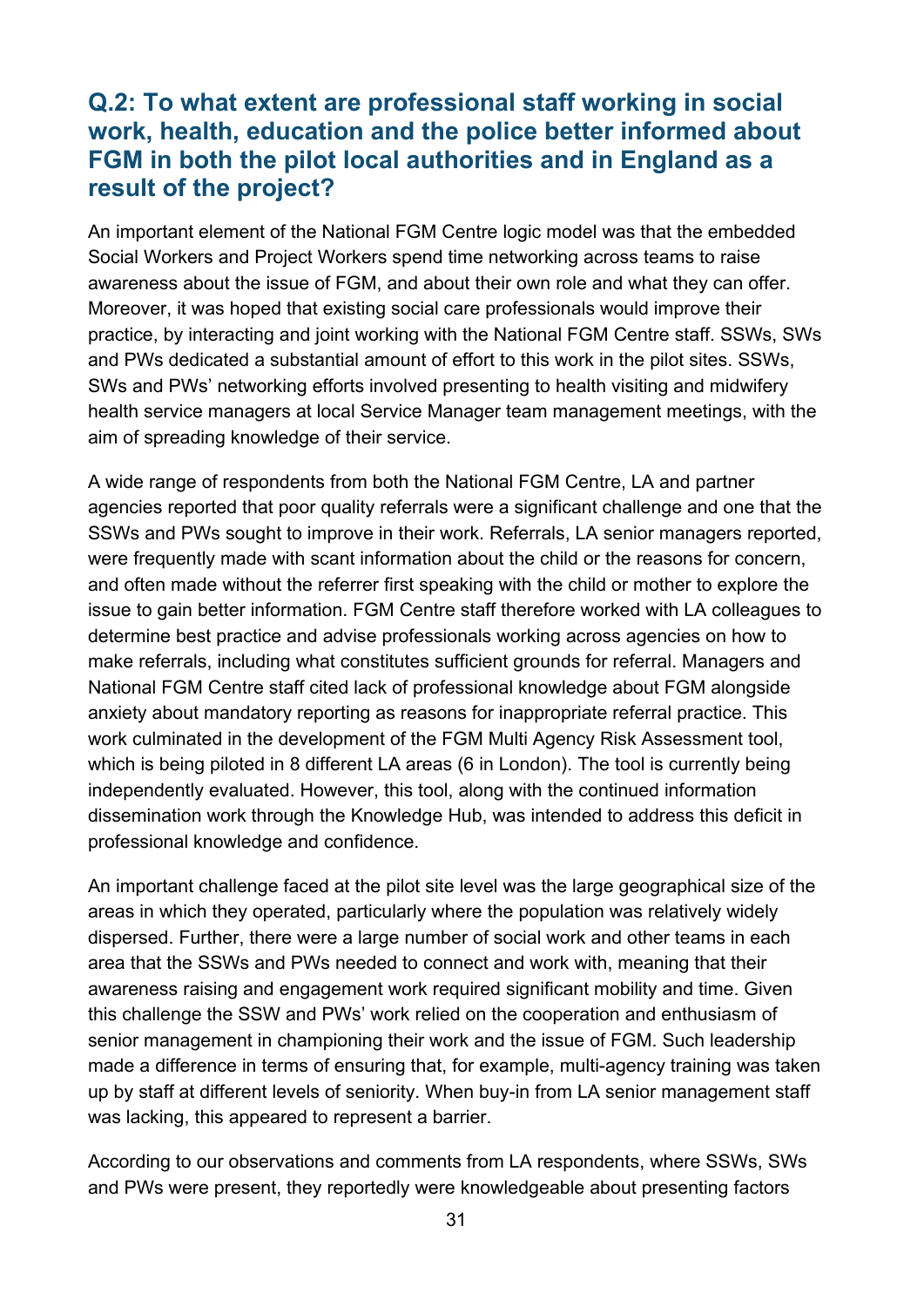and risks of FGM, were able to answer colleagues' questions, were approachable and non-judgemental, provided effective advice on working with families, reassured professionals about what to do in cases of FGM, and raised awareness about risk and presenting factors. However, this effectiveness relied on there being direct interaction between local staff and FGM Centre SSWs and PWs. Given that the latter are few in number, the national impact will be limited. National awareness-raising is therefore an important component of the National FGM Centre's work.

To raise awareness nationally, the National FGM Centre arranged a conference which was held in October 2015 and well attended by delegates from a range of LAs and other agencies. This was an opportunity for participants to learn about FGM risks, presenting factors, the implications of mandatory reporting and how to work with different agencies.

In addition, the National FGM Centre staff developed control room instructions for national ambulance crews called to assist with pregnancies. The intention of this tool was to help ambulance crews make correct decisions about health care as well as to build intelligence to inform the safeguarding of girls. The tool is still in the final stages of development and is not, therefore, evaluated as part of this report. However, it is an example of how front line learning from the SWs, SSWs and PWs was translated into practice advice for another agency.

Additionally, at the national level, National FGM Centre staff dedicated time to raising awareness of the National FGM Centre and the issues and challenges involved in working with FGM in social work settings, and making links with potential new client LAs. FGM Centre staff reported speaking at head teachers' forums, barrister networks, midwives' meetings and to partners in health and in Local Safeguarding Children's Boards, with the expectation that knowledge will trickle down to all levels.

## <span id="page-31-0"></span>**Q.3: Is the intervention effective in working with community groups to change attitudes and behaviour towards FGM?**

The intention of the National FGM Centre pilot was to develop an integrated, whole sector approach that works with all stakeholders who are able to contribute to positive outcomes and creates strong links between community engagement and social care and other statutory services, to help align all efforts for prevention, protection and treatment nationally and even more strongly in local areas with delegated authorities. It was believed that this integration would result in improved and timelier referrals, more lasting and sustainable prevention efforts, and rapid learning to inform future strategies. While it is too early to say whether referrals to social care for FGM have changed as a result of the pilot, it is possible to comment on the apparent effectiveness of community engagement events, through the team's observations and conversations with participants.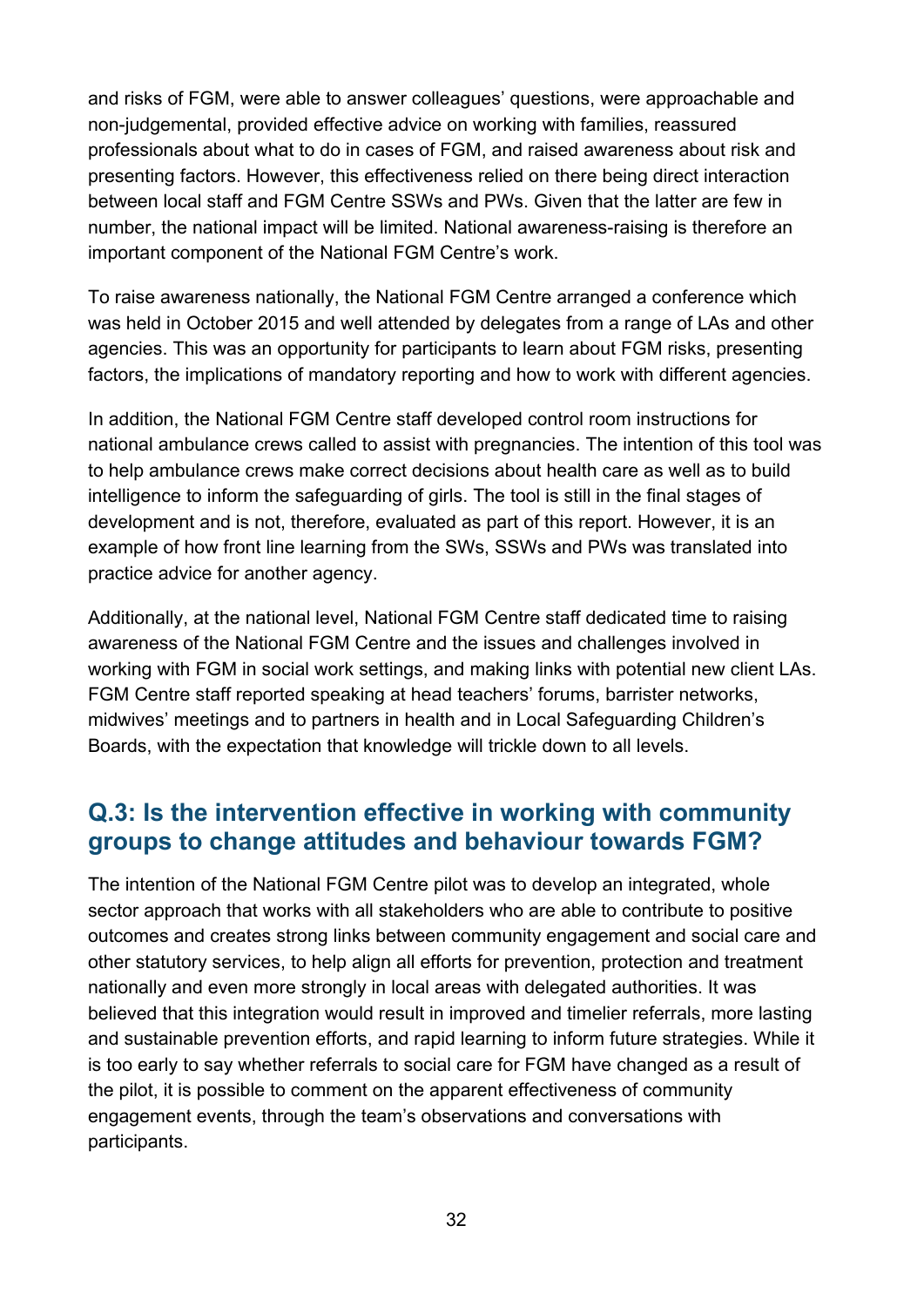Community engagement and outreach events were undertaken in pilot sites with a local community group partner. This collaborative outreach model appeared to be successful in engaging local women from potentially-affected communities by combining the National FGM Centre's specialist knowledge with local community partners who were drawn from or had long-standing relationships with potentially-affected communities. One such event in a pilot LA was run in conjunction with the Dahlia Project and a local community project which promotes social inclusion and capacity building, thereby bringing together specialist therapeutic and community expertise.

The event was advertised as an opportunity to discuss different cultural practices, rather than as an FGM outreach workshop *per se*, and the facilitators opened discussion between participants on the topics of culture and healthy relationships before introducing discussion of FGM. This echoed comments made by FGM Centre staff in interviews that in working with women, there were diverse needs both related and un-related to their FGM, and that for families who may be recent arrivals, have needs related to their immigration status, or face social isolation, FGM may not be the only or even the primary concern. The National FGM Centre therefore modelled an approach which recognised that outreach and engagement to change community beliefs and behaviour also required listening to the needs of members of potentially-affected communities and understanding FGM in its wider context within communities.

The organisers' flexibility in allowing conversation between participants to develop organically enabled positive, open discussion between the diverse women participating in the group. This seemed to bring a number of benefits: by talking about FGM with others who had undergone the practice in different circumstances, there were opportunities to foster solidarity through discussion of similar experiences, and to learn from different experiences and practices. There seemed to emerge from the discussions a feeling of mutual understanding among at least some of the participants. It seems possible that, having discussed these issues at the workshop, some participants may have more confidence discussing them in other circumstances.

The National FGM Centre commissioned FORWARD to hold events and community engagement training with community organisation staff, and to conduct a rapid Participatory [Ethnographic](http://nationalfgmcentre.org.uk/wp-content/uploads/2015/12/Peer-Research-National-FGM-Centre.pdf) Evaluation and Research (PEER) study in Essex and Norfolk among UK-based migrants who originated from communities potentially-affected by FGM. Eighteen individuals (15 women and 3 men) were recruited through local community organisations as peer researchers and change agents, and trained and supported by FORWARD and the National FGM Centre to design and conduct conversational interviews with their peers, focusing on life in the UK and FGM.

The research aimed to shed light on the lived realities of these people and gain insights into views on FGM in the UK and their countries of origin, to use the findings to inform and improve FGM programmes, and to encourage those involved in the research to ensure that they are central to the research projects and programmes that concern them.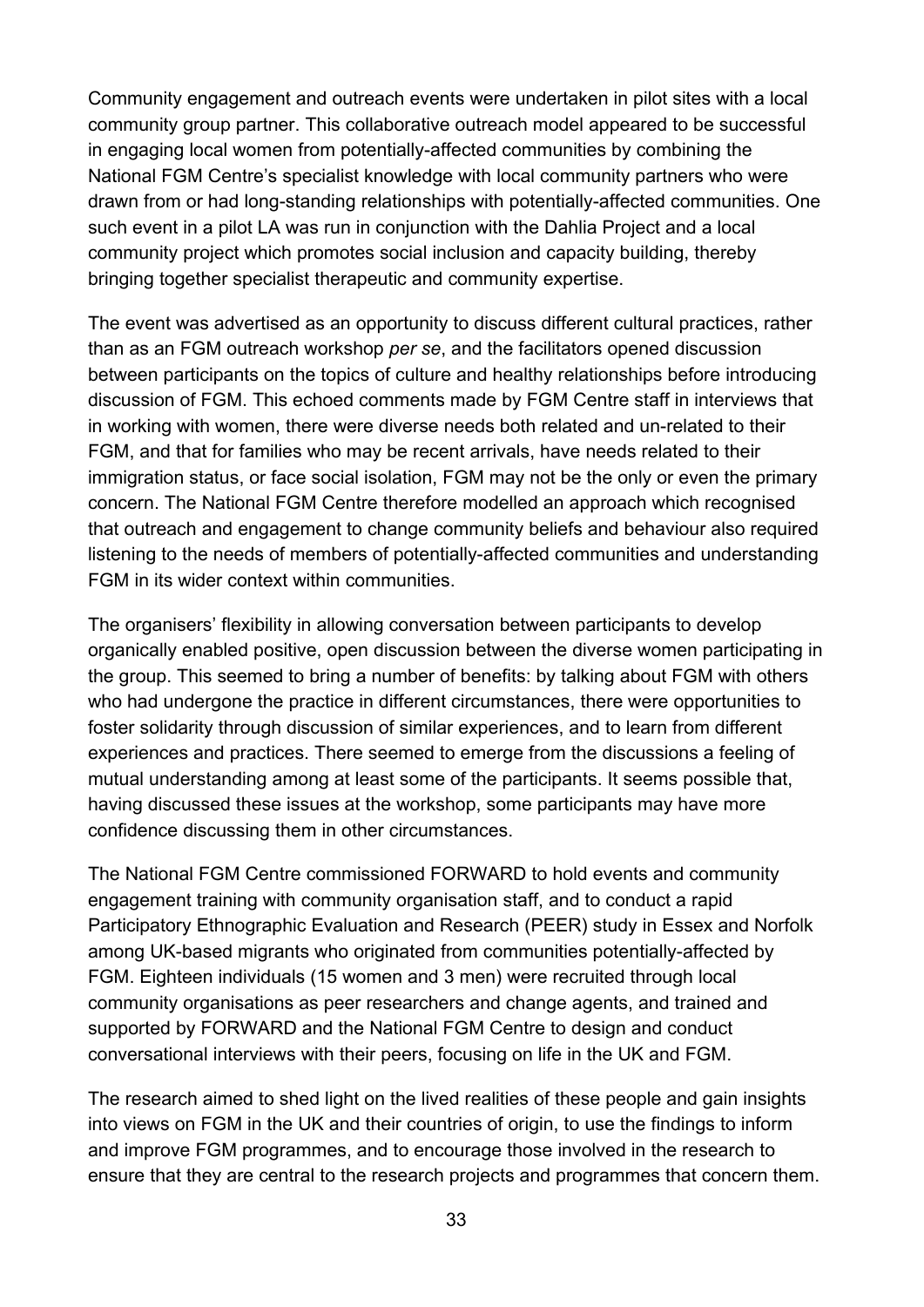The information from PEER interviews provided valuable insight into the perceptions of communities in low prevalence areas about FGM (about which there is little data), including why it is practised, whether attitudes towards the practice are changing among members of potentially-affected communities in England, and attitudes towards service provision for those affected by FGM. PEER participants also made a number of recommendations. These included placing a greater focus on support for migrant women and men to learn English to support their ability to integrate, access services and find employment; increasing support and funding for community-based organisations working closely with migrant families; increasing awareness-raising and education on FGM; targeting the older generation within potentially-affected communities and encouraging religious leaders to enter or lead the conversation; engaging young people to raise awareness about their rights; and providing better signposting to services.

The PEER research, commissioned through the National FGM Centre, should serve as an important contribution to both LAs' and community or voluntary organisations' understanding of the needs and attitudes of potentially-affected communities in areas of low prevalence, and how they can be engaged to effect change and promote community inclusion.

## <span id="page-33-0"></span>**Lessons learned about the barriers to this innovation**

A notable barrier was the length of time required to negotiate the relationships with the first 3 pilot LAs. Agreeing memoranda of understanding and other conditions of partnership set back the start date for SSWs, SWs and PWs to begin work on the ground in LAs. The learning from these negotiations with the initial 3 LAs meant that agreement was secured in a more timely way with the LAs that joined later.

Staff reported some challenges in establishing themselves within Barnardo's as the specialist FGM team. They faced some difficulties both in terms of clarifying responsibilities around policy work and responses, and with regard to having their specialist IT needs met. Beyond the early developmental stages of the pilot, this does not seem to have been a barrier to working towards the National FGM Centre's objectives.

There were particular problems with the recruitment of specialist staff for posts in the pilot sites. Given the large geographical areas of the pilot LAs, a smaller than expected staff team had to cover, at times, both their LA and neighbouring LAs in terms of case management and community engagement. Whilst there appeared to be no negative outcomes on case management and support to children and families, as caseloads did not suffer as a result of this, it seemed to have affected engagement with community groups and professional networks, according to a number of respondents in interviews. As noted above, SSWs, SWs and PWs met with many partner agency teams to highlight their role, what they could offer in terms of best practice guidance and support, and to discuss referral practice. However, there were limits to what could be achieved by 1 or 2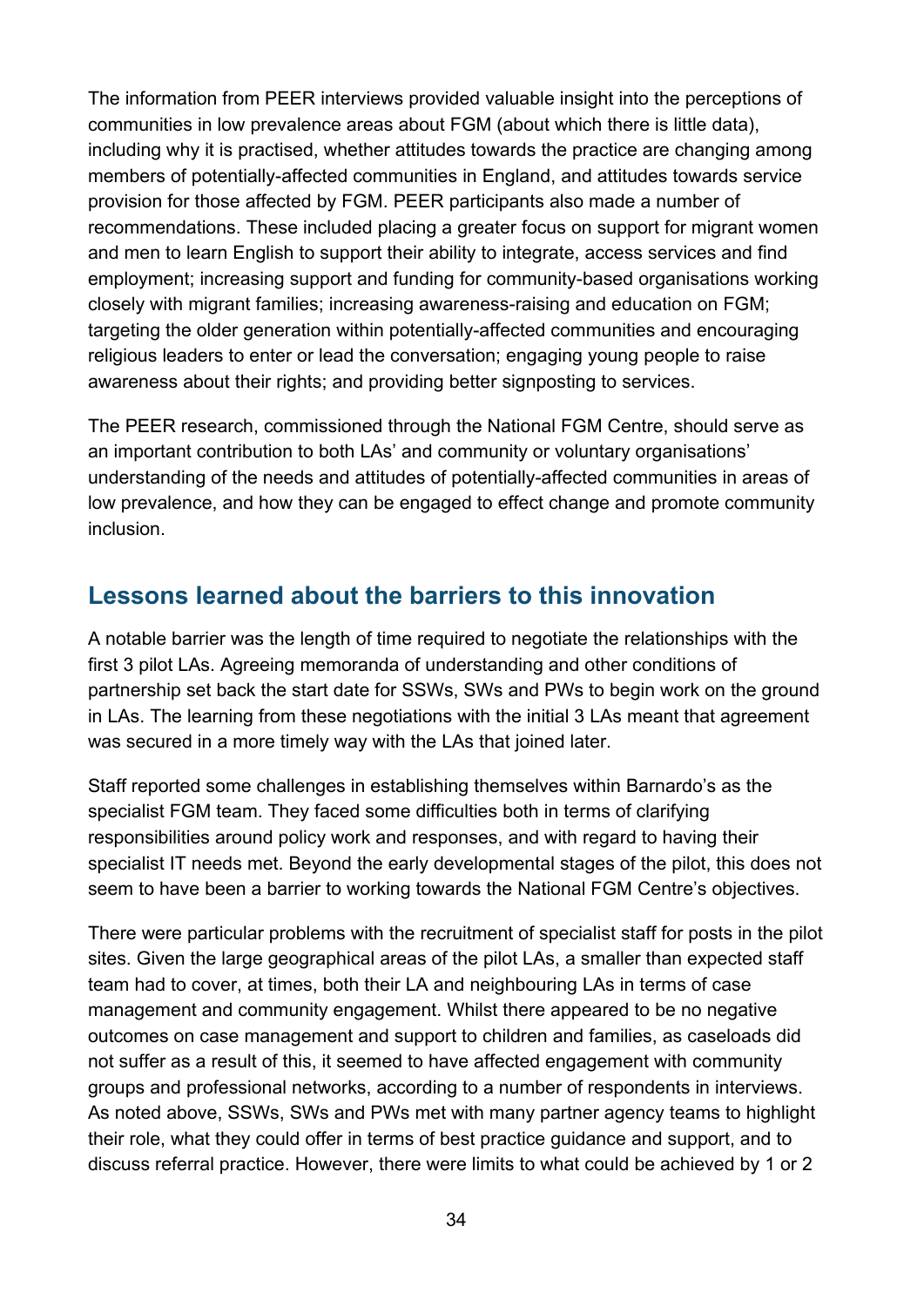specialist workers operating across geographically-large LAs and this highlights the need to adopt an efficient model of provision.

The systems in place with regard to data protection and security in some LAs meant that there were delays in granting access to embedded National FGM Centre staff to IT and case recording systems. This created some logistical difficulties for staff in their case work. National FGM Centre workers also expressed a level of discomfort about the process of gathering information for, and then recording, assessments. In some pilot LAs, when a joint visit was made to a family, all the information recorded was held by the allocated LA social worker. This raised questions about whether the LA social worker's record was an accurate reflection of the work undertaken by both parties to the visit, as the SSWs were unable to access the records to verify this. National FGM Centre staff did not have full access to social care recording systems, and therefore could not track information or check its validity. There seemed to be a strong ethos of joint-working with LA social workers in the pilot sites, which enabled National FGM Centre workers to request and receive information in a timely way. However, this may have affected day-today efficiency for National FGM Centre workers, who relied upon the willingness of LA colleagues to allow access to case information.

The community events and training run by FORWARD appeared to have been managed successfully. For example, according to our observations there was generally good attendance and high engagement from participants. Participants were open and comfortable with discussing personal issues and there was a substantial amount of challenge and discussion between participants and facilitators. However, logistical difficulties were encountered in spanning 2 large LAs in terms of the financial and time costs. The community partners were facing funding restrictions and were therefore reliant upon a small staff team, which created challenges in terms of attending training events. With this in mind, these organisations also questioned what the next steps would be and how the work would affect them as organisations and their ability, under difficult financial circumstances, to support their communities. It was emphasised that this was a new journey and that they were contributing to the creation of bespoke responses for the area. However, it is important to remain vigilant to the barriers to participation for small community groups in terms of resources, logistics and administration, and also to design methods of engagement, which suit their needs.

Case studies and staff interviews highlighted the difficulties encountered in relation to interpreting and translation. These services were not always readily available, which presented significant challenges when high risk referrals were made and home visits had to be undertaken as soon as possible. Visits or meetings with non-English speaking families could be significantly hampered by inadequate translation, and families were negatively affected by the failure of LAs to have documents translated in a timely manner and to communicate safeguarding or legal processes effectively, as reported both by families and professionals involved.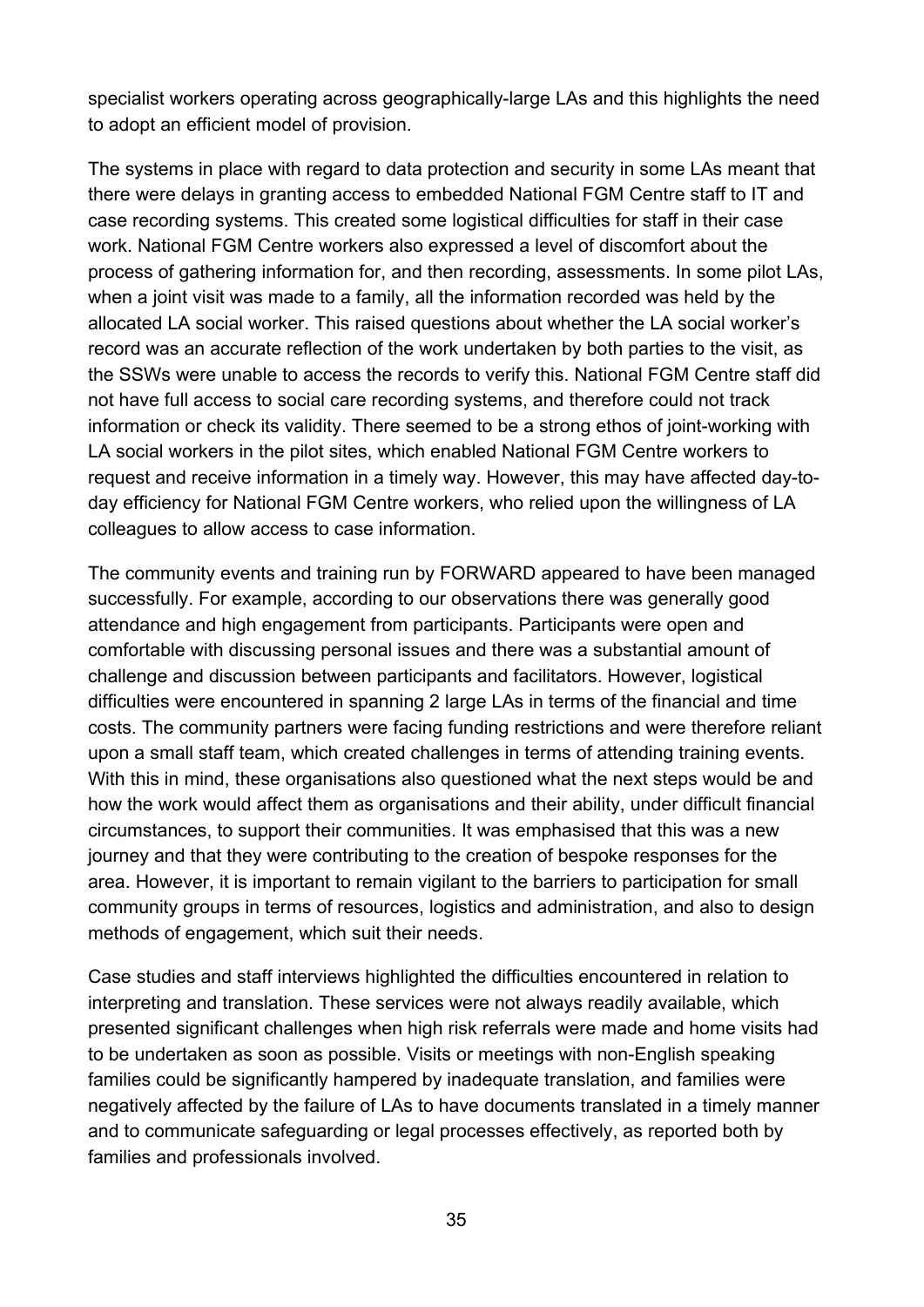## <span id="page-35-0"></span>**Lessons learned about the facilitators to this innovation**

The offer of embedded expert SSWs, SWs and PWs seemed to be enthusiastically received and worked well. National FGM Centre SSWs, SWs and PWs were considered by a number of LA respondents to be an asset for their high level of expertise, which also lended itself to mitigating 'unnecessary escalation' of cases and encouraging caution and care amongst pilot site staff.

Having external professionals was seen to work effectively because their work was ringfenced and they were not absorbed into other work or cases. As such, both managers and LA social workers responded well to the input of National FGM Centre staff in cases, particularly in engaging with families and providing expert country-specific or typespecific information about FGM. However, there may be a challenge for the future sustainability of the model if LAs are required to pay for the service directly. The extent to which their services may be taken up and, where taken up, the extent to which their resources may be protected from generalist case work, is uncertain.

The openness of the pilot LAs to innovation was an important facilitator to the level of success achieved in the pilot sites. Some pilot LAs enabled much greater involvement of National FGM Centre workers in case management, and particularly in undertaking preventative work with families who do not meet thresholds for statutory involvement. This seemed to have a number of benefits: recognising that levels of risk to a child can change over time and undertaking scenario work with families to mitigate this, and giving greater time to support families in areas of low prevalence, who may feel isolated and unsupported by services, to feel settled and integrated into their local community. When a referral was assessed as low risk, pilot sites were encouraged by the National FGM Centre to ask families whether they were willing to meet with a specialist worker to explore their needs further. The LAs which adopted this practice more enthusiastically saw positive results. One pilot LA seemed to be more resistant to trialling new practices around preventative work; the suggestion from respondents was that there might be concern about the LA being seen to over-react or behave differently to FGM cases. This reported caution went alongside a lack of policies and procedures in the LA. The National FGM Centre helped the LA to develop these and respondents felt that this might create a more confident response.

The specialist knowledge of the National FGM Centre team, both as it was embedded at the LA level and in terms of national operation, enabled the dissemination of best practice guidance and policy. This was evident in the practical application of the consultancy work, and in the development of an innovative FGM risk assessment tool for professionals.

Engagement, collaboration and consultation with the voluntary sector and partner agencies appeared to be strong and effective; including efforts not to replicate work already being undertaken and provide practical resources. Staff reported that they were conscious of sensitivities in the sector about a large charity entering the FGM field and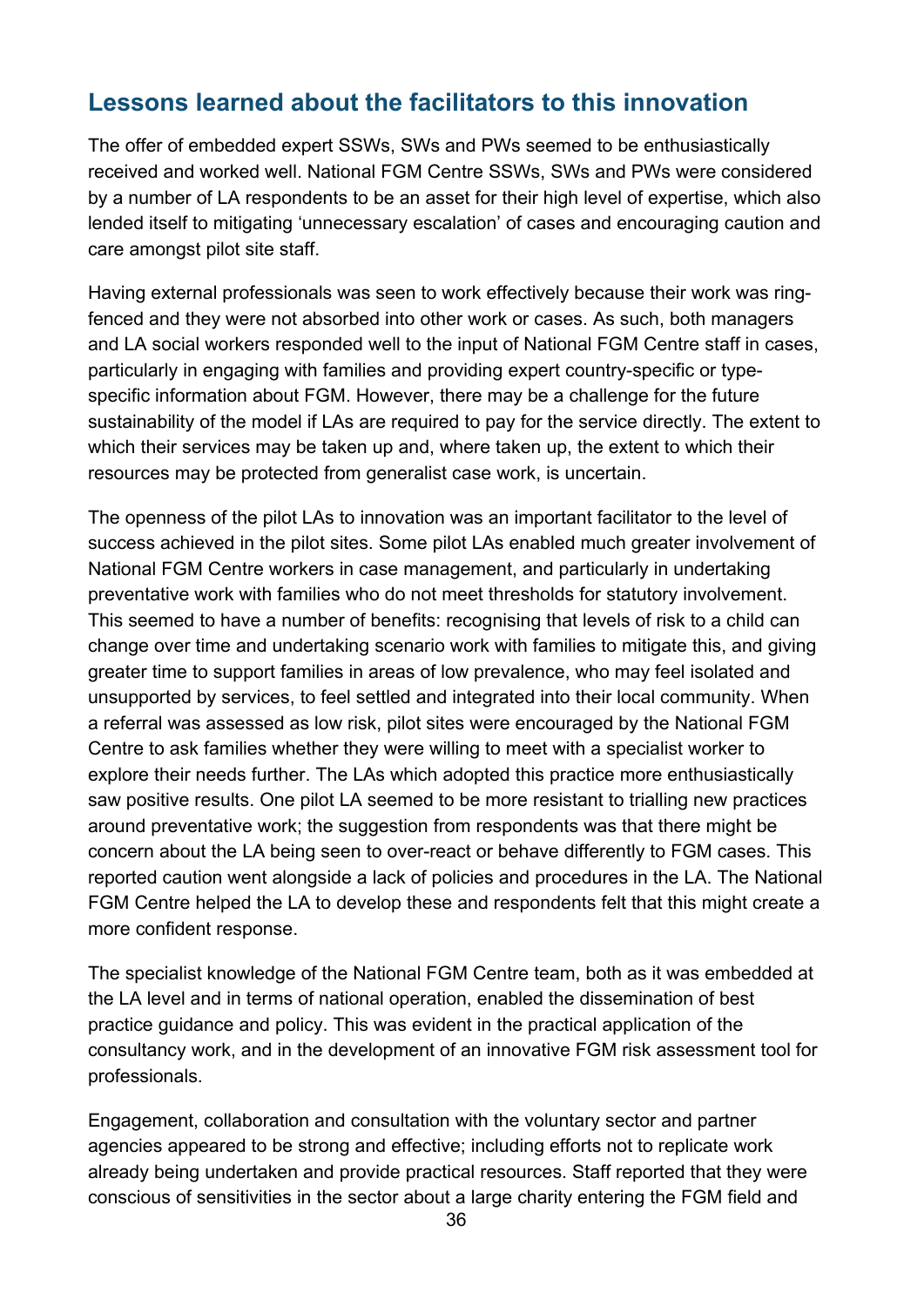endeavoured to work in partnership and offer support and capacity-building where possible.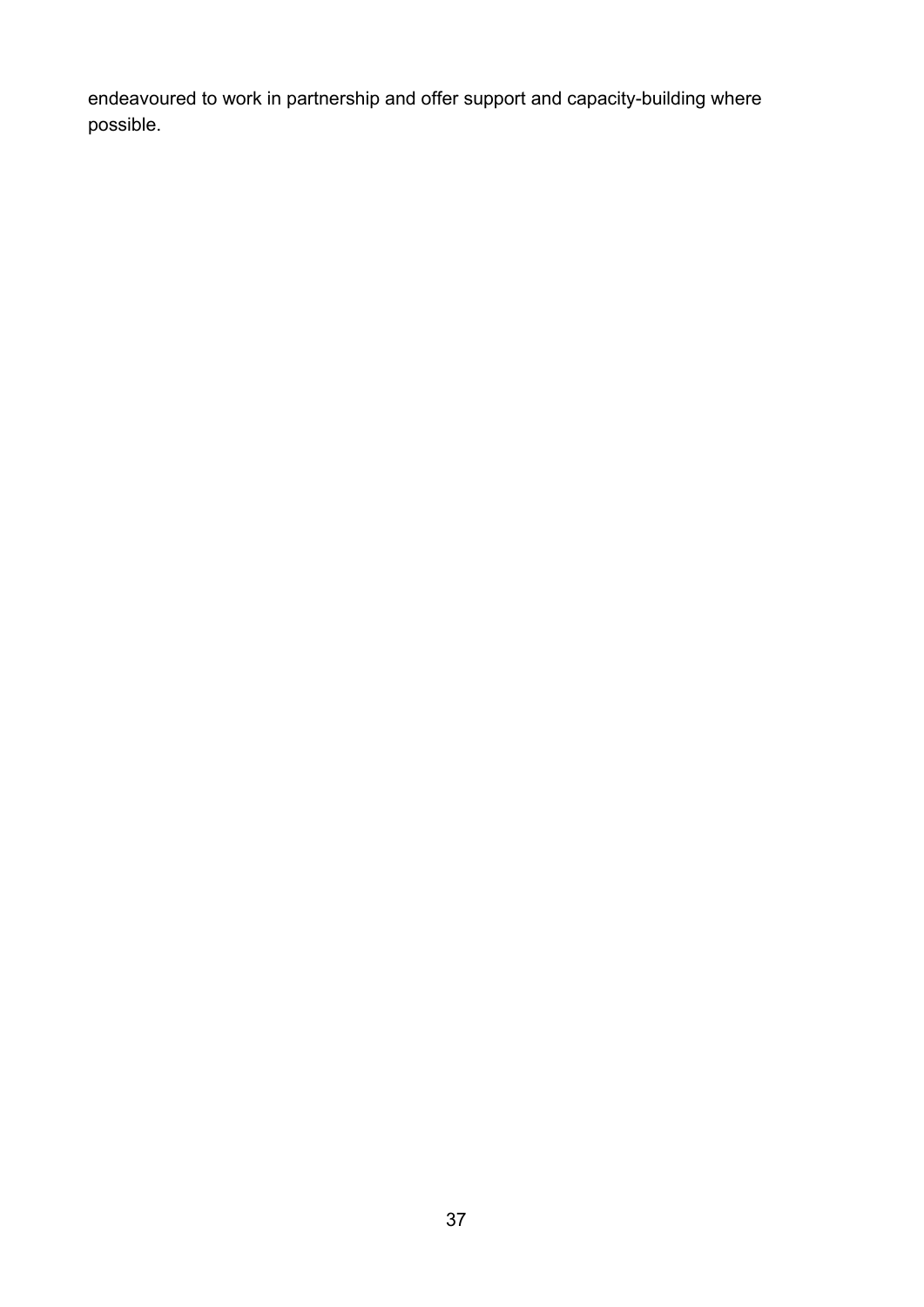# <span id="page-37-0"></span>**Section 4. Limitations of the evaluation and future evaluation**

This evaluation mainly drew upon qualitative data gathered from observations, case study interviews, and interviews with professionals. This qualitative data was also triangulated with monitoring data on case management to understand the scale of casework and whether intended outputs were achieved. However, it was beyond the scope of this evaluation to assess the final impact in terms of reducing the number of cases of FGM. There were a number of reasons for this. Primarily, to demonstrate that the intervention avoided cases of FGM, it would be necessary to compare National FGM Centre clients and beneficiaries to a comparison group that received no intervention (or received 'business as usual' – that is, usual practice in managing FGM referrals). This presents many problems. First, there is no routine screening or assessment for FGM and prevalence figures of FGM in the UK are estimates only. Therefore, any assessment of whether FGM was avoided would depend on the self-reported data of the intervention and comparison group, much of which may be unreliable given the controversial and difficult nature of the practice. Moreover, any such data collection would have to be done longitudinally, over a great many years, to ensure that enough of the period during which a girl or woman would be at risk is covered. Whilst a limited time period over which to obtain data could be used (for example one year): however, the outcome of interest – FGM taking place or not - is a binary measure and its harm no less diminished for being delayed. Thus, a longer time frame to collect data would be needed.

Despite the limitations for an impact assessment, phase 2 of the evaluation (due to report in March 2017) will be an opportunity to obtain more comparative data to demonstrate impact. However, this is likely to focus on process efficacy such as the relative number of referrals to social care from health agencies, compared to a site where there is business as usual. This would be a proxy measure for harm avoided but, given the theories of change evaluation already undertaken, would be able to plausibly model potential impacts. Similarly, a cost benefit analysis is not possible at this stage of the evaluation because impacts or benefits have not been quantified robustly due to the absence of a comparison group, but will be undertaken in the second phase.

This evaluation was designed to support the process of change and help spread good practice. However, the detailed narratives provided by the evaluation are drawn from indepth research methods involving a wide range of respondents who repeatedly reinforced the importance of core themes. The evaluation therefore provides an understanding of how the project works and what it achieves, including some projections of the impact it is likely to have in future.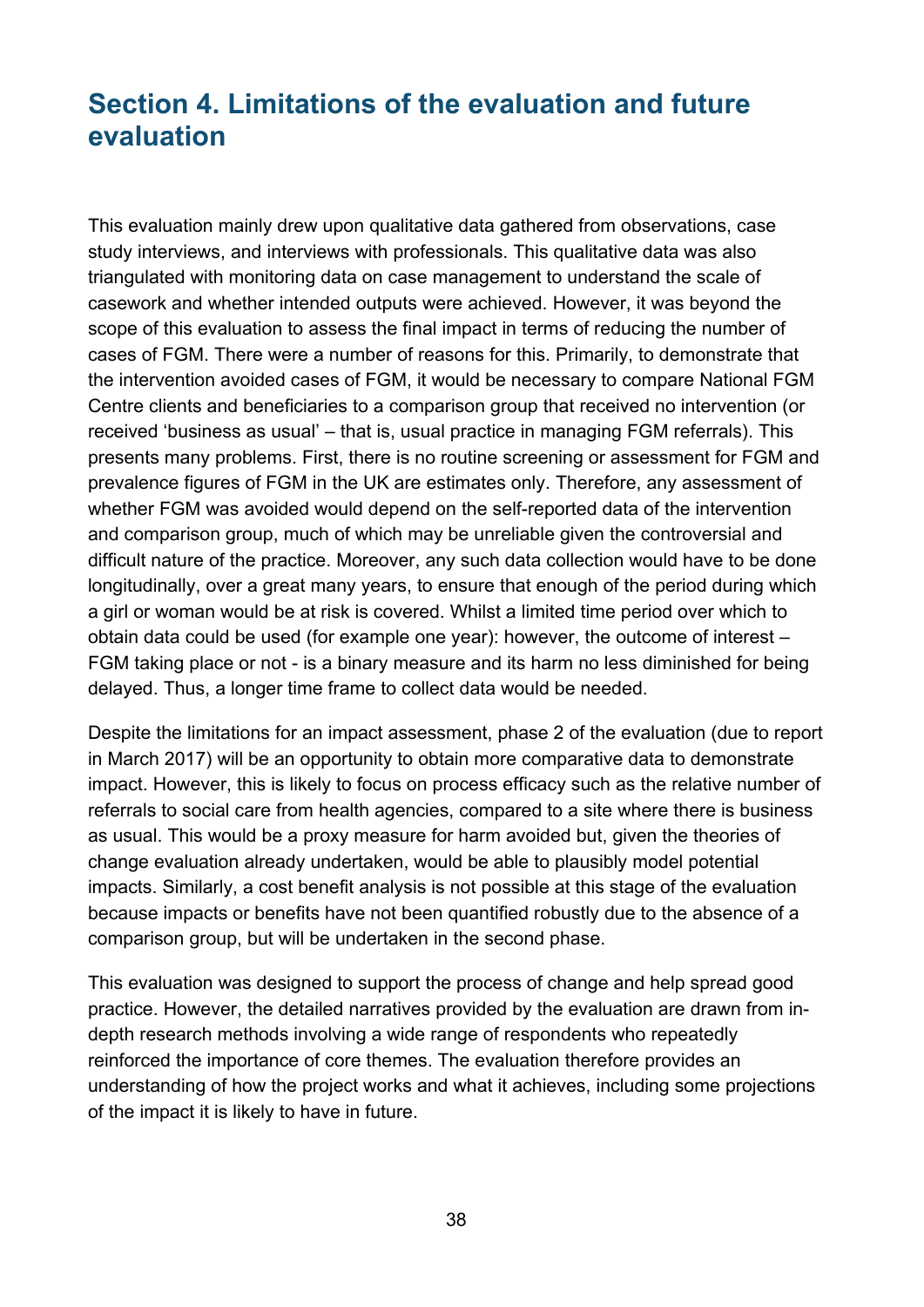# <span id="page-38-0"></span>**Section 5. Plans for sustainability of the evaluation**

The Barnardo's and Local Government Association National FGM Centre has received further funding from the Department for Education and Opcit Research will conduct an evaluation of its new programme of work. Beyond that, if external evaluation is not maintained, continuous monitoring of impact will still be required. Opcit Research has developed Learning Logs for use by SSWs, SWs and PWs that may be implemented on an ongoing basis. This would provide high quality qualitative data for continuous evaluation. Further, the systems that are currently in place for monitoring the number and nature of cases were found to work effectively. This finding is, however, based on a relatively small number of cases: if the caseloads of SSWs, SWs and PWs continue to grow, the central team may require extra capacity to continue effective monitoring. In addition, working relationships between the central team staff and LA senior contacts were found to be effective. This provides a good foundation from which to maintain and strengthen the links between LAs and the National FGM Centre that are so crucial to ensuring that relevant information, including analyses of the project's impact and learning on best practice, are shared widely.

Phase 2 of the evaluation will provide an opportunity to model the impacts on risk of FGM and will attempt to create a useful comparison between National FGM Centre sites and other sites in which practice is business as usual, by looking at referral outcomes of cases identified as being at risk of FGM.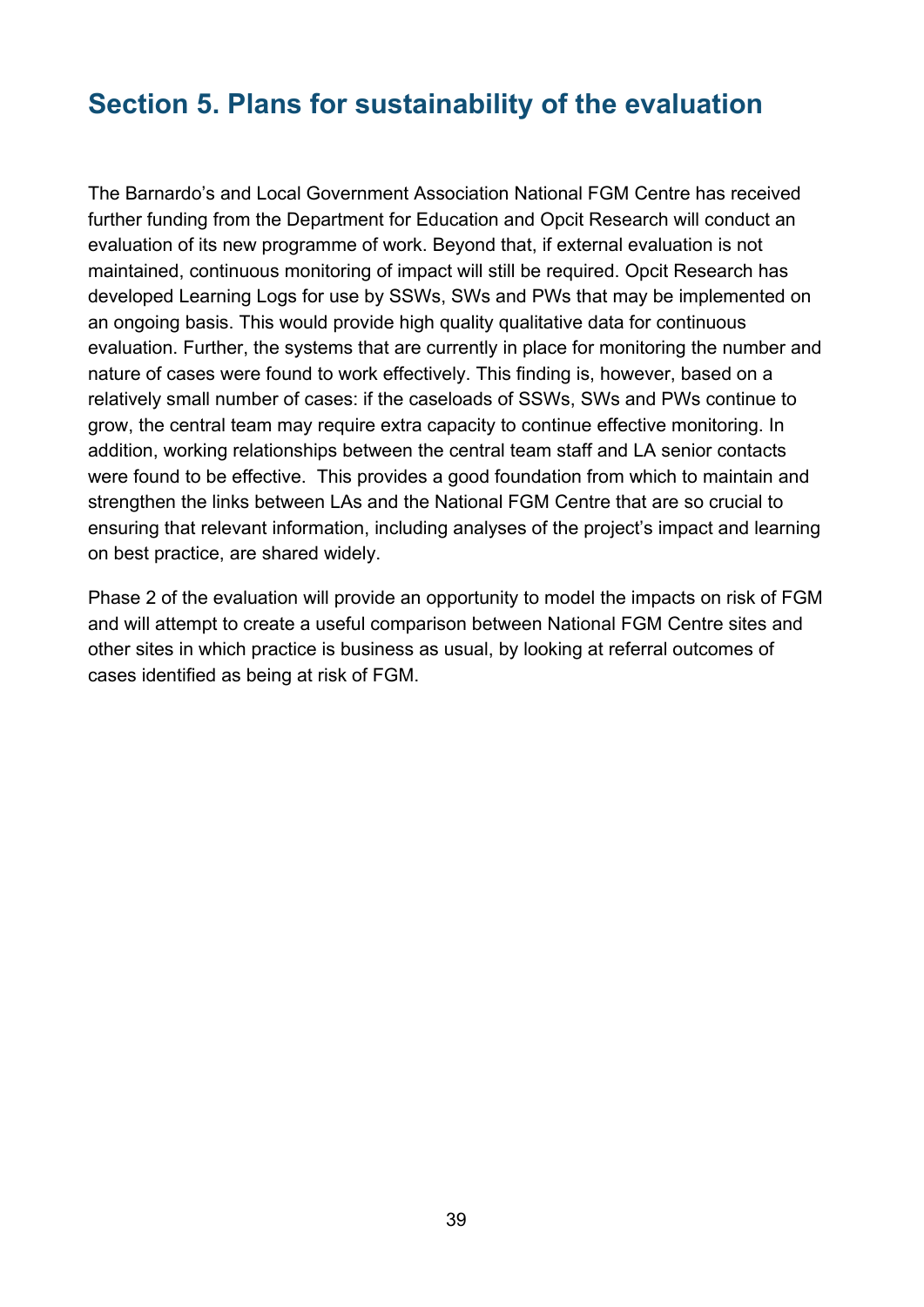# <span id="page-39-0"></span>**Section 6. Implications and Recommendations for Policy and Practice**

The National FGM Centre pilot, provided by Barnardo's and the LGA, was well received in the LA pilot sites. The strongest evidence came from field work in these pilot sites, through interviews with SSWs, SWs and PWs, and the local Social Care staff who worked with them. The evidence was supported through in-depth case studies. While there was less direct evidence on the influence of the Knowledge Hub, as end-users are more dispersed and diverse, an apparent strength of the Knowledge Hub was that it supplemented the work undertaken within pilot sites. The Knowledge Hub's role was to collate and distribute learning that came from practice in the pilot sites and it therefore represented a valuable tool for improving practice nationally. In our view, it should continue to be viewed as an important part of the entire National FGM Centre offer.

Feedback from LA partners within the pilot sites was extremely positive. National FGM Centre SSWs, SWs and PWs provided challenge, insight, and support, which were not previously available within their local social work teams. Moreover, the position of National FGM Centre staff as an additional (and new) resource meant that their time was largely protected to pursue preventative and early help work. This meant that SSWs, SWs and PWs were not only able to work on FGM prevention, they were also able, at least potentially, to help model good practice in social work more generally. In particular, the SSWs, SWs and PWs worked to recognise protective factors, and build alliances and trust with the families with which they engaged. These philosophies of practice were encouraged nationally, in particular through the Signs of Safety framework.

SSWs and SWs were able to maintain a distinct identity from mainstream social workers. It may be due to this distance that SSWs and SWs were able to build trust with families with whom mainstream social workers had hitherto been unable to develop trusting relationships. An inherent risk to the National FGM Centre pilot is, therefore, that SSWs and SWs may lose this perceived status in the eyes of the families they support if they are given more delegated powers and especially if they become involved in more child protection proceedings. Further research during the next phase of the pilot, particularly in Hertfordshire which has opted for the full delegated model, will be valuable for understanding these risks and benefits. However, we note from the development of practice elsewhere in the country, notably the London-based FGM early intervention pilot in which Specialist Social Workers are fully embedded in social work departments, that this has not yet proven to be a problem. Moreover, senior managers in Hertfordshire reported that the decision in favour of full delegated authority suited their needs: the National FGM social worker was placed in their Joint Child Protection Team, a specialist Police-social work partnership co-located at Police headquarters. It was felt that locating a specialist worker here with delegated authority would help to reduce a perceived tendency by social workers in joint teams to start behaving like police officers by embedding FGM-specific social care expertise in the team, and to develop social care practice further within this team.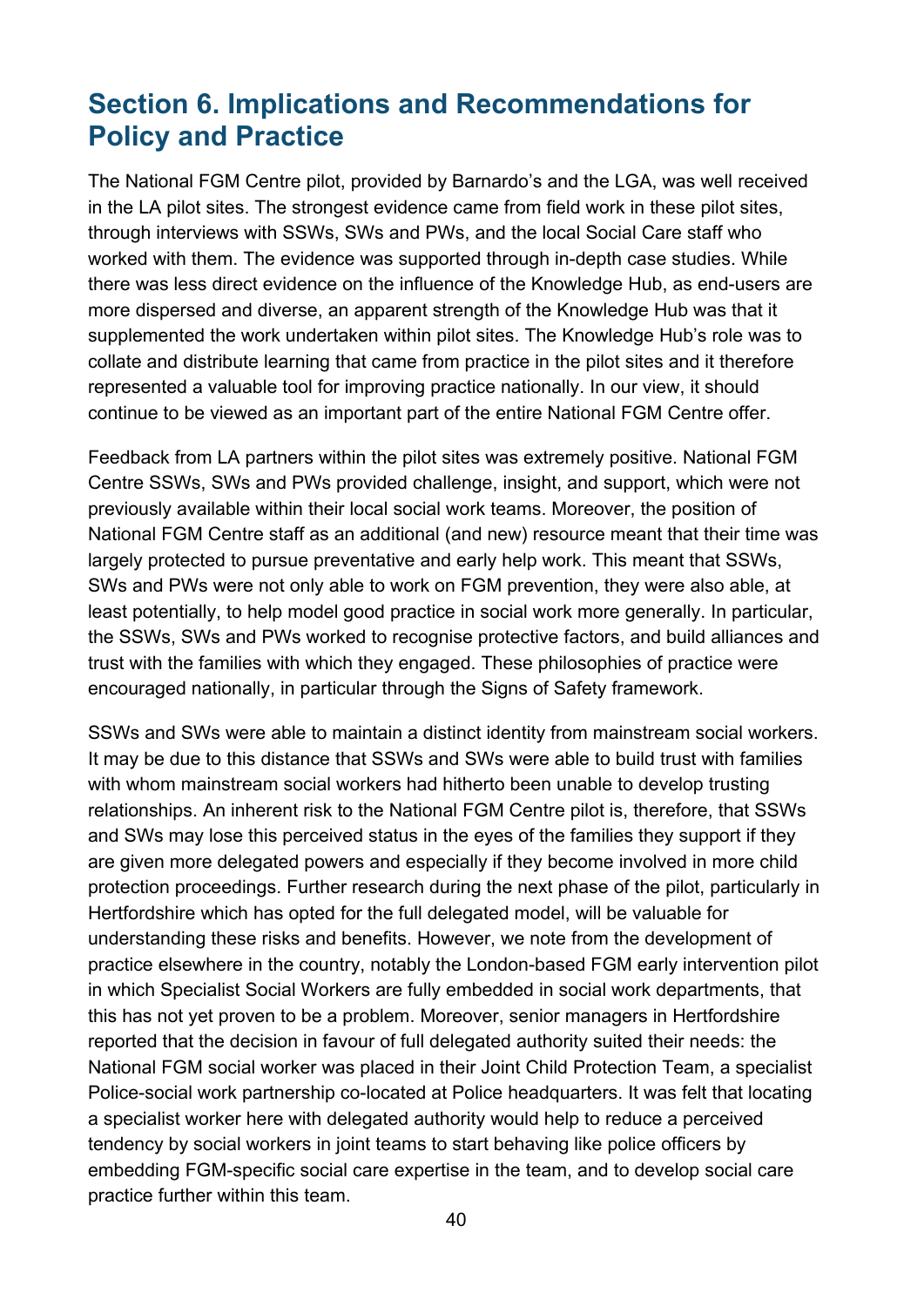One of the main elements of interest in the National FGM Centre pilot, and a leading hypothesis, was that by delegating social work powers to a specialist social work provider, with skilled and knowledgeable staff, a better quality of service would be provided.

An important finding from this evaluation is that social work provision to girls and families affected by FGM was quickly and significantly improved through the intervention of the National FGM Centre social workers, embedded in the local authority safeguarding team.

Within 3 months Ofsted made a positive assessment of the National FGM Centre work: "impressive protective work demonstrated by workers in a case of female genital mutilation" and in another LA, Ofsted specifically linked, "developments to safeguard children at risk of female genital mutilation, as part of a Department for Education – funded innovation project" to "improve(d) awareness of this safeguarding issue across agencies" (Ofsted, 2016: 15).

It has not yet been possible to evaluate the relative outcomes achieved in full delegated authority settings compared to those with only some delegated powers, but this will be tested in the next phase of the work**.**

In some areas where the SSW was not given full delegated duties, they were able to engage meaningfully with case work, discuss cases and conduct joint assessments with allocated social workers. In some areas where fully-delegated duties were granted, workers did not enjoy as much access to case files and other necessary resources as their colleagues in other areas. This demonstrates that the implementation of any form of delegated authority depends very much on the area, the level of leadership and involvement from senior management, and the extent to which personal professional relationships are negotiated and developed in local teams.

It is important to consider that the National FGM Centre pilot is a means for testing out what works in developing these relationships. It would appear that there is no single solution for establishing joint working at whatever level of delegated authority, for all areas. Further, we can see that where SSWs, SWs and PWs were in place, trust developed in a positive direction, even if at different paces, so that gradually, in some cases, LAs agreed to delegate further responsibilities. Our view is that LAs should be given time to adopt the National FGM Centre model at different paces. However, as the project matures, as new sites adopt the model, and as learning from the national pilot is better understood, this process may become faster and more efficient. This is the next phase of the National FGM Centre, which Opcit Research will continue to evaluate.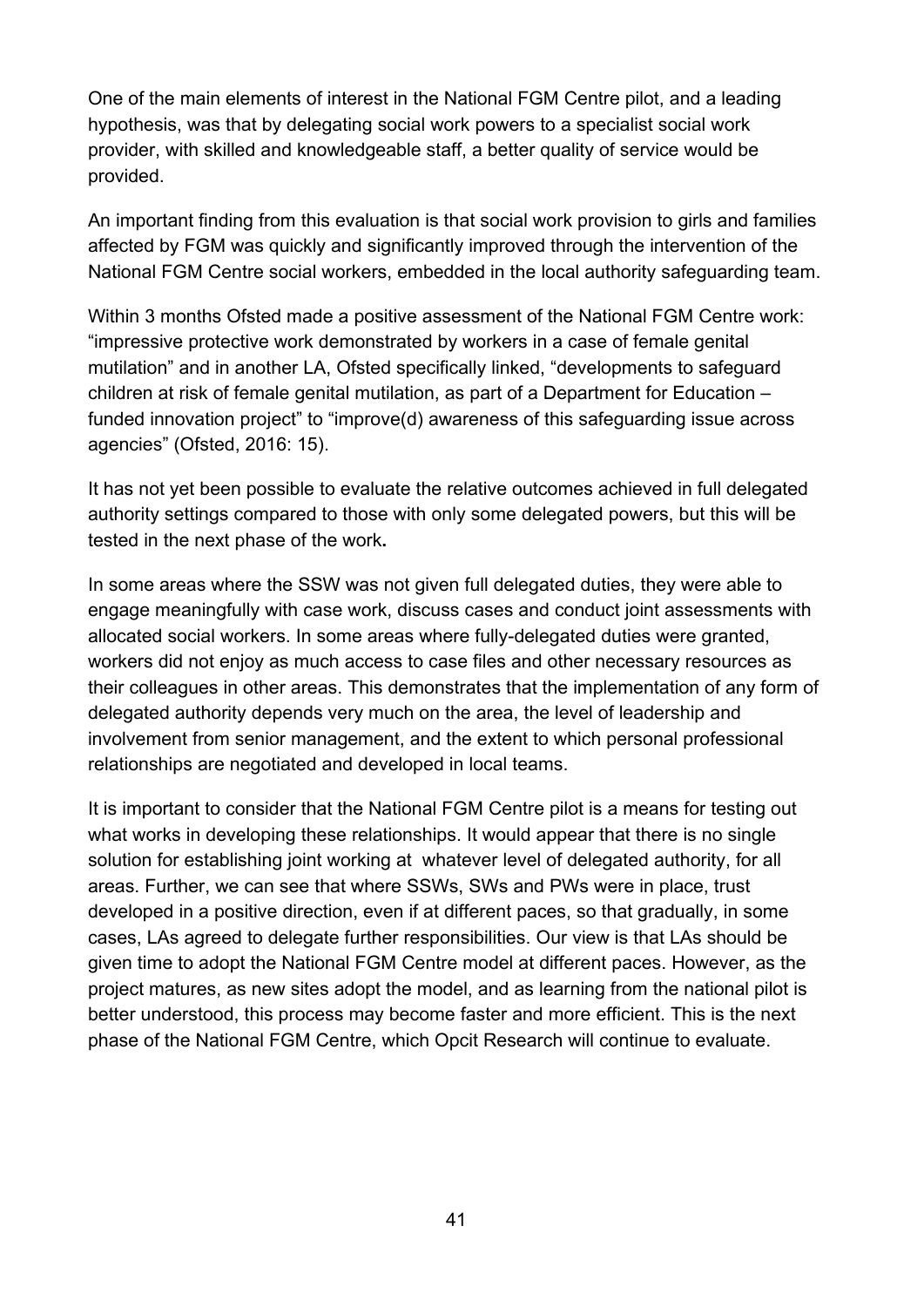# <span id="page-41-0"></span>**References**

Antonazzo, M. (2003). "Problems with Criminalizing Female Genital Cutting", *Peace Review: A Journal of Social Justice*, 15:4, 471-477

Baillot, H., Murray, N., Connelly, E. and Howard, N. (2014). *Tackling Female Genital Mutilation in Scotland*. London School of Hygiene and Tropical Medicine, and Scottish Refugee Council: Glasgow

Berg, R. and Denison, E. (2013). "A Tradition in Transition: Factors Perpetuating and Hindering the Continuance of Female Genital Mutilation/Cutting (FGM/C) Summarized in a Systematic Review", *Health Care for Women International*, 34:10, 837–859

Bindel, J. (2014). 'An Unpunished Crime: The lack of prosecutions for female genital mutilation in the UK', *New Culture Forum*, 1-58

Boyle, E.H. (2005). *Female Genital Cutting: Cultural Conflict in the Global Community*. John's Hopkins University Press

Bulman, K., McCourt, C. (2002). "Somali refugee women's experiences of maternity care in west London: A case study", *Critical Public Health*, 12:4, 365-380

City University London, Trust for London, Equality Now, Rosa – The UK fund for women and girls, and The Royal College of Midwives (2015). *Taking Local Action on FGM: An Essential Guide for Local Authorities*. London

Costello, S., Quinn, M., Tatchell, A., Jordan, L., and Neophytou, K. (2015). "In the Best Interests of the Child: Preventing Female Genital Cutting (FGC)", *British Journal of Social Work*, 45:4, 1–18

Dawson, A., Turkmani, S., Varol, N., Nanayakkara, S., Sullivan, E., and Homer, C.S.E. (2015). "Midwives' experiences of caring for women with female genital mutilation: Insights and ways forward for practice in Australia", *Women and Birth*, 28:3, 207-214

Department of Health (2015). *Commissioning services to support women and girls with female genital mutilation*. Department of Health: London

Dorkenoo, E., Morison, L. and Macfarlane, A. (2007). *A Statistical Study to Estimate the Prevalence of Female Genital Mutilation in England and Wales: Summary Report*. FORWARD: London

Dustin, D., Davies, L. (2007). "Female Genital Cutting and Children's Rights: Implications for Social Work Practice", *Child Care in Practice*, 13:1, 3-16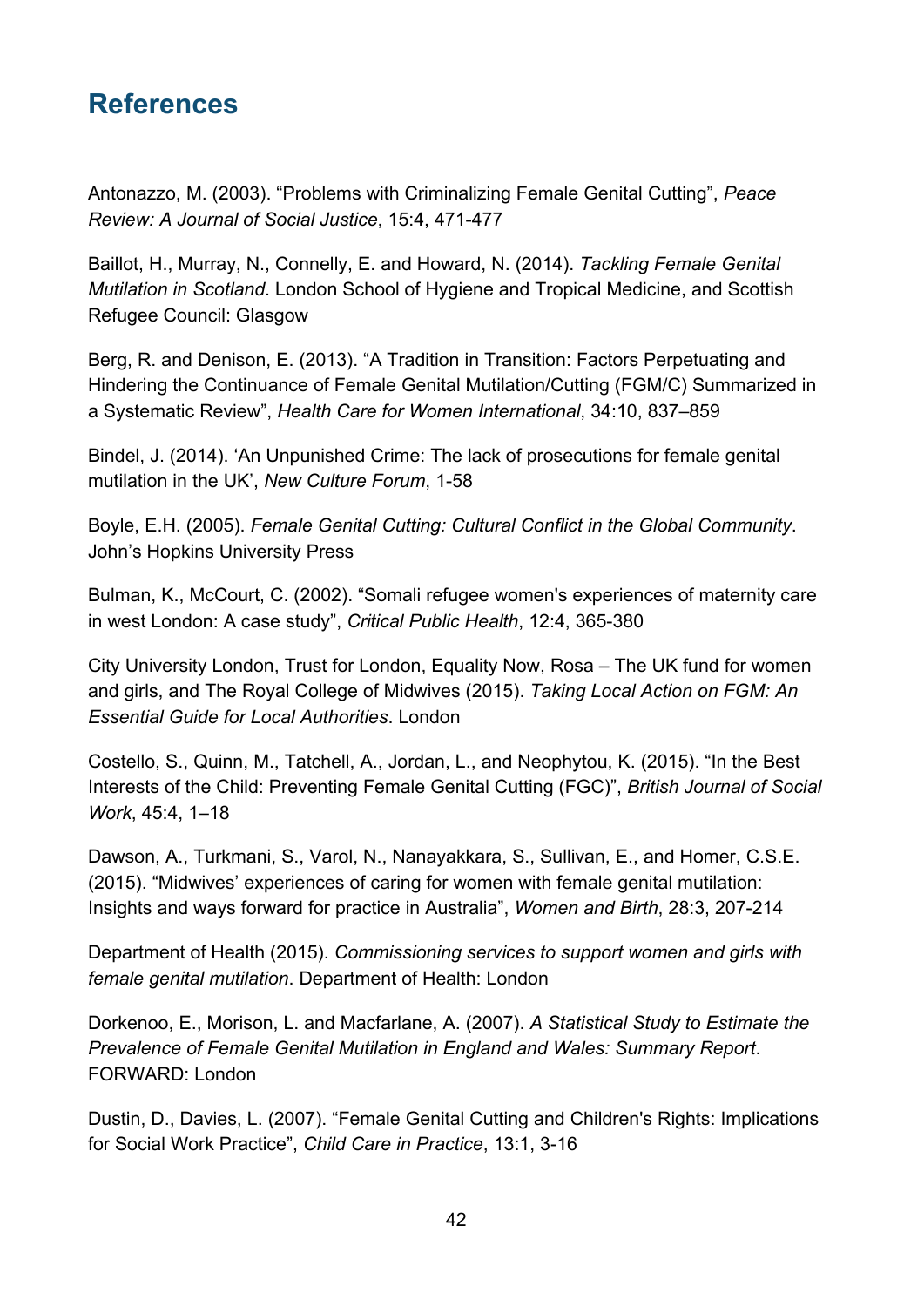Dustin, M. (2010). "Female Genital Mutilation/Cutting in the UK: Challenging the Inconsistencies", *European Journal of Women's Studies*, 17:7, 7-23

European Institute for Gender Equality (EIGE) (2013). *Female genital mutilation in the European Union and Croatia*, EIGE: Vilnius

Goodey, J. (2004). "Sex Trafficking in Women from Central and East European Countries: Promoting a 'Victim-Centred' and 'Woman-Centred' Approach to Criminal Justice Intervention", *Feminist Review*, 76, 26-45

Kelly, L. (2002). "From commonality to difference and back again?: reflections on international efforts to challenge violence against women", Keynote speech: Expanding Our Horizons: Understanding the Complexities of Violence Against Women. Meaning • Cultures • Difference Conference, 18-22 February 2002, Sydney, Australia

Kwateng-Kluvitse A. (2004). *Legislation in Europe regarding female genital mutilation and the implementation of the law in Belgium, France, Spain, Sweden and the UK*, International Centre for Reproductive Health: Ghent

Johnsdotter, S. (2009). *The FGM Legislation Implemented: Experiences from Sweden*, Malmö University: Malmö

Macfarlane, A. and Dorkenoo, E. (2014). *Female Genital Mutilation in England and Wales: Updated statistical estimates of the numbers of affected women living in England and Wales and girls at risk. Interim report on provisional estimates*. City University London and Equality Now: London

Monahan, K. (2007). "Cultural Beliefs, Human Rights Violations, and Female Genital Cutting", *Journal of Immigrant & Refugee Studies*, 5:3, 21-35

Norman, K., Gegzabher, S.B., and Otoo-Oyortey, N. (2016). *"Between Two Cultures": A Rapid PEER Study Exploring Migrant Communities'. Views on Female Genital Mutilation in Essex and Norfolk, UK*. Published online: [Peer Research: National FGM Centre](http://nationalfgmcentre.org.uk/wp-content/uploads/2015/12/Peer-Research-National-FGM-Centre.pdf)

The Office for Standards in Education, Children's Services and Skills (Ofsted) (2016). *Thurrock Council Inspection of services for children in need of help and protection, children looked after and care leavers and Review of the effectiveness of the Local Safeguarding Children Board.* Ofsted: Manchester

Options UK (2011). *Tackling FGM Special Initiative: PEER Research, full report*. Esmee Fairbairn Foundation, Trust for London and Rosa: London

UNHCR (2013). Too Much Pain. Female Genital Mutilation and Asylum in the European Union: A Statistical Overview, UNHCR: Geneva

World Health Organisation (WHO) (2014). *Female Genital Mutilation*. Fact sheet No. 241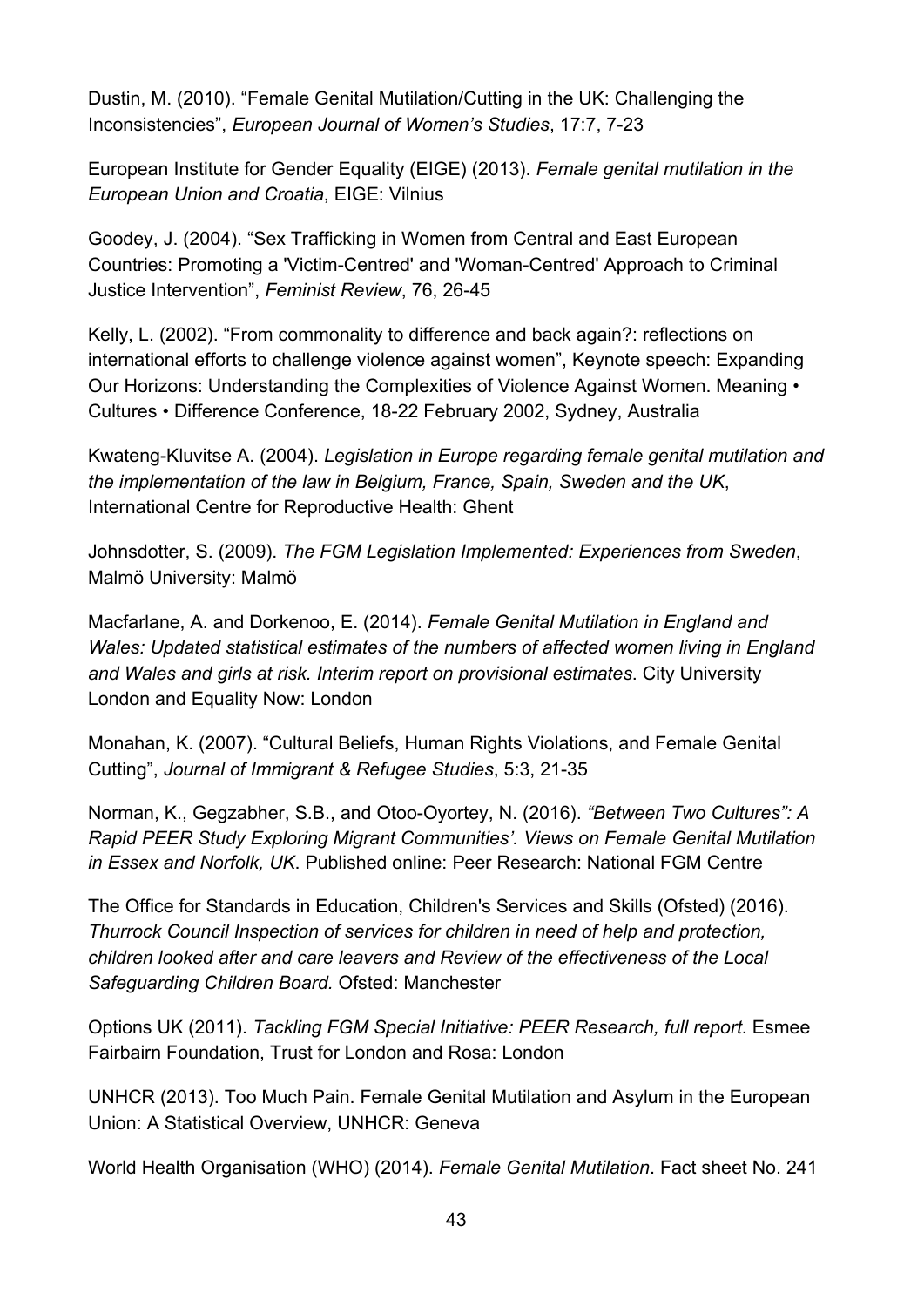# <span id="page-43-0"></span>**Appendix 1: Summary of Local Authority Engagement with the National FGM Centre**

| Local                                           | Degree of                            | Notes on delegation and                                                                                                                                                                                                                                                                                                                                                                                                                                                                                                                                                                                                                                                            | <b>Issues of concern</b>                                                                                                                                                                                                                                                                                                                                                                                                                                                                                                                                                                                                          |  |  |
|-------------------------------------------------|--------------------------------------|------------------------------------------------------------------------------------------------------------------------------------------------------------------------------------------------------------------------------------------------------------------------------------------------------------------------------------------------------------------------------------------------------------------------------------------------------------------------------------------------------------------------------------------------------------------------------------------------------------------------------------------------------------------------------------|-----------------------------------------------------------------------------------------------------------------------------------------------------------------------------------------------------------------------------------------------------------------------------------------------------------------------------------------------------------------------------------------------------------------------------------------------------------------------------------------------------------------------------------------------------------------------------------------------------------------------------------|--|--|
| <b>Authority</b>                                | delegation                           | local context/structure                                                                                                                                                                                                                                                                                                                                                                                                                                                                                                                                                                                                                                                            | identified by LAs                                                                                                                                                                                                                                                                                                                                                                                                                                                                                                                                                                                                                 |  |  |
|                                                 |                                      |                                                                                                                                                                                                                                                                                                                                                                                                                                                                                                                                                                                                                                                                                    |                                                                                                                                                                                                                                                                                                                                                                                                                                                                                                                                                                                                                                   |  |  |
| Hertfordshire<br>Work began:<br>January<br>2016 | Full<br>delegated<br>authority       | 4 cases from Jan-March<br>٠<br><b>Joint Child Protection</b><br>$\blacksquare$<br>Investigation Team (JCPIT)<br>receives all incoming referrals;<br>SSW sits in this team<br>LA is open to innovation and<br>٠<br>holds a large innovation grant<br>itself. Pilot therefore seen as<br>an opportunity to develop<br>practice in Children's Services<br>and across other agencies,<br>and to build on LA's very<br>strong partnership ethos<br>fourth or fifth largest child<br>٠<br>population in the country, and<br>around 25% of total population<br>is black or minority ethnic<br>(BME) (reported in interview)                                                               | Appropriate FGM<br>٠<br>recognition and reporting,<br>and child safeguarding,<br>particularly with regard to<br>improving the quality of<br>referrals (especially with<br>midwives at the ante-natal<br>point)<br>Positively encourage<br>٠<br>social workers to avoid<br>emulating police<br>behaviour (identified as a<br>risk in joint teams) and<br>retain focus on children's<br>social work practice rather<br>than punishing the<br>perpetrator<br>National FGM Centre to<br>$\blacksquare$<br>support better<br>engagement with faith<br>communities and<br>communities that are<br>potentially-affected by<br><b>FGM</b> |  |  |
| Thurrock<br>Work began:<br>January<br>2016      | High level of<br>delegated<br>duties | $\blacksquare$<br>Recent decision to send<br>referrals directly to the<br><b>National FGM Centre social</b><br>worker from the MASH,<br>suggesting confidence in the<br>work being undertaken<br>SSW sits in the MASH<br>٠<br>alongside police officers,<br>health visitors, housing<br>professionals, Independent<br>Domestic Violence Advocates,<br>and practice managers from<br>social care, troubled families<br>and early help.<br>Smaller geographically than<br>٠<br>neighbouring LAs; expected<br>that SSW would be able to<br>move around the area more<br>easily to raise awareness and<br>conduct home visits<br>19.1% of population is BME<br>п<br>(2011 census data) | Need to engage families<br>$\blacksquare$<br>from affected communities<br>more effectively and at an<br>earlier point in the process<br>to aid prevention efforts<br>(for instance, through<br>Children's centres)<br>Developing effective<br>pathways with partner<br>agencies<br>$\bullet$                                                                                                                                                                                                                                                                                                                                      |  |  |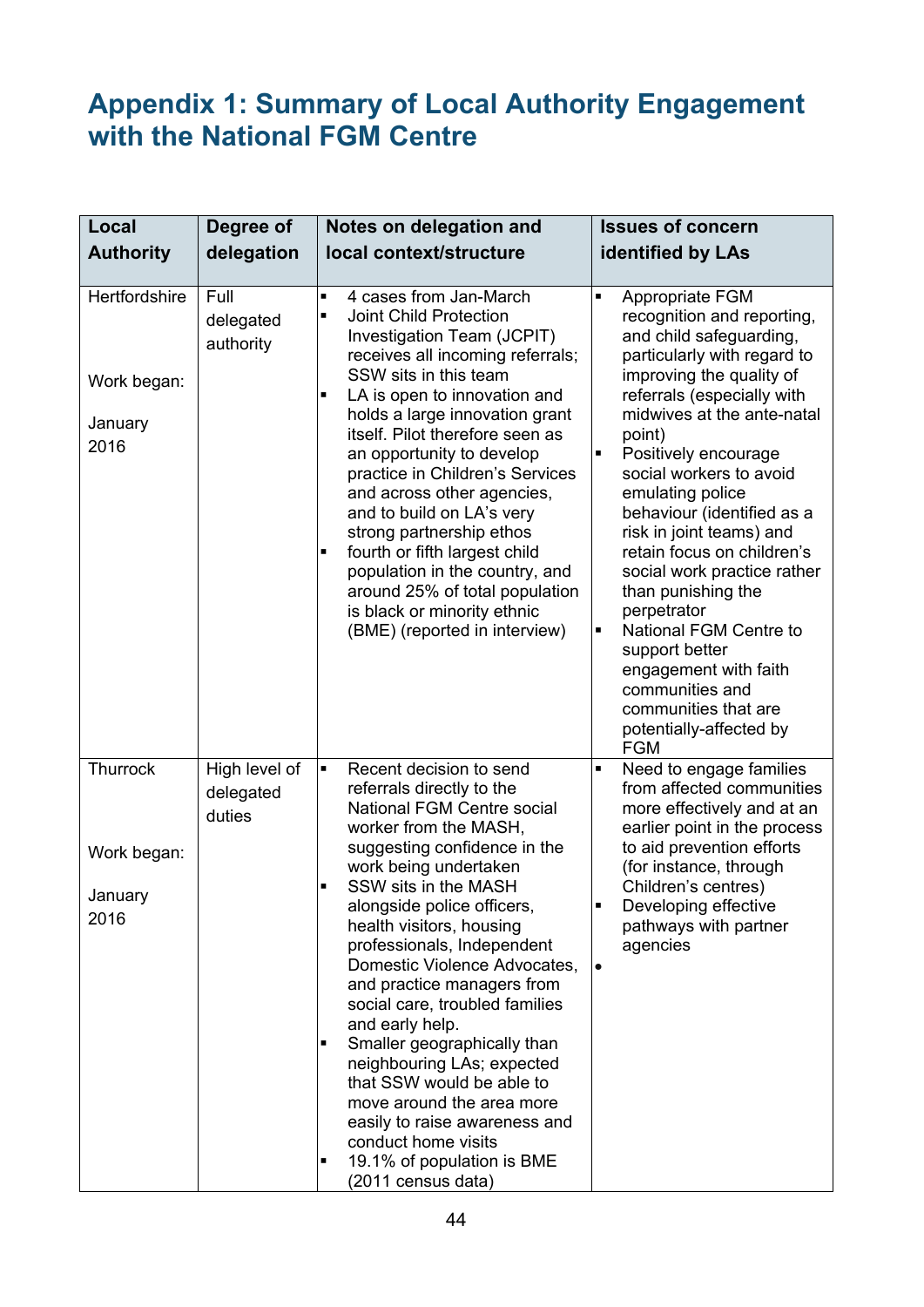| Suffolk<br>Work began:<br>October<br>2015      | High level of<br>delegated<br>duties            | $\blacksquare$<br>٠<br>٠ | Joint-working model between<br>National FGM Centre PW and<br>allocated social workers<br>PW sits in the Make A Change<br>team, which also manages the<br>LA's response to trafficking,<br>gangs and related issues in<br>terms of factors in child<br>exploitation. PW is now on the<br>MASH pathway for FGM<br>referrals<br>4.8% of population is BME<br>(suffolk.gov.uk, 2015 figure);<br>larger ethnic minority<br>population in Ipswich in<br>particular (11.1%), and this<br>location is a dispersal area for<br>asylum seekers<br>Higher numbers of patients<br>coming through hospitals who<br>have undergone FGM than in<br>neighbouring LAs. Public<br>health in particular has<br>therefore been dealing with the<br>issue of FGM and has<br>developed specialist<br>knowledge. | ٠<br>Е<br>$\blacksquare$<br>$\blacksquare$ | Understanding whether<br>the low reporting rate<br>reflects low prevalence<br>Understanding whether<br>referrals are being made<br>correctly<br><b>Ensuring effective</b><br>pathways and suitable<br>responses<br>Understanding why a<br>number of cases have<br>been designated as 'no<br>further action' and whether<br>this was the appropriate<br>response. |
|------------------------------------------------|-------------------------------------------------|--------------------------|-------------------------------------------------------------------------------------------------------------------------------------------------------------------------------------------------------------------------------------------------------------------------------------------------------------------------------------------------------------------------------------------------------------------------------------------------------------------------------------------------------------------------------------------------------------------------------------------------------------------------------------------------------------------------------------------------------------------------------------------------------------------------------------------|--------------------------------------------|------------------------------------------------------------------------------------------------------------------------------------------------------------------------------------------------------------------------------------------------------------------------------------------------------------------------------------------------------------------|
| Norfolk<br>Work began:<br>October<br>2015      | Intermediate<br>level of<br>delegated<br>duties | ٠<br>٠<br>٠<br>٠         | Duties delegated to SSW<br>include data recording,<br>conducting joint home visits,<br>recording case notes<br>SSW sits in the MASH<br>Very few cases referred before<br>the pilot and since its<br>implementation; SSW also<br>therefore assessing cases<br>deemed no further action or<br>closed<br>2011 census data puts the<br>BME population at 7.6%                                                                                                                                                                                                                                                                                                                                                                                                                                 | $\blacksquare$<br>$\blacksquare$           | Ensuring that existing<br>policies and procedure<br>relating to FGM are<br>matched by professional<br>knowledge and confidence<br>Need to de-escalate the<br>response where<br>necessary in case<br>management when police<br>colleagues in the MASH<br>push for a criminal justice<br>response                                                                  |
| <b>Essex</b><br>Work began:<br>January<br>2016 | Intermediate<br>level of<br>delegated<br>duties | ٠<br>٠<br>٠<br>٠         | Delegated duties include<br>giving advice to professionals<br>within social care and referring<br>agencies and some joint home<br>visiting<br>Anecdotally, opportunities for<br>early help seem to be<br>constrained by high<br>intervention thresholds<br>PW sits in the Hub<br>The BME population of Essex<br>is 5.6%, according to 2011<br>census data; Essex has seen<br>the placing of refugees and<br>asylum seekers within the<br>county and the demographics                                                                                                                                                                                                                                                                                                                      | ٠<br>$\blacksquare$<br>$\blacksquare$      | Relatively high numbers of<br>'inappropriate' referrals<br>Generally low levels of<br>professional knowledge<br>about FGM<br>Limited engagement with<br>potentially-affected<br>communities<br>Lack of LA policies and<br>procedures                                                                                                                             |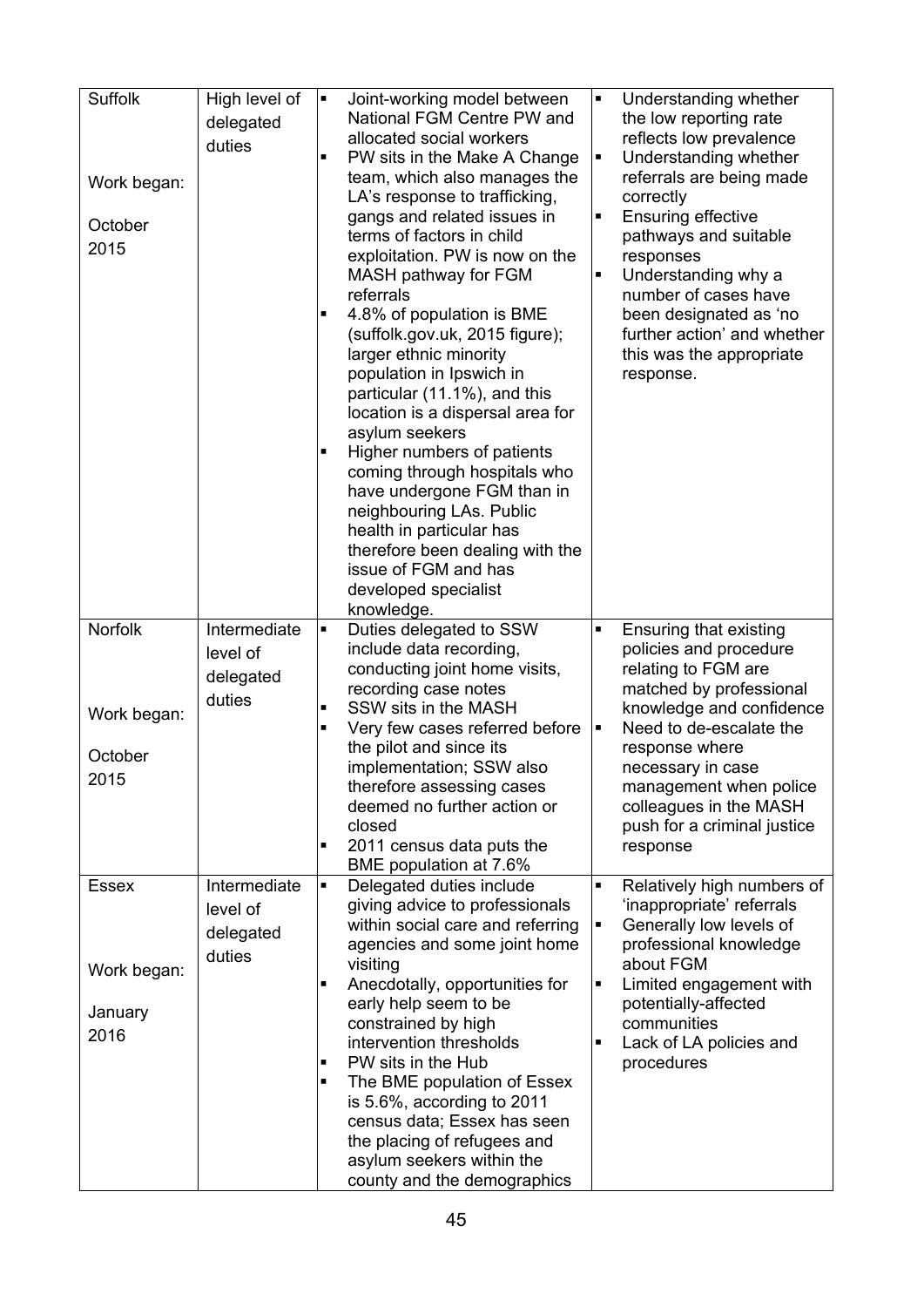|                                       |                                                 |   | are therefore changing                                                                                                                                                                                                    |                                                                                                                                                                                                                                                                                                                    |
|---------------------------------------|-------------------------------------------------|---|---------------------------------------------------------------------------------------------------------------------------------------------------------------------------------------------------------------------------|--------------------------------------------------------------------------------------------------------------------------------------------------------------------------------------------------------------------------------------------------------------------------------------------------------------------|
| Southend<br>Work began:<br>April 2016 | Intermediate<br>level of<br>delegated<br>duties | п | Work in Southend has only<br>recently begun: duties<br>delegated include the provision<br>of advice to professionals and<br>performing joint home visits<br>2011 census data puts<br>Southend's BME population at<br>8.3% | Awareness raising,<br>building community links,<br>and joint visits to ensure<br>both good outcomes for<br>families and greater<br>confidence and knowledge<br>for LA social workers<br>Particular focus on Public<br>Health as the frontline in<br>FGM risk identification and<br>raising awareness in<br>schools |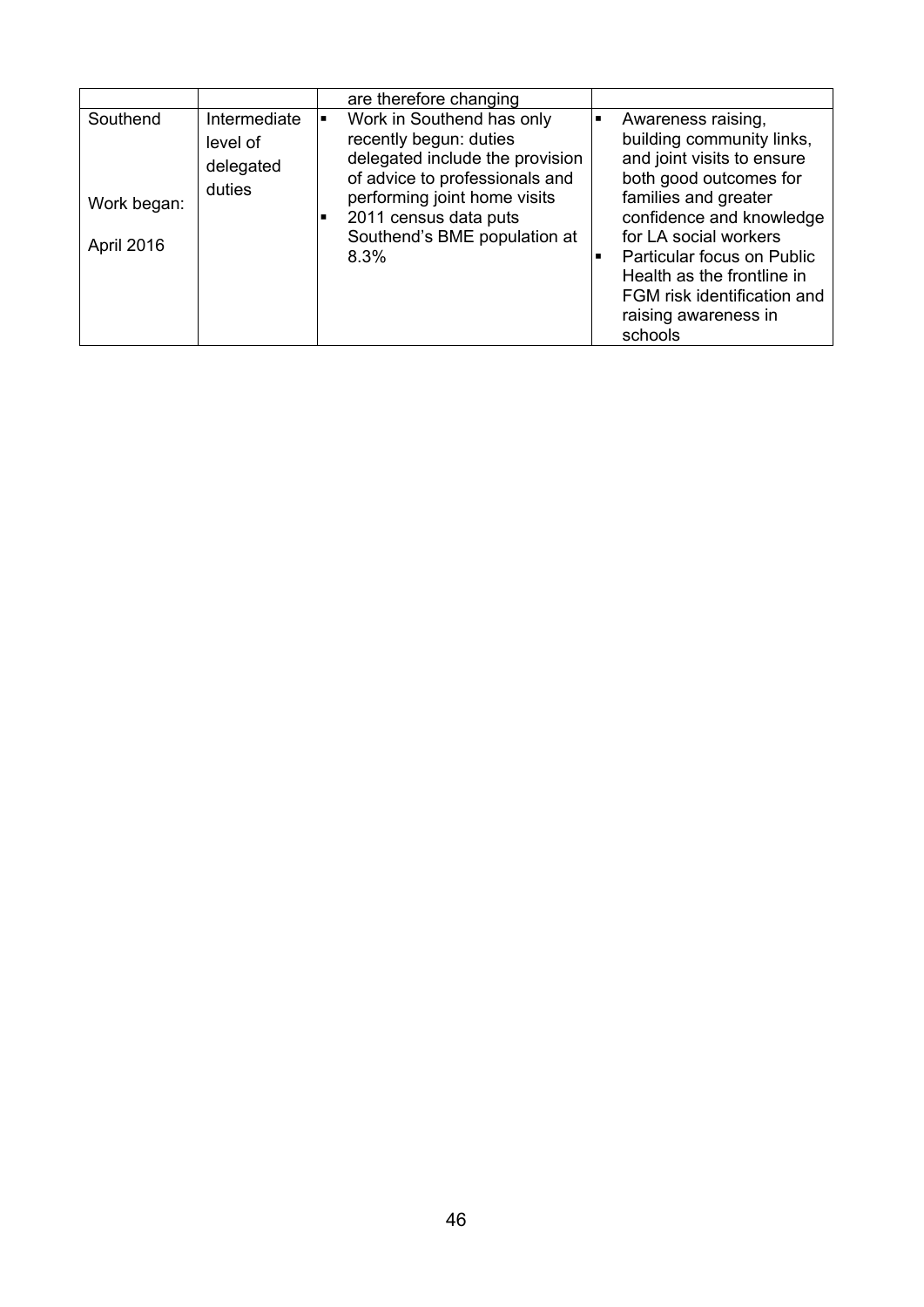# <span id="page-46-0"></span>**Appendix 2: National FGM Centre Levels of Intervention**

#### **Level 1**

Cases are referrals where National FGM Centre staff advise more investigation or no further action at arrival due to lack of evidence of risk

#### **Level 2**

National FGM Centre staff indirectly work with the family, often by advising the referrer (e.g. school) on work to do with the girl, and conversations to have with the parents. There are indications that without the provision of services, needs may escalate or circumstances deteriorate to the detriment of the children or families concerned.

#### **Level 3**

Cases which require more targeted and enhanced support that will on occasions include specialist provision. As far as possible, all engagement with services will be sought on a voluntary basis; however, it is likely that some children and families within the upper end of this level of need will be at risk of harm and statutory powers may be required to ensure participation.

#### **Level 4**

Needs that can be described as acute, either in terms of urgency, complexity or in terms of the degree of risk to which a child or young person is exposed. While relatively speaking, very few children and young people fall into this category of need, services provided tend to be resource intensive, very costly and children with these needs are often at risk of having the poorest outcomes.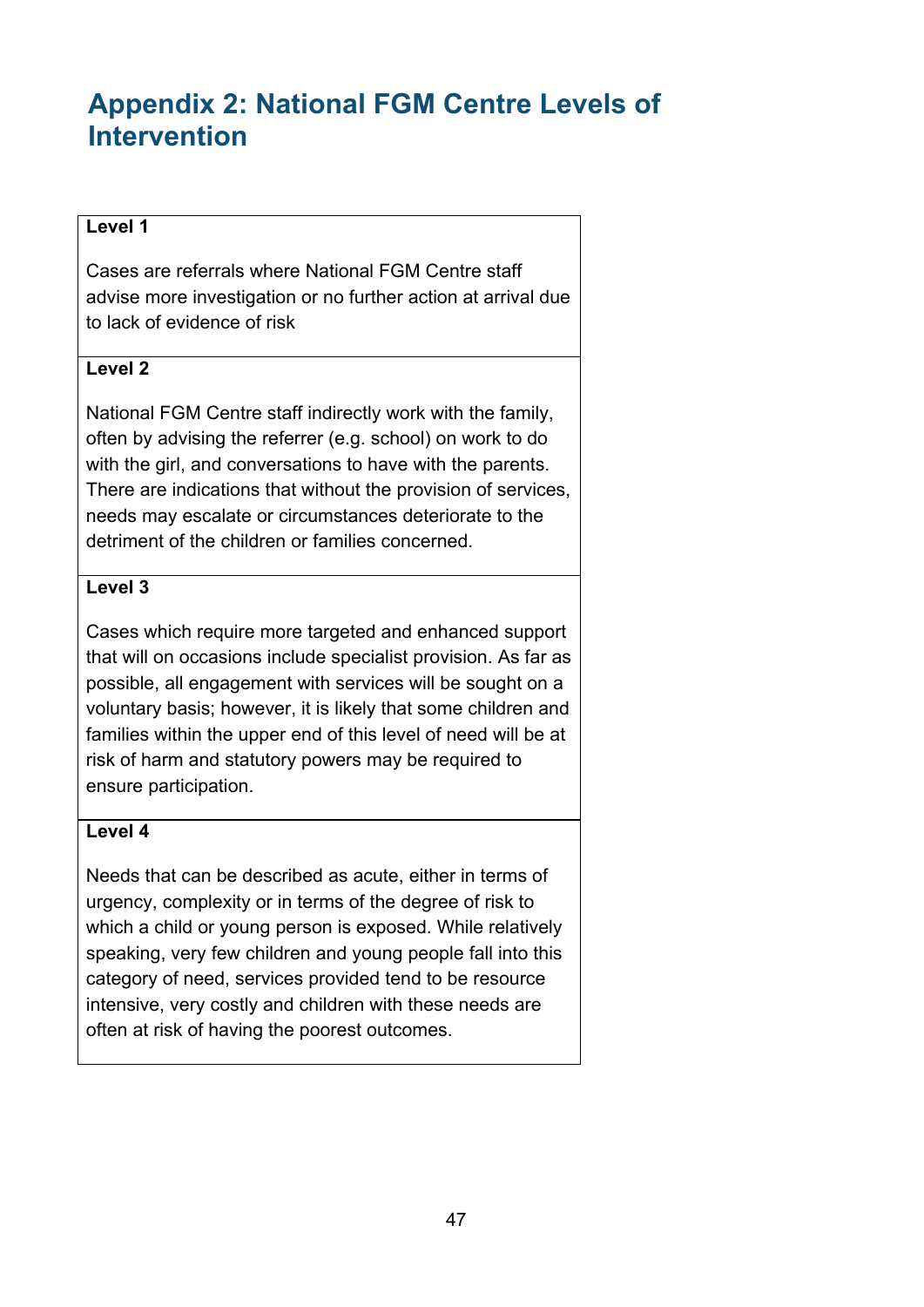# <span id="page-47-0"></span>**Appendix 3: Theory of Change Interview Script**

Problems and Solutions What problems is the FGM National Centre project trying to address (for which groups)? - Why is it trying to address them? (for whom)?<br>- Is it and how is it different from what was hare Is it, and how is it, different from what was happening previously? - What assumptions do you have about how the project is likely to bring about change? (e.g. of assumptions: the community supports the project? There is diverse commitment from professionals and women and girls affected. There is an economic case for change)? - What are the main ways that the project will work? (be specific about processes e.g. routine recording and referral, training for professionals, codifying risk for recording, what are the things the project does?) What outcomes do you expect to observe in the short and medium term? What outcomes in the longer term? Inputs What are the main inputs into the project? (e.g. money, staff time, accommodation) Processes What are the key processes involved in the project? (e.g. of a process: specialist social workers within social work settings, delegated social work, intelligence hub)

**Outputs** 

What are the main outputs? (e.g. social workers recruited)

**Outcomes** 

What are the main outcomes and how do these relate to the processes and outputs?

What challenges do you expect the project to encounter, in terms of achieving its desired outcomes?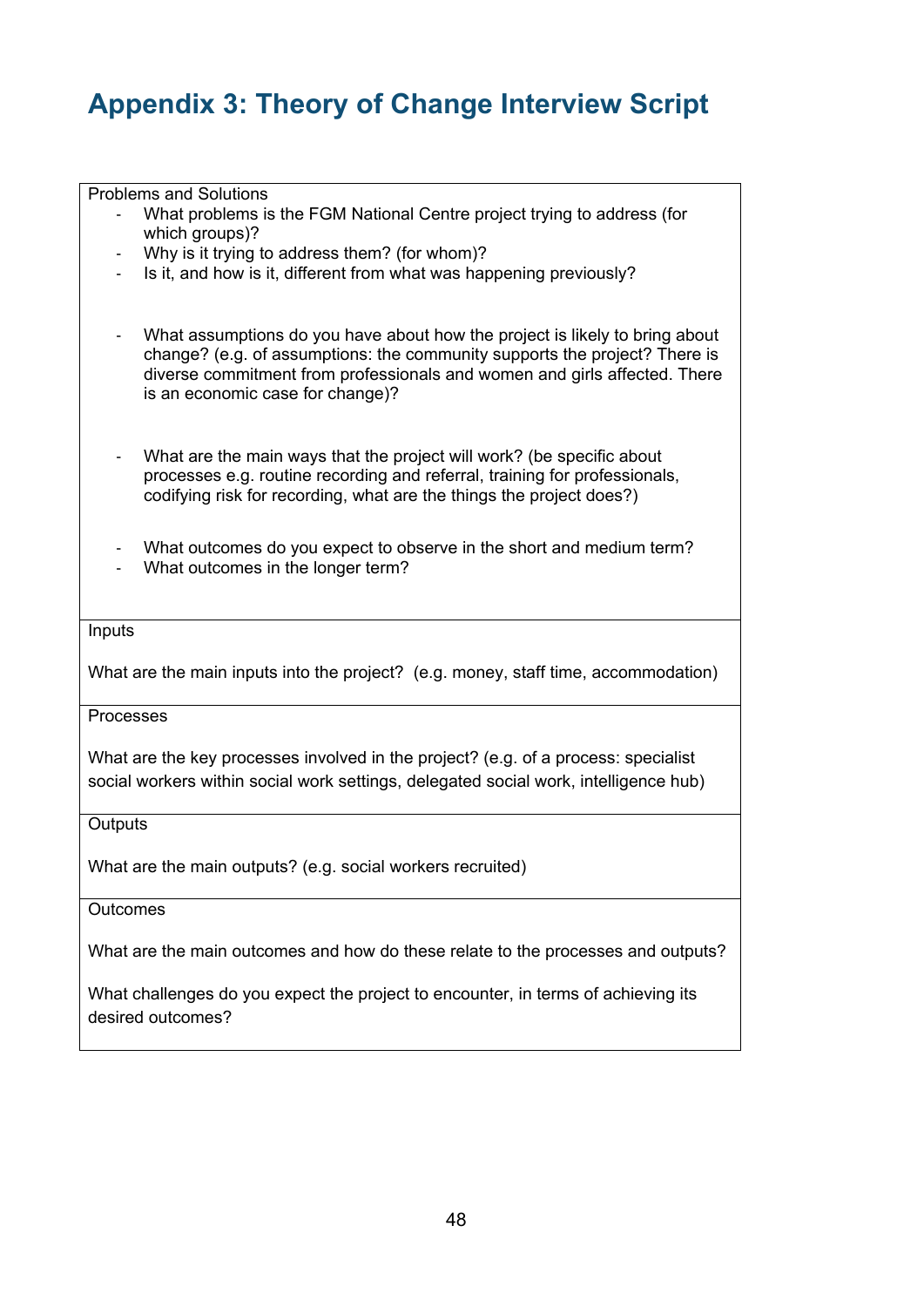## **Appendix 4: National FGM Centre Theory of Change**

#### Centre of Excellence

#### **Current reality**

**Evidence of existing need** 

Growing number of girls and women affected by FGM within England \_\_\_\_\_\_\_\_\_\_\_\_\_\_\_ Complex social and cultural dimensions of preventing new cases and treating victims of EGM

Multi-faceted, acute harmful effects of FGM on girls and women

A fraamented, inconsistent response

Multiple agencies interacting with those affected with FGM. but un-coordinated

<span id="page-48-0"></span>Difficult to develop expertise and strategy in areas with few cases

No commonly agreed framework

No prosecutions to date

Lack of understanding, awareness, concern, and confidence among professional audiences

Very low numbers in the child protection process

Low inter-agency trust

#### Lack of sustainable, community led-change

Low trust and engagement from community and families

Lack of empowerment in girls and women to lead change

**Changes to frontline** practice Frontline professionals draw on

evidence and information when handling cases

Professionals develop confidence in identifying and supporting girls

Eacilitate community-led outreach initiatives

Listen to and involve girls and women affected by FGM in an appropriate and impactful way

Use delegated authority to coordinate multi-agency responses to address FGM in snacificcases

Changes to the system

Give relevant professionals access to quality advice and information about FGM

Provide training and consulting opportunities to build key competencies for professionals

Facilitate inter-agency coordination to better prevent. protect, and support

Campaignfor better policies and legislation, as well as to raise awareness

Evaluate practice and share learning to encourage continuous improvement of responses to FGM

Create networks of protective adults who can encourage prevention and sign-posting

Build international networks to share learning and coordinate

#### **Evidence of progress**

Increase in referrals of FGM casesto LA children's services/police in the shared service areas

Amount/frequency of information accessed by targeted processional audiences increases

3 local authorities accessing shared services model in first vears

Amount of training delivered to professionals and protective adults

Improved confidence. knowledge, awareness, and expertise in FGM in different groupe

Improvement in local, national and international partnerships and alliances

Increased voice of women and girls in decision-making

Increased skills and capacity within communities to influence individuals and groups

Increase in prosecutions

 $\Lambda$ 

Pathway of support provided for victims in areas with devolved authority

New experiences.

interactions, relationships

with children and families

Improved quality of support provided by professionals to families affected by FGM

Long-term medical care and psychological support provided for survivors

Increased quality of service/response across England

> Girls, women and communities work together to address issues

New local system and

organisational conditions Empowered women and girls lead process to eradicate FGM

Sustained awareness and concern about FGM as an issue in

England Improved inter- and intra- agency

communication and coordination Local authorities using devolved

authorities to deliver cost effective services for FGM

Evidence based intervention pathway established for prevention, protection, and treatment of girls and women affected by FGM

#### **Theory of Change**

#### **Outcomes** For women and airls By end of 2015 in all areas with delegated powers, all at risk girls are identified and have access to support (and in all areas by 2017) All women affected by FGM signposted to long-term medical care and psychological support offer Improved psychological, social, and physical well-being for women and girls In the community FGM no longer supported by community leaders and protective adults Community organisations addressing FGM with confidence and skill **For local authorities** Savings due to earlier therapeutic support rather than later intensive support Duplications in work are eliminated Devolved authority model delivers cost-effective solution for local authorities to manage cases Decrease in prevalence of FGM creates savings in health, social care, and legal costs **Eradication of new FGM** cases in

England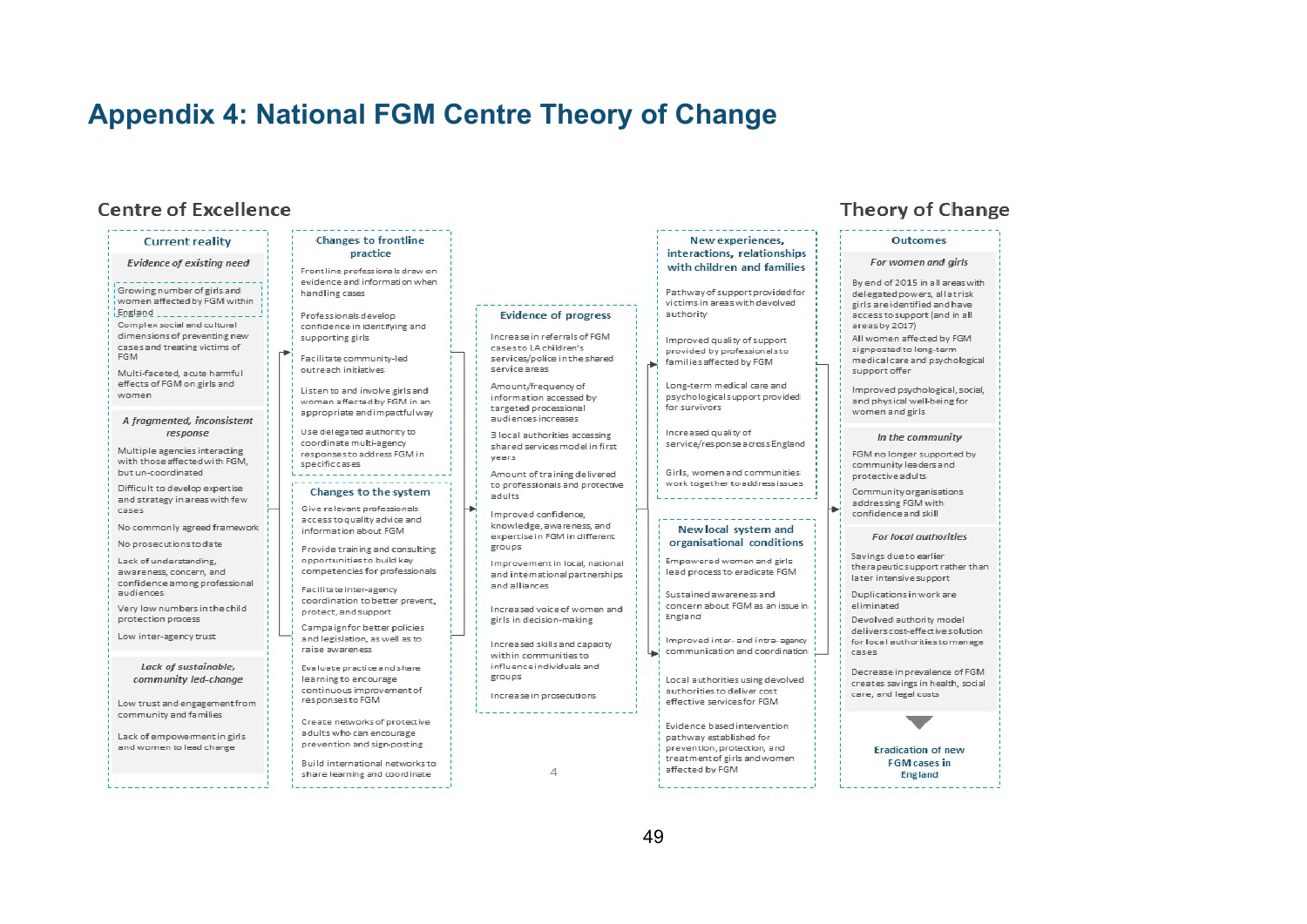# <span id="page-49-0"></span>**Appendix 5: Literature review**

This literature review serves to identify promising practices as well as challenges and gaps that the project may help to address. In summary, a number of leading findings are highlighted:

- Health, social care and other relevant professionals are crucial for identifying girls at risk of FGM, reporting concerns, initiating protective measures and ensuring appropriate care and support if FGM has already been performed:
	- Maternity services: pregnancy is often the only point at which women who have undergone FGM access services, therefore the role of of maternity services in recording FGM cases, prevention and protection is pivotal.
	- Social work: a point of contact and disclosure for women and girls potentiallyaffected, therefore practitioners should have a strong knowledge of FGM and prevention tools, and a culturally informed and sensitive engagement approach.
- Specialised services which implement a gender-sensitive, victim-centred approach are well-placed to meet the specific needs of women and girls who have undergone, or are potentially affected by, FGM.
- Multi-agency working and collaboration is crucial and can help to identify local needs and suitable prevention strategies, requiring effective information sharing and trust between agencies.
- Cultural sensitivity should be forefront in engagement with women and girls; recognising that regional and cultural diversity in FGM practice means that approaches should be tailored to particular communities in a culturally informed way, and practitioners should be alert to the sensitive use of language and their own reactions.
- Effective and meaningful engagement with stakeholders is vital to prevention efforts; including community and grassroots groups, men from FGM-affected communities, religious leaders, other relevant professionals such as teachers who have regular and ongoing contact with young people.

#### **Terminology and national context**

The definition set by the World Health Organisation (WHO) (2014: no page number) is used widely in peer-reviewed literature, grey literature and by specialist organisations. It defines FGM as 'all procedures involving partial or total removal of the female external genitalia or other injury to the female genital organs for non-medical reasons', and sets out four classifications: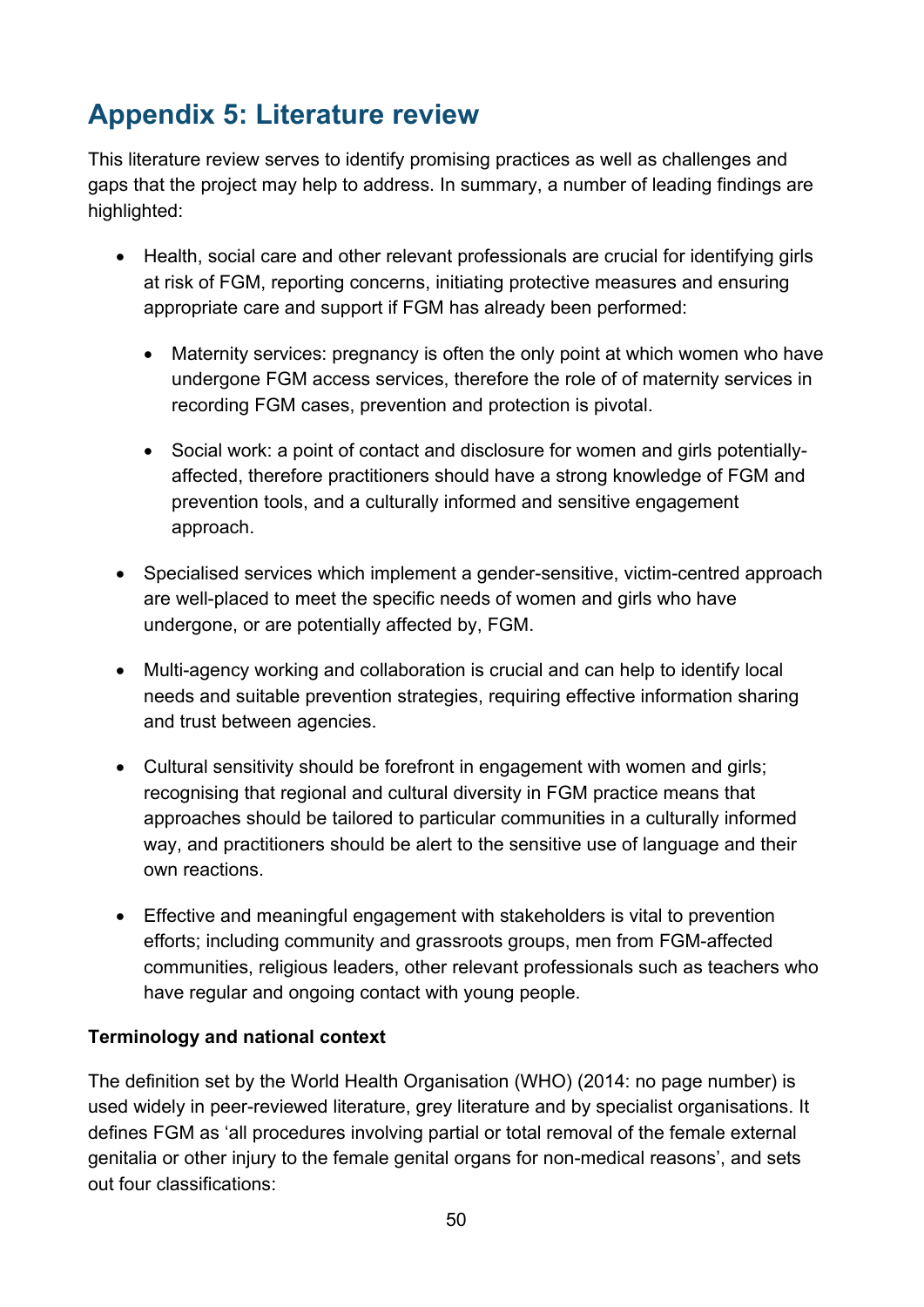• Clitoridectomy (Type I): partial or total removal of the clitoris (a small, sensitive and erectile part of the female genitals) and, in very rare cases, only the prepuce (the fold of skin surrounding the clitoris);

• Excision (Type II): partial or total removal of the clitoris and the labia minora, with or without excision of the labia majora (the labia are "the lips" that surround the vagina);

• Infibulation (Type III): narrowing of the vaginal opening through the creation of a covering seal. The seal is formed by cutting and repositioning the inner, or outer, labia, with or without removal of the clitoris;

• Other (Type IV): all other harmful procedures to the female genitalia for non-medical purposes, e.g. pricking, piercing, incising, scraping and cauterizing the genital area (WHO, 2014: no page number).

There is debate in the literature about the most appropriate or culturally competent (Baillot et al, 2014) terminology to use in relation to the practice. Dustin and Davies (2007: 4) note that female genital mutilation came to replace 'female circumcision' as a term which could convey the damage done to women. The authors, however, advocate the term 'female genital cutting', arguing that FGM, 'was intended to be a pejorative to convey the meaning that girls are physically mutilated in the practice. This can cause offence in the cultures where it is practiced. Although the degree of cutting varies in different traditional practices, the term FGC is a more neutral, non-blaming term, which still graphically represents the injuries that girls suffer'. Similarly, Boyle (2005) argues that whilst the term FGM is widely used by international actors such as the WHO, African feminists and scholars have criticised the terms for its ethnocentricity; Boyle favours FGC as a so-called non-politicised description of the practice.

While this debate raises some important considerations about sensitive and culturally competent interaction with women who have undergone the practice (and which will be explored in greater detail below), this review refers to 'FGM' in acknowledgment of the severity of harm to women and girls, and in accordance with the approach of intergovernmental institutions, statutory agencies and specialist UK organisations like FORWARD UK, IKWRO (Iranian and Kurdish Women's Rights Organisation) and Asylum Aid.

Experts have recommended using the term 'potentially-affected' rather than 'practising' in a UK context, noting that work with communities from practising countries points to FGM as a 'tradition in transition' (Berg and Denison, 2013); evidence suggests a process of gradual abandonment which should be recognised in engagement and research: 'As long as we cannot see and acknowledge attitude change among immigrants, as long as we expect that the girls of every family from an FGM-practising country are at risk...we will act in a less than professional way' (Johnsdotter, 2009: 11).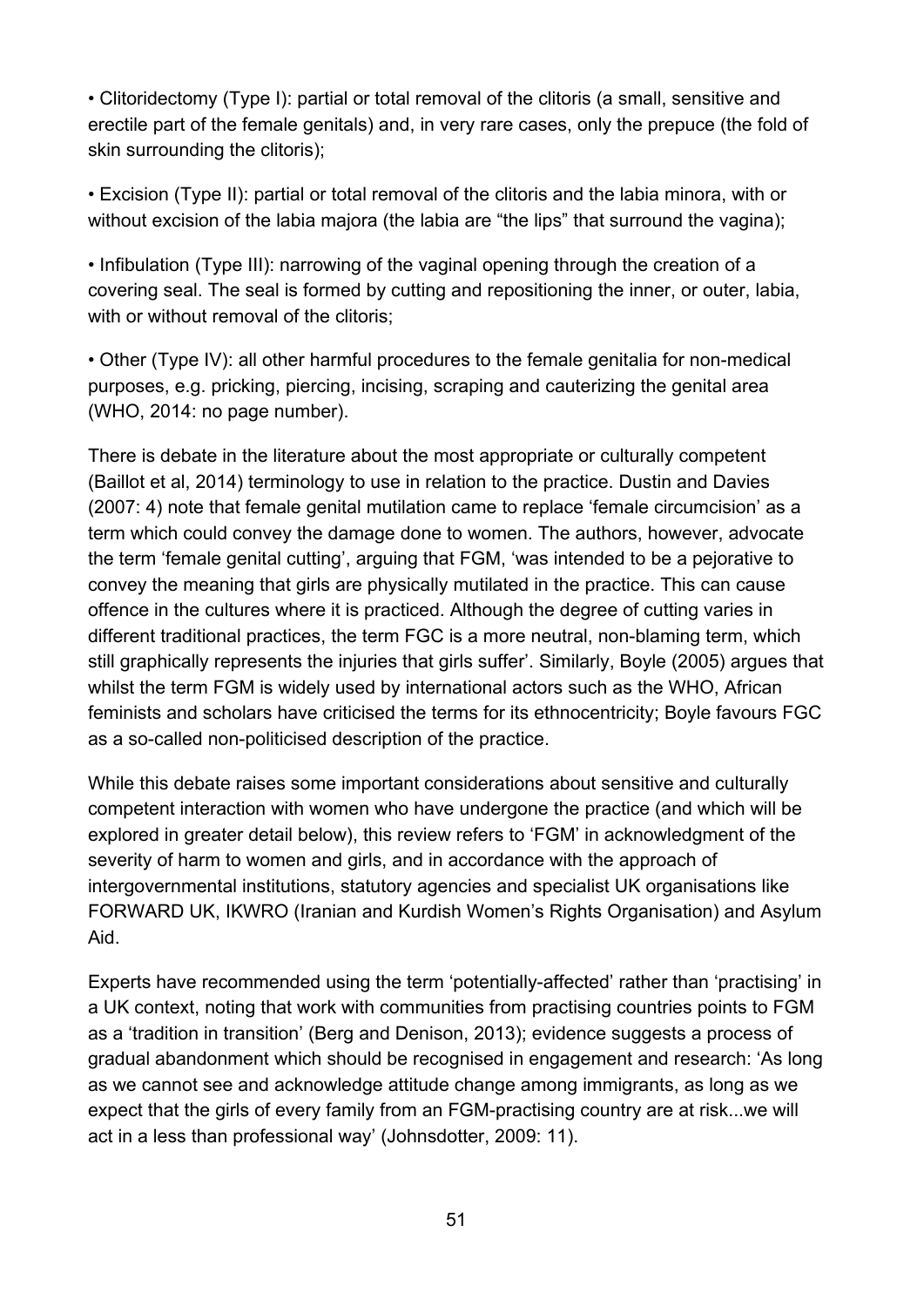#### **Engagement with girls and women from FGM-practising countries**

The UK, reflecting a similar trend in other Western nations, has seen increased numbers of women migrating to the UK from FGM-practising countries. The UN High Commissioner for Refugees reports that around 20,000 women and girls seek asylum from FGM-practising countries of origin in the EU every year, with 2,410 women seeking asylum in the UK in 2011. More than 20% of women seeking asylum in the UK from 2008-2011 were from FGM-practising countries (UNHCR, 2013).

However, it is important to note that these figures represent regional and cultural variety in the types of FGM practised, bringing differences in short- and long-term consequences for women (Monahan, 2007). Scholars and expert practitioners therefore stress the need for health and social care providers and others coming into contact with girls and women to receive training to effectively respond to such differences in the practice, including in the provision of appropriate clinical procedures; and further, training to ensure cultural sensitivity in practitioners' interactions with victims of FGM (ibid, and Baillot et al, 2014).

#### **Cultural sensitivity**

This need for cultural sensitivity is emphasised widely across the literature surveyed, in recognition of the complex dynamics involved in the cultural belief that perpetuates the practice (Monahan, 2007). Regional and cultural diversity in the practice of FGM means that approaches should be tailored to particular communities in a culturally informed way, and use appropriate tools, including from the country of origin where possible and suitable (Baillot et al, 2014). This includes developing an understanding of any culturallyspecific reasoning for the FGM performed and its importance from the perspective of those who practise it, so that agencies are better able to help families resist the practice (Dustin and Davies, 2007).

This requires the sensitive and informed use of language in engagement with girls and women. In stressing the importance of effective communication through a case study of Somali refugee women's experiences of maternity care in west London, Bulman and McCourt (2002: 375) reflects that, 'women who are unable to communicate with professionals find the service remote, confusing and, at times of stress such as birth, quite frightening, while midwives who are unable to communicate effectively with them fall back on the use of cultural stereotypes and distancing behaviour'. The authors note that many Somali women perceived that Westerners had both a lack of understanding and negative attitudes towards women who had undergone FGM, creating the potential for misunderstanding and poor clinical outcomes for these women. This perception of a lack of support served to reinforce a sense of isolation and fear amongst these women, particularly for those suffering other forms of trauma, such as forced migration (ibid).

Similarly, scholars point to the risk of inducing feelings of shame if health care providers react with shock in an initial examination: another risk which could be mitigated with training (Monahan, 2007). An awareness to how language is used which may include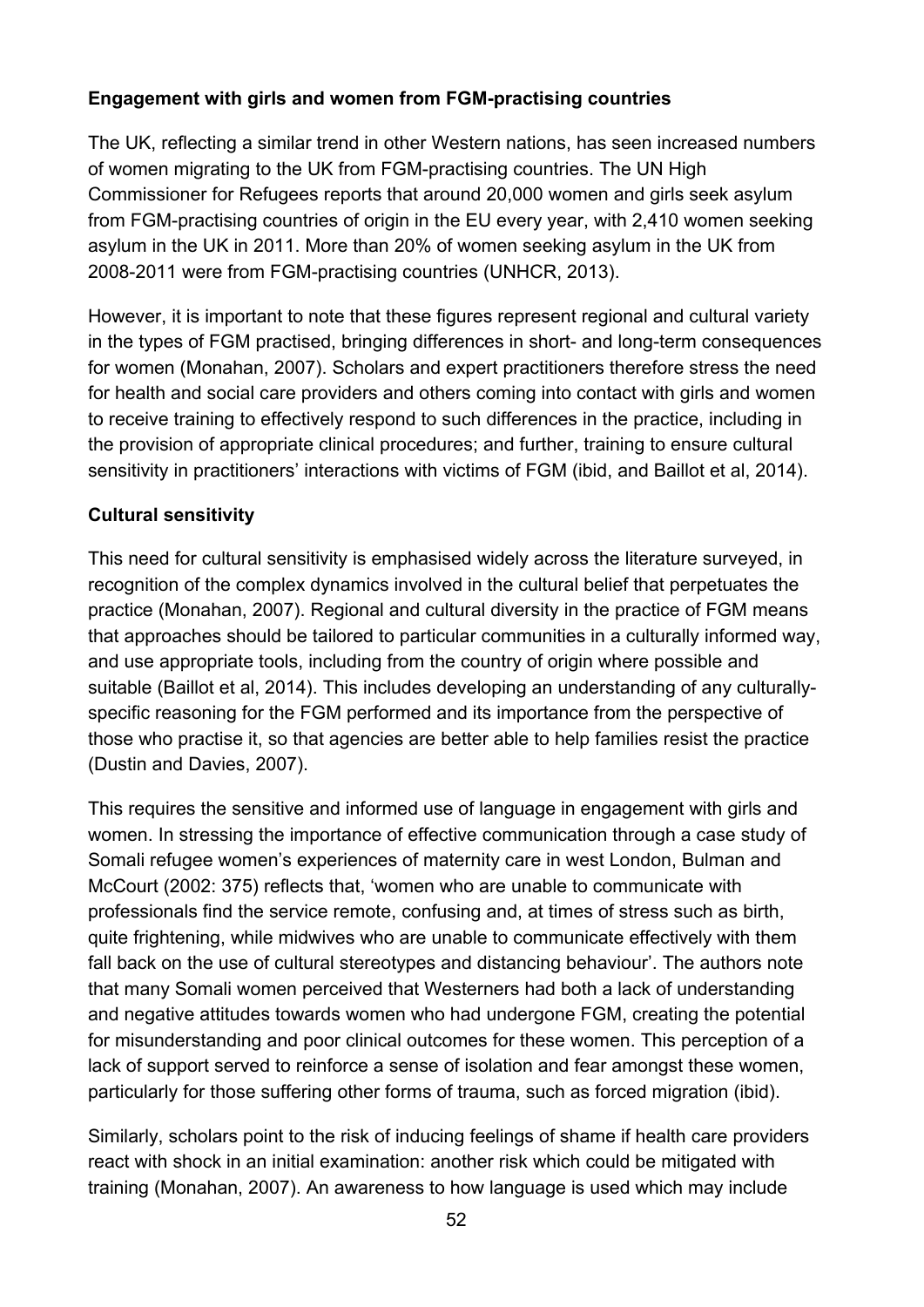careful use of terminology, including a consideration of the use of 'mutilation' and effective, sensitive communication that recognises the trauma endured and engages cultural sensitivity is advocated in the literature.

This should include awareness that discussing FGM with women who have undergone the practice risks re-traumatisation: 'sometimes the key figures would stand in front of a group, talk about the hazards of FGM and women listening would suddenly realise what was done to them and that some of their complaints were due to FGM, or they re-live their circumcision. Sometimes it got very traumatic' (Baillot et al, 2014). Therefore, practitioners should recognise and manage their reactions to unfamiliar cultural practices and minimise discomfort to create a safe and confidential environment for women and girls (Costello et al, 2015). The importance of finding ways to build rapport with women and girls has been stressed (Dawson et al, 2015).

#### **A victim-centred approach**

There is clear advocacy in the literature for a victim-centred approach in responding to FGM, which is framed within a violence-against-women-and-girls agenda and recognises FGM as gender-based violence (GBV) and closely tied to other forms of GBV, such as forced marriage. As Baillot et al (2014) argue, adopting this approach – in contrast to, for example, one which treats affected women as complicit offenders (Goodey, 2004) - can help to ensure a gender-sensitive and victim-centred approach to reporting, investigating, and prosecuting FGM (see also, Options UK, 2011). This is similar to the evolution of the approach adopted in relation to victims of sex trafficking, who may face a similar range of barriers to accessing help, prejudices as members of immigrant communities, and practical problems such as a language barrier.

Trafficked women are not prioritised as 'innocent' and 'deserving' victims by criminal justice agencies in comparison to other victim categories that fulfil such stereotypes, and are often seen as complicit in their exploitation (Goodey, 2004). This may be a factor to consider in interactions with women who have undergone FGM in relation to discussing the potential for risk to their daughters: whilst the literature emphasises the need for a child protection context to safeguard girls, a gendered approach to tackling and responding to FGM will support affected communities and professionals to identify and address the root causes of the practice (Baillot et al, 2014), without creating an environment which stigmatises, much less criminalises, women who have undergone FGM and risks driving the practice underground (Antonazzo, 2013, Monahan, 2007).

It should be noted here, as Goodey argues in relation to trafficking for sexual exploitation, that recognising 'victimhood' is not to construct a one-dimensional and powerless victim, but rather, 'recognition of the individual's status as a victim, as a result of a criminal offence, is desirable as long as it affords certain rights and other practical provisions' (Goodey, 2004). This is supported by Kelly, who notes that the term 'survivor' has come into favour to address the so-called shaming and implied passivity and powerlessness of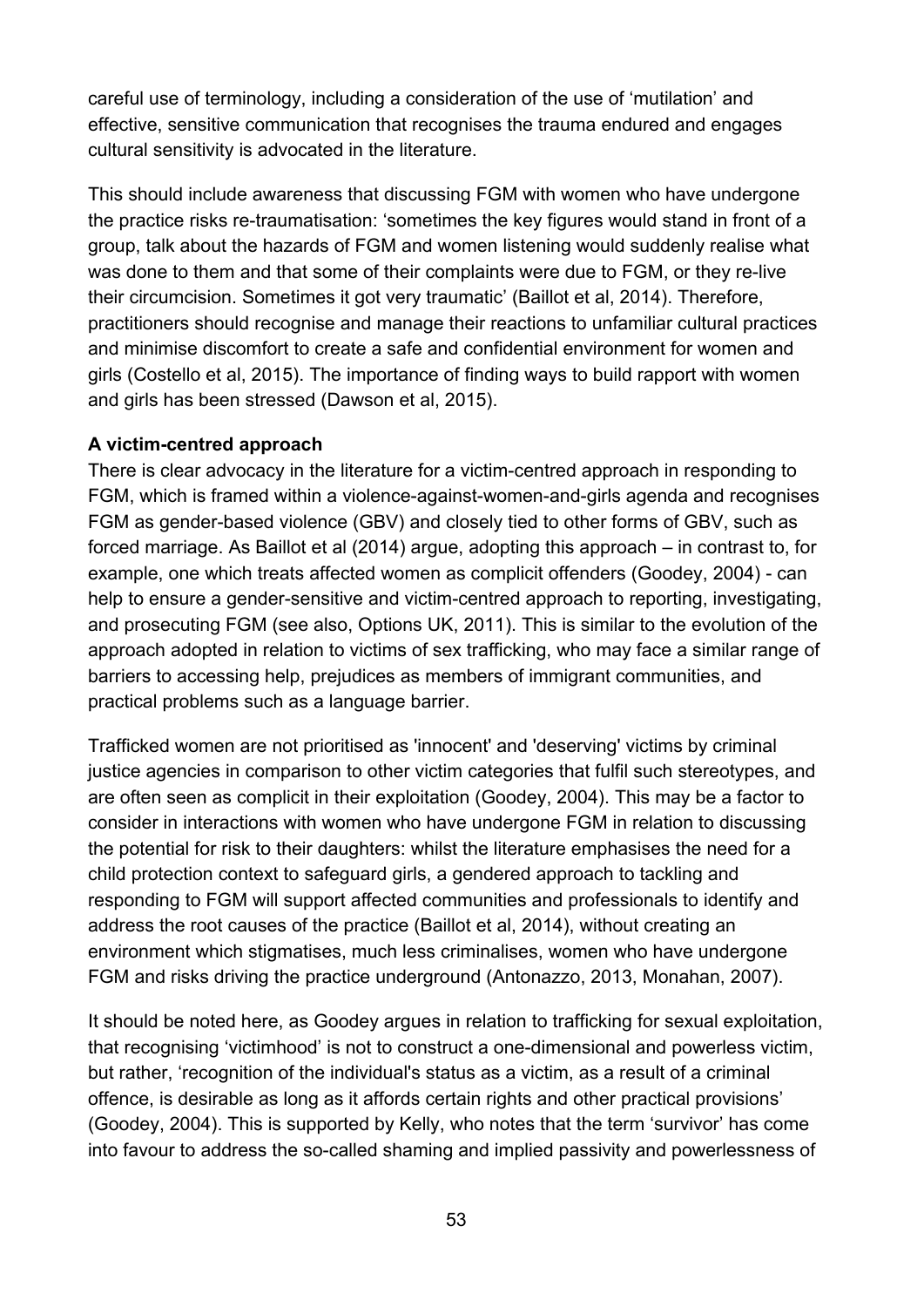'victim'; highlighting the ways in which women and children resisted abuse and endeavoured to cope with its many consequences.

Kelly argues that, 'to elide the documentation of women's victimisation with a suggestion that feminists have created a notion of 'victimhood', or constructed women as inevitable victims is to conflate empirical reality with constructions of identity'; that is, the nature of gender-based violence and abuse can and does fundamentally remove women's agency. She argues for, 'a conceptualisation that positions women and children as neither inevitable victims (or men as inevitable victimisers) nor as strong survivors for whom abuse has minimal consequences' (Kelly, 2002). This links to concerns outlined above that referring to 'mutilation' risks undermining women's agency and depicting a powerless victim.

Rather, feminist scholars of GBV advocate for a more complex understanding of identity and the lived experiences of women who have experienced trauma or abuse, encompassing a recognition of their status as victims, but allowing them agency in managing the consequences and coping mechanisms; in the context of FGM, encouraging women in the communities concerned to engage in debate, change attitudes and create alternative ways of affirming their cultural identity (Dustin, 2010). This call in the literature for a victim-centred approach that is situated within a violenceagainst-women agenda, should therefore be read alongside scholarship which advocates for a nuanced understanding of victimhood, in which individual agency and strength should be recognised.

#### **Engagement with women from FGM-practising countries: prevention and protection**

There is a dearth of adequate data collection practice from which to accurately map FGM practice, and with which to inform prevention and protection. In literature addressing engagement with women and girls in a health and social care context, it is widely emphasised that these environments are crucial in terms both of prevention and protection; in ensuring effective clinical outcomes for women and in terms of supporting an appropriate child protection response.

FGM has been identified as a blind spot for social services and child protection workers (Costello et al, 2015). Nevertheless, the social work context is highlighted in the literature as an important point of contact and disclosure for women who have undergone FGM, and therefore as a point at which prevention and protection work can be undertaken. Costello (2013) argues strongly for this multi-faceted social work role '[they] have responsibilities...to protect girls from being cut; to advocate for services for affected women...and to engage with practising communities in processes to stop the practice'. Dustin and Davies (2007) make the case for a strong grounding in cultural understanding of the practice for social workers, recognising that an understanding that there may be anxiety or resistance about what will happen if FGM is abandoned (for instance, what the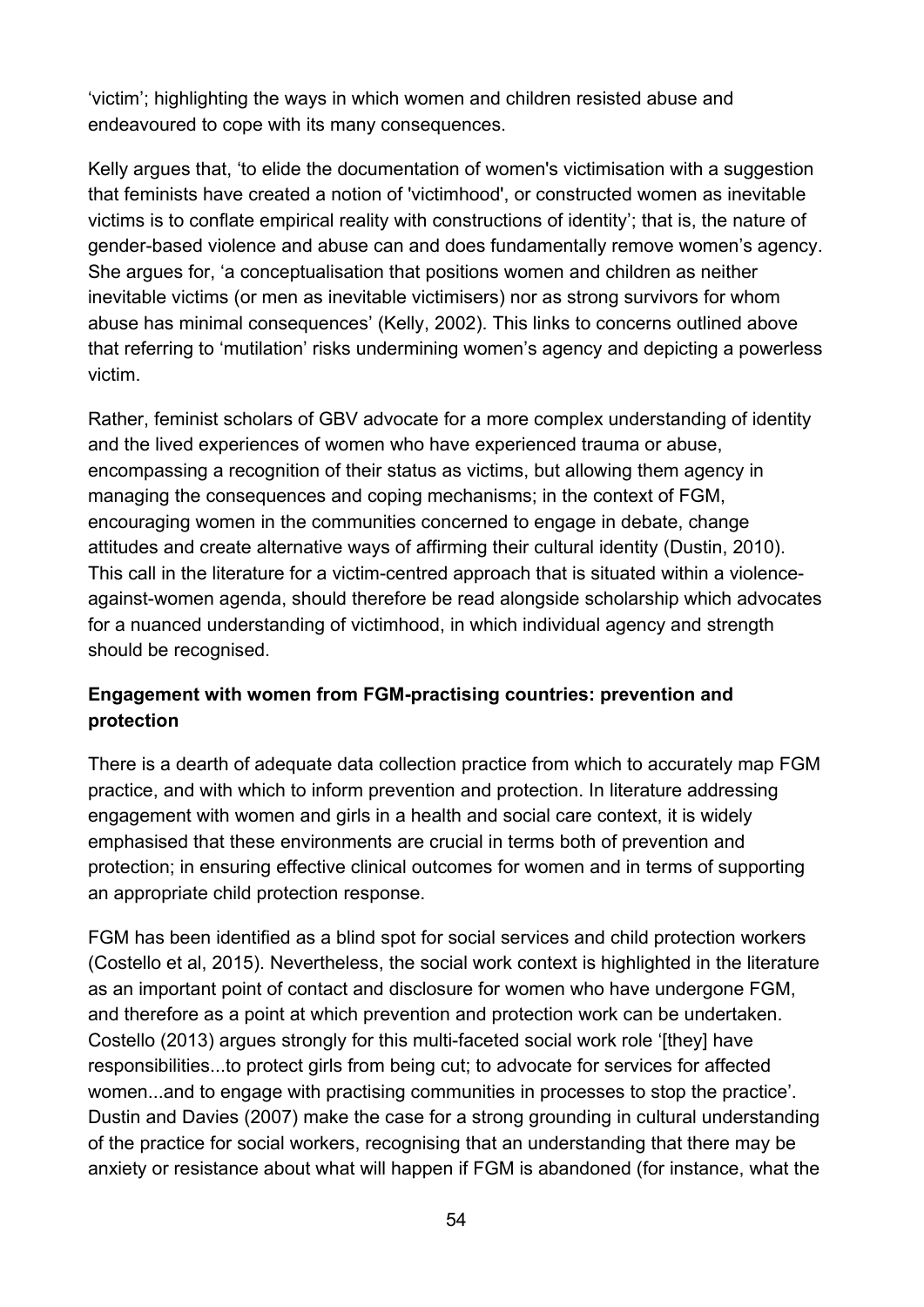perceived implications may be for their daughters of being 'uncut') may prove helpful for social workers in their prevention efforts.

Maternity services are judged to be of particular importance; as Baillot et al (2014) observe, women who have undergone FGM often only come into contact with services when pregnant, and therefore maternity services play a pivotal role in asking about and recording cases of FGM, counselling and providing information about the law and support available to women, and in protecting girls from and preventing FGM. As the authors explain, 'pregnancy was seen as a point at which professionals can sensitively initiate a discussion about a mother's future intentions for her daughter(s) and critically, provide support to enable and empower parents to protect their daughter(s) from the practice'. Dawson et al (2015) note that midwives are critical to the provision of high quality care for women who have undergone FGM, and that an informed and culturally sensitive approach in a midwifery setting is important to ensuring continuity of care. Nevertheless, fear and a lack of experience in caring for women with FGM, barriers to the development of rapport with women, working with interpreters, cultural misunderstandings, inexperience with associated clinical procedures and a lack of knowledge about FGM types all hinder positive outcomes.

Moreover, Costello et al (2015) advocate for four main areas of competence towards which social workers should work: FGM practices, prevalence and harms; the cultural complexities and social bases of cutting girl children; effective international prevention strategies and programmes; and culturally respectful strategies to engage sensitively with children considered at risk of being cut, women who have been cut and their communities. Scholars therefore set out a role for social workers, which encompasses a strong working knowledge of FGM and prevention tools, alongside a culturally informed and sensitive engagement approach.

Alongside the need for health and social care professionals to approach engagement with women and girls from FGM-practising countries in an informed and culturally sensitive manner, researchers provide evidence for the importance of effective multiagency working, and point to the barriers of this being achieved. In their analysis of responses from professionals across a range of agencies who engage with FGM victims, Baillot et al (2014) report that the, 'overall impression from respondents was that there is some way to go in developing a consistent and effective approach to protecting women and girls from FGM in the UK, with a lack of trust existing between different agencies in terms of information sharing'.

As the authors note, 'a lack of clarity was also apparent as to the appropriate child protection response, if any. A police respondent described a 'blockage' where girls born to mothers with FGM are concerned' (Baillot et al, 2014). As evidence from scholars at the beginning of this section highlighted the importance of the maternity setting as often the first point at which FGM is disclosed, effective multi-agency working in this environment, including specific training and guidelines regarding how best to undertake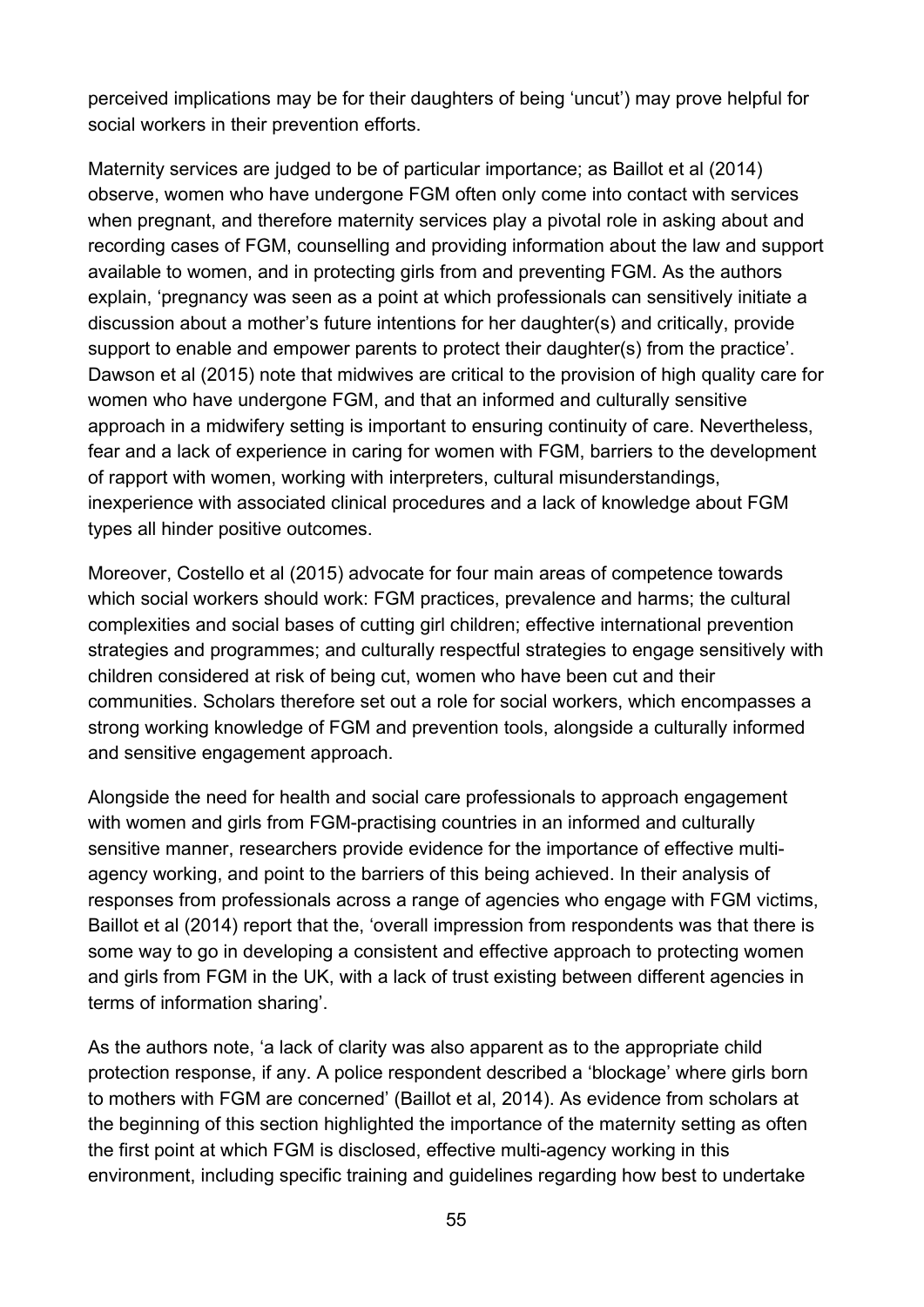protection and prevention in relation to a child whose mother has been discovered to have undergone FGM, would seem to be of paramount importance, enabling both a clinical assessment for the mother and a risk assessment (or form of engagement with the parents about potential harm) for girls in the family. Responses from different agencies pointed variously to an overly-guarded approach from medical professionals, to slow responses from social services and an, at times, either under- or over-reaction from police. The authors note that training and guidance is particularly lacking on reporting and, specifically, how to respond to adult women survivors of FGM in maternity services.

Baillot et al (2014) also recommend that FGM be embedded within child protection and safeguarding training for professionals, with the specific causes and consequences of FGM highlighted in a child protection context. The authors (reporting on the Scottish example) argue that in the context of an increasingly diverse population with growth in communities potentially-affected by FGM, there should be sustainability in mainstreaming an FGM approach to community development and the establishment of guidance and services on the one hand, but also in ensuring sustainability of specialist knowledge; ensuring that expertise is not concentrated in individuals who may leave, as a substitute for a long-term, sustainable and multi-agency approach. Similarly, in their evaluation of the FGM Initiative which supported community-based organisations in the UK to carry out FGM prevention work, Options UK (2011) stress that multiple agencies, including statutory organisations and community groups, should work together to identify local needs and suitable prevention strategies, alongside a focal individual to act as coordinator and champion.

Evidence from literature surveyed for this review, therefore, emphasises the importance of informed, and culturally competent, engagement in clinical and social care settings with women who have undergone, or are potentially-affected by, FGM. It also stresses that effective multi-agency working and a holistic approach to service provision is essential to protection and prevention efforts. However, this literature points to existing barriers (cultural, linguistic, stigma-related or service provision-related barriers) to establishing such best practice outcomes and highlights a lack of best practice seeking to overcome such barriers.

#### **Engagement with communities**

There is a strong advocacy in the literature surveyed for engagement with men, extended families and communities, schools and civil society groups to challenge FGM practices and support women and girls from potentially-affected communities. Baillot et al (2014) quote a police officer reflecting on the importance of engagement with men: 'The role of men is typically understated but it is essential when trying to build community driven solutions. When we're talking about a practice linked to the purity of women, which aims at controlling women's behaviour and sexuality, then we're looking at power and control'.

The authors observe that men are becoming increasingly involved in discussions about FGM and stress that this is of paramount importance to ensure community-wide and –led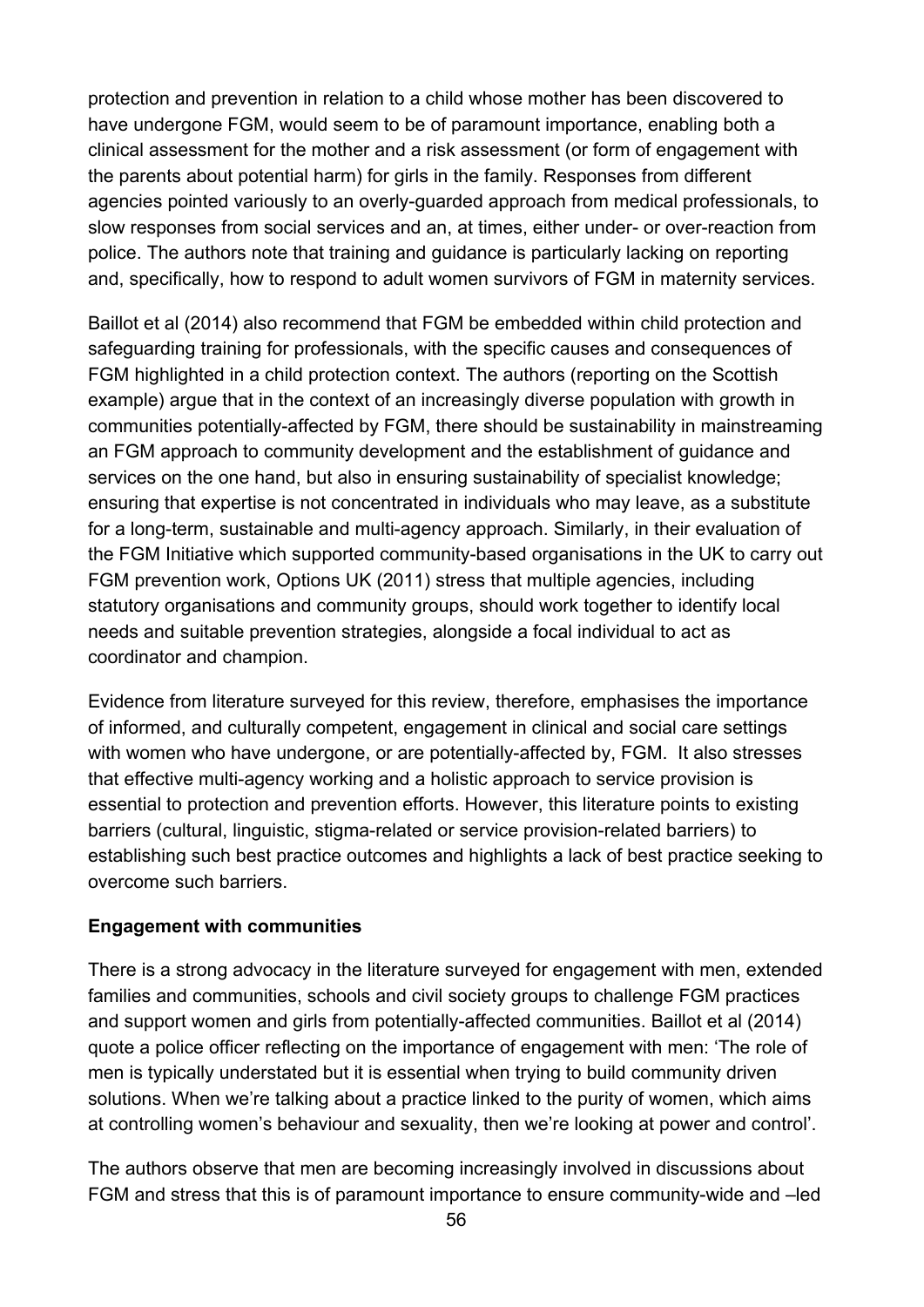solutions that reflect lived experiences; engagement with men and women should be carried out separately initially, but men and women can also work effectively together. Dawson et al (2015) note that the involvement of men is important both because men can also experience FGM-related complications both personally and in relation to their partners' suffering, and because they may be central to a decision about FGM for their daughters or re-infibulation for their partners.

Engagement with the wider community is advocated by scholars and experts for similar reasons: the decision to practise FGM may include those beyond the mother and father. As Macfarlane and Dorkenoo (2014) argue, women aged over 50 who have had FGM themselves are also likely to exert pressure to continue the practice among their younger family members; three fifths of these women were born in countries where FGM is almost universal. The authors also note that younger generations are more likely to oppose FGM but may concede to pressure from extended families, with many British girls living in minority ethnic communities in the UK taken abroad to their family's country of origin during the school summer holidays to be subjected to FGM, although they state that there are no data on their numbers.

This is supported by Dustin and Davies (2007), who cite evidence that in 16% of cases where FGM has taken place, either one of the parents may have opposed FGM but the decision is overridden by family elders or community leaders. Monaghan (2007) advocates for prevention efforts which work directly with potentially-affected groups to provide them with information on which to base informed decisions; cautioning against actions which might be seen as overtly punitive by affected communities and thereby drive the practice underground. Costello et al (2015) support collaborative engagement and supportive relationships with community members, arguing that international research shows this approach as producing effective interventions. Ultimately, as Baillot et al (2014) assert, 'without a genuine and effective commitment to the participation of affected communities in work on this issue, not only will we fail to understand the true levels of potential risk faced by women and girls... we will run the risk of further marginalising the community voices that are the most effective advocates for change'. Work with community groups is therefore of central importance in identifying local needs, tailoring solutions and helping to provide safeguarding efforts, although progress needs to be made on better resourcing and meaningful inclusion (ibid).

Evidence from surveyed literature demonstrates that this work with potentially-affected communities can be bolstered by engagement with schools and with community orcampaigning groups, all of which can play a role in prevention and protection. Baillot et al (2014) quote an NGO worker reflecting that, 'I know myself of children who have been identified by nursery or classroom assistants...Schools can play a role in identifying girls', although the authors report that evidence suggests that teachers are a group who have received very little training on FGM. The Options UK (2011) evaluation notes that most projects faced resistance when trying to work in schools, as many said that they did not want to address the issue for fear of stigmatising certain groups. However, Dustin and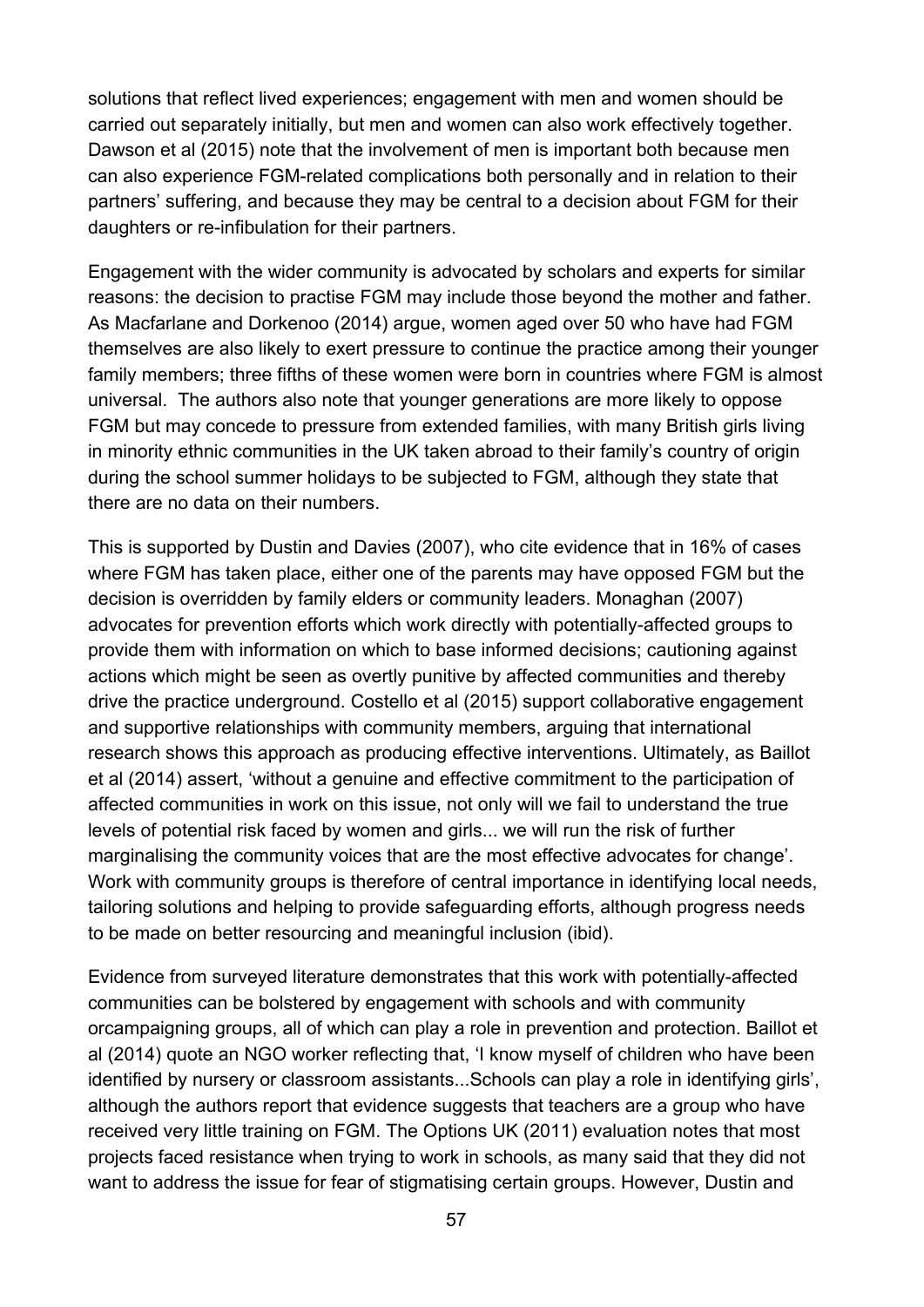Davies (2007) assert the importance of prevention programmes in schools, arguing that teachers need to become familiar with the language used to describe FGM and behaviour indicative of FGM, such as long periods in the toilet and school absences.

#### **Availability of evidence: anote on methodology**

A wide-ranging online search was conducted to draw together existing peer-reviewed literature related to work with FGM victims. This was conducted using Google Scholar and university library databases, with a focus on academic publications dedicated to, for instance, social care, women's health and social justice/feminism. Search terms used included 'FGM/Female Genital Mutilation', 'FGM victims', 'barriers to tackling/addressing FGM', 'FGM prevention with girls', 'FGM and working with victims/communities', 'FGM and multi-agency working'. 'FGC/Female Genital Cutting' was also entered as a search term to widen the spread of available evidence, to reflect the debate in literature and practice about the use of language and asserted merits of using 'cutting' in preference to 'mutilation', and vice versa. These searches produced literature in peer-reviewed journals exploring medical aspects of FGM (with a focus on reproductive health); socio-cultural aspects of FGM, including prevalence in the UK, types of FGM, motives for the practice and its consequence; the development/implementation of preventative measures from the standpoint of different agencies, the majority being within a clinical setting; how to care for and engage with women who have experienced FGM; the role and effect of legislation or criminalisation; and considering FGM within a human rights and/or violence against women frame.

The searches focused on evidence of interventions, clinical or cultural practice in a UK, European or comparable country (for instance, Australia) context, to uncover evidence of best practice, successful intervention and so on. This generated a number of peerreviewed pieces concerned with either improving clinical outcomes, or focused on working with potentially-affected communities in FGM-practising countries; however, there is relatively little empirical research to draw upon (EIGE, 2013). A wider search, encompassing grey literature, provided further evidence of recent intervention measures in the UK, including advocacy for community-wide work, but little was found which explored targeted work with mothers who have been cut to reduce the risk to their daughters.